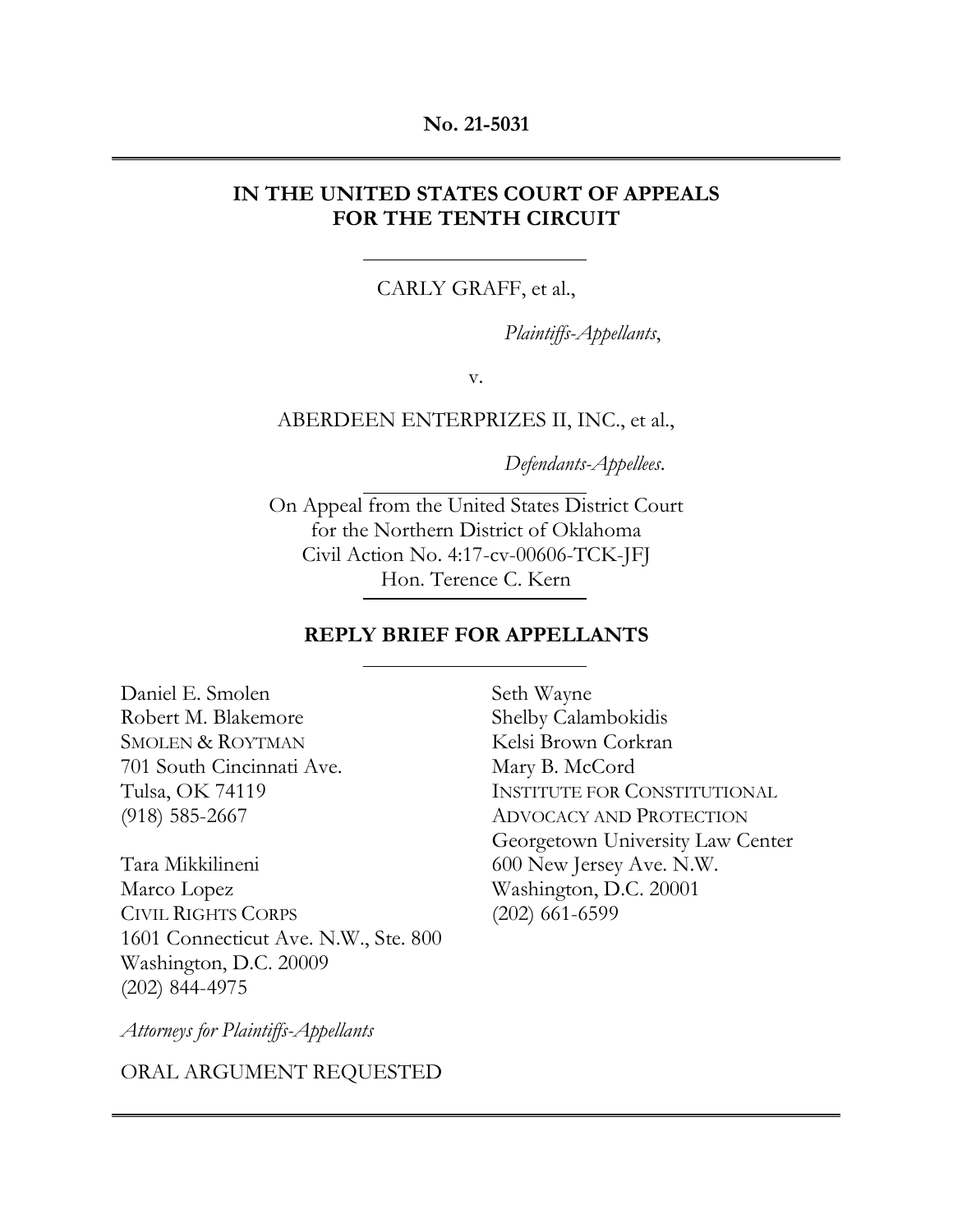# **TABLE OF CONTENTS**

| Ι.                                                                           |  |
|------------------------------------------------------------------------------|--|
|                                                                              |  |
|                                                                              |  |
| The District Court Erred in Dismissing the Complaint under the Rooker-<br>П. |  |
| A. Defendants did not raise a "factual attack" on jurisdiction requiring     |  |
|                                                                              |  |
|                                                                              |  |
|                                                                              |  |
|                                                                              |  |
|                                                                              |  |
|                                                                              |  |
|                                                                              |  |
|                                                                              |  |
|                                                                              |  |
|                                                                              |  |
| B. None of the alternative grounds raised by the Aberdeen Defendants         |  |
|                                                                              |  |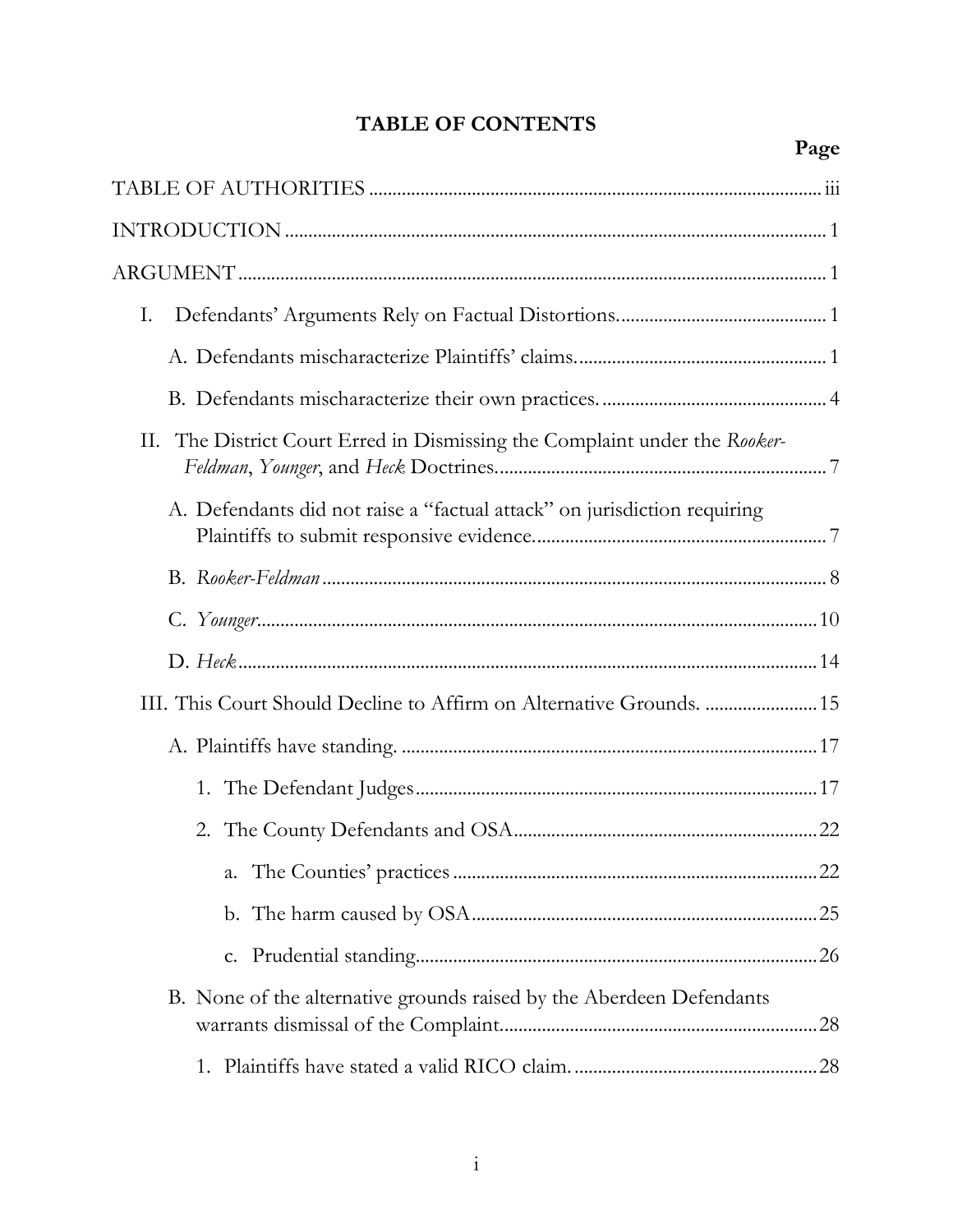| 2. Plaintiffs have stated \\$ 1983 claims against the Aberdeen Defendants. 36 |  |
|-------------------------------------------------------------------------------|--|
|                                                                               |  |
|                                                                               |  |
|                                                                               |  |
| 3. Plaintiffs have adequately pled state-law claims against the Aberdeen      |  |
|                                                                               |  |
|                                                                               |  |
|                                                                               |  |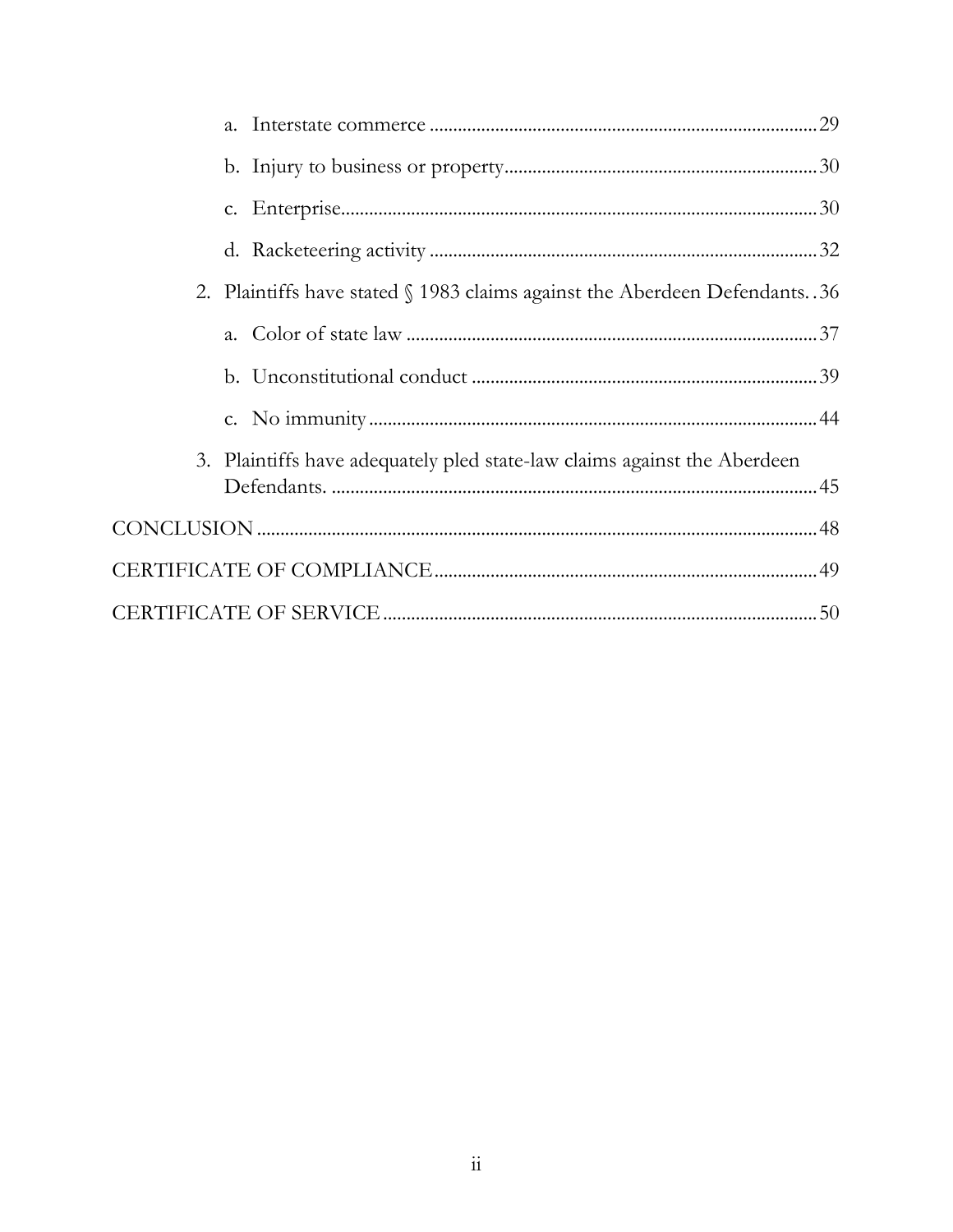# **TABLE OF AUTHORITIES**

# <span id="page-3-0"></span>**Cases**

| ACORN v. City of Tulsa,                                 |  |
|---------------------------------------------------------|--|
| Adickes v. S.H. Kress & Co.,                            |  |
| Anaya v. Crossroads Managed Care Sys., Inc.,            |  |
| Ariatti v. Edwards,                                     |  |
| Baker v. City of Florissant,                            |  |
| Bath v. Nat'l Ass'n of Intercollegiate Athletics,       |  |
| Bd. of Comm'rs v. Brown,                                |  |
| Bearden v. Georgia,                                     |  |
| Behr v. Campbell,                                       |  |
| Boyle v. United States,                                 |  |
| Brentwood Acad. v. Tenn. Secondary Sch. Athletic Ass'n, |  |
| Brokers' Choice of Am., Inc. v. NBC Universal, Inc.,    |  |
| Brown v. Cameron-Brown Co.,                             |  |
| Burton v. Wilmington Parking Auth.,                     |  |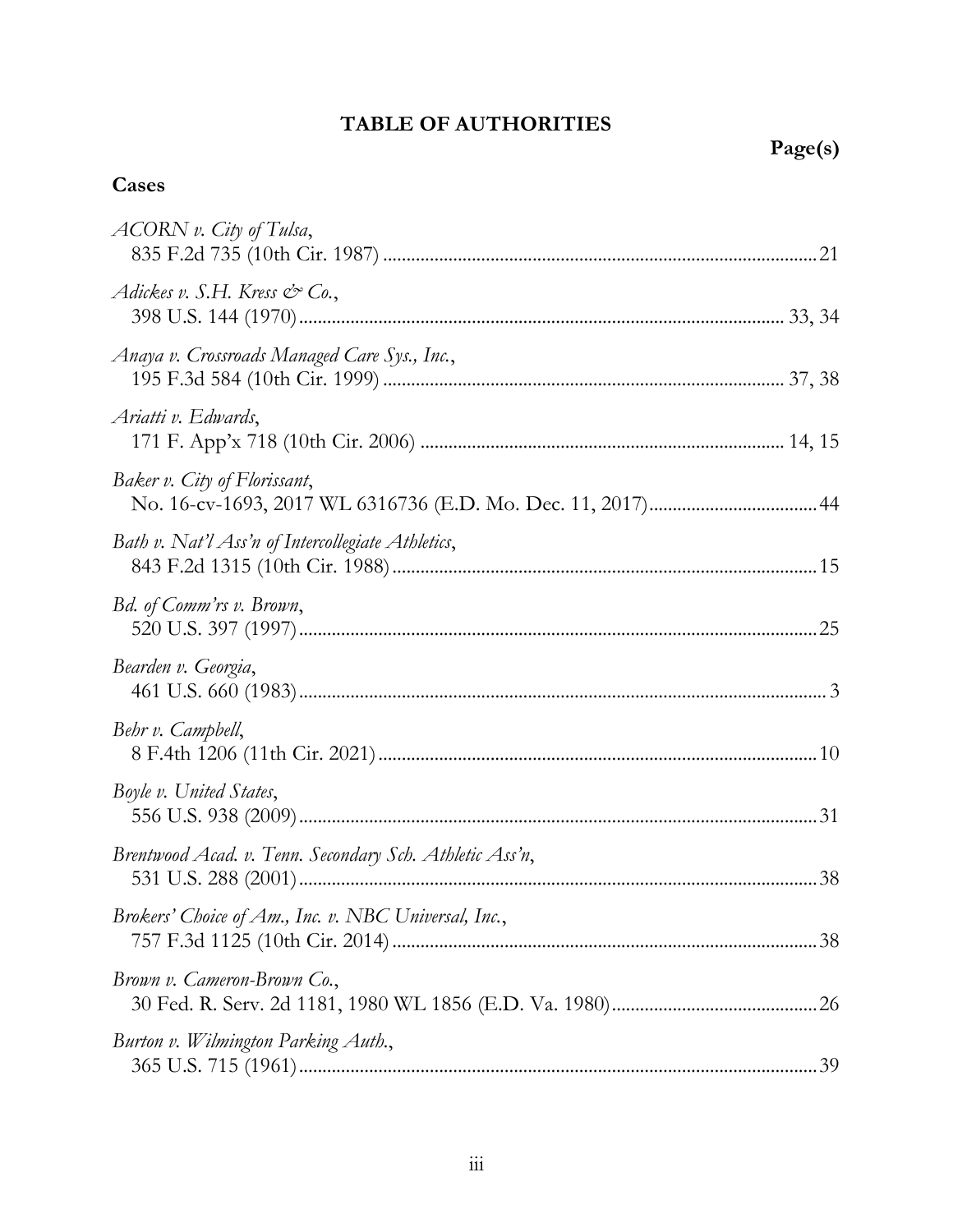| Cain v. City of New Orleans,                                   |  |
|----------------------------------------------------------------|--|
| Campbell v. City of Spencer,                                   |  |
| Cimarron Pipeline Constr., Inc. v. U.S. Fid. & Guar. Ins. Co., |  |
| Com. Standard Ins. Co. v. Liberty Plan Co.,                    |  |
| Const. Party of Pa. v. Aichele,                                |  |
| Cutter v. Wilkinson,                                           |  |
| Dodds v. Richardson,                                           |  |
| Donohoe v. Burd,                                               |  |
| Ellison v. Garbarino,                                          |  |
| Elna Sefcovic, LLC v. TEP Rocky Mountain, LLC,                 |  |
| Empress Casino Joliet Corp. v. Balmoral Racing Club, Inc.,     |  |
| Exxon Mobil Corp. v. Saudi Basic Indus. Corp.,                 |  |
| Fant v. City of Ferguson,                                      |  |
| Franklin v. City of Chicago,                                   |  |
| Gallagher v. Neil Young Freedom Concert,                       |  |
| H.J. Inc. v. Nw. Bell Tel. Co.,                                |  |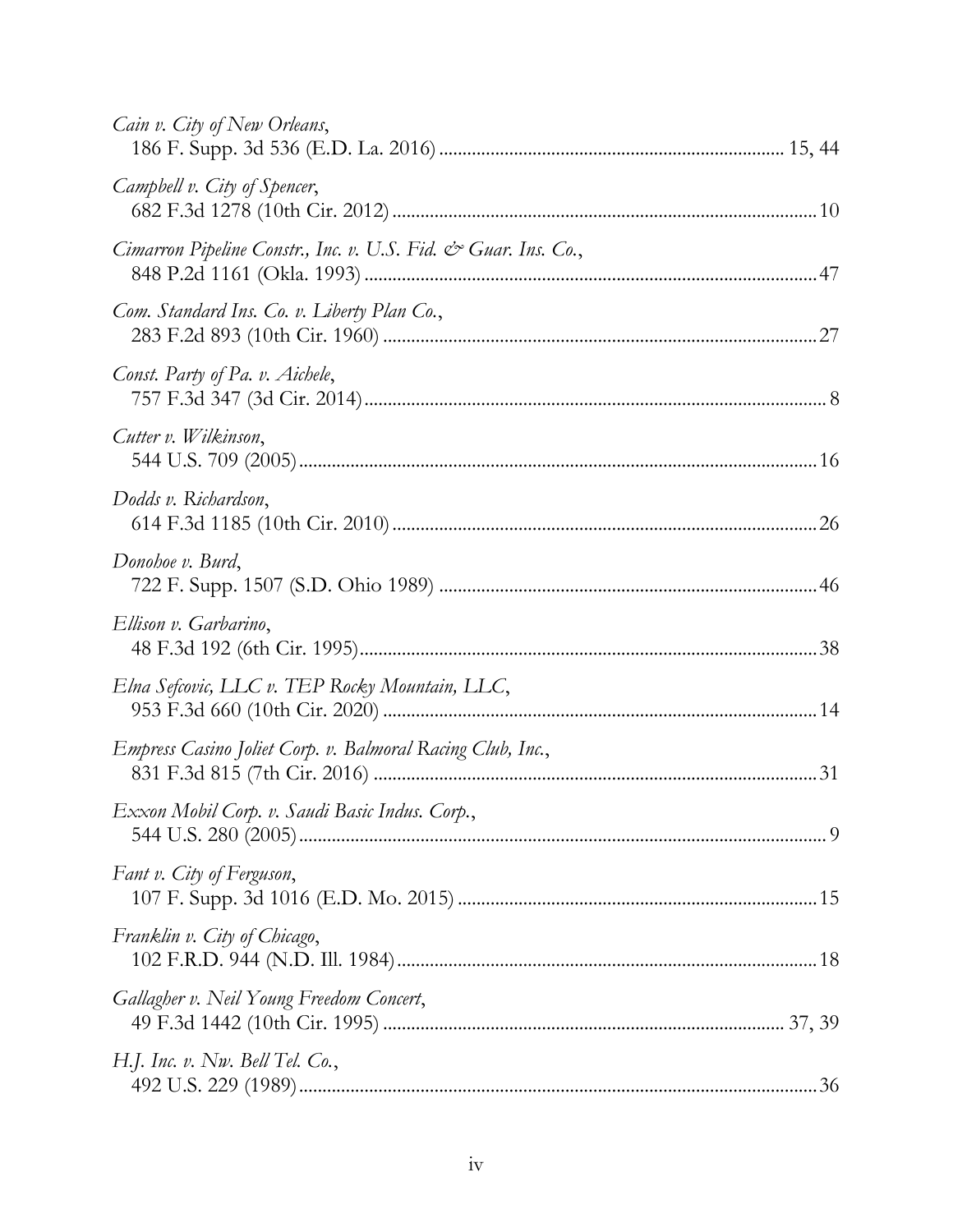| Harte v. Bd. of Comm'rs,                   |  |
|--------------------------------------------|--|
| Heck v. Humphrey,                          |  |
| Hoppe v. Klapperich,                       |  |
| Hubbard v. Jones,                          |  |
| Huggins v. Winn-Dixie Greenville, Inc.,    |  |
| In re Ins. Brokerage Antitrust Litig.,     |  |
| James v. Strange,                          |  |
| Jatoi v. Hurst-Euless-Bedford Hosp. Auth., |  |
| Jones v. Murphy,                           |  |
| Juidice v. Vail,                           |  |
| Jund v. Hempstead,                         |  |
| $L$ opez v. LeMaster,                      |  |
| MacArthur v. San Juan County,              |  |
| Malley v. Briggs,                          |  |
| Marshall v. Jerrico, Inc.,                 |  |
| Mathews v. Eldridge,                       |  |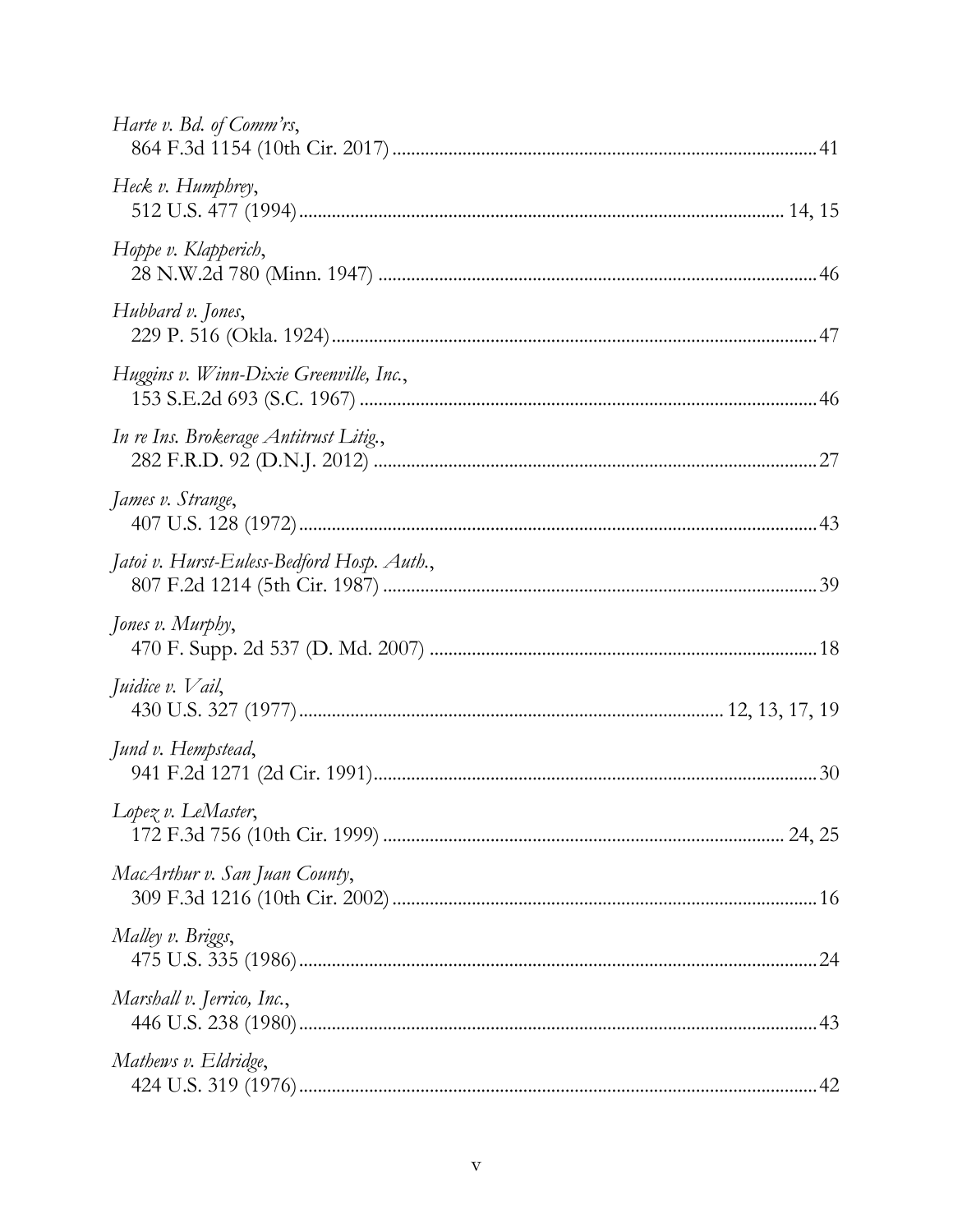| Mayotte v. U.S. Bank Nat'l Ass'n,             |
|-----------------------------------------------|
| McGinnity v. Kirk,                            |
| McNeil v. Cmty. Prob. Servs., LLC,            |
| Monell v. Dep't of Soc. Servs.,               |
| Monroe v. Pape,                               |
| Mont v. United States,                        |
| Moore v. Comfed Sav. Bank,                    |
| Motley v. Taylor,                             |
| NCAA v. Tarkanian,                            |
| New Mexicans for Bill Richardson v. Gonzales, |
| NewGen, LLC v. Safe Cig, LLC,                 |
| Olson v. James,                               |
| Oryem v. Richardson, No. 10-cv-1221,          |
| Paterson v. Weinberger,                       |
| Payton v. County of Kane,                     |
| Pelt v. Utah,                                 |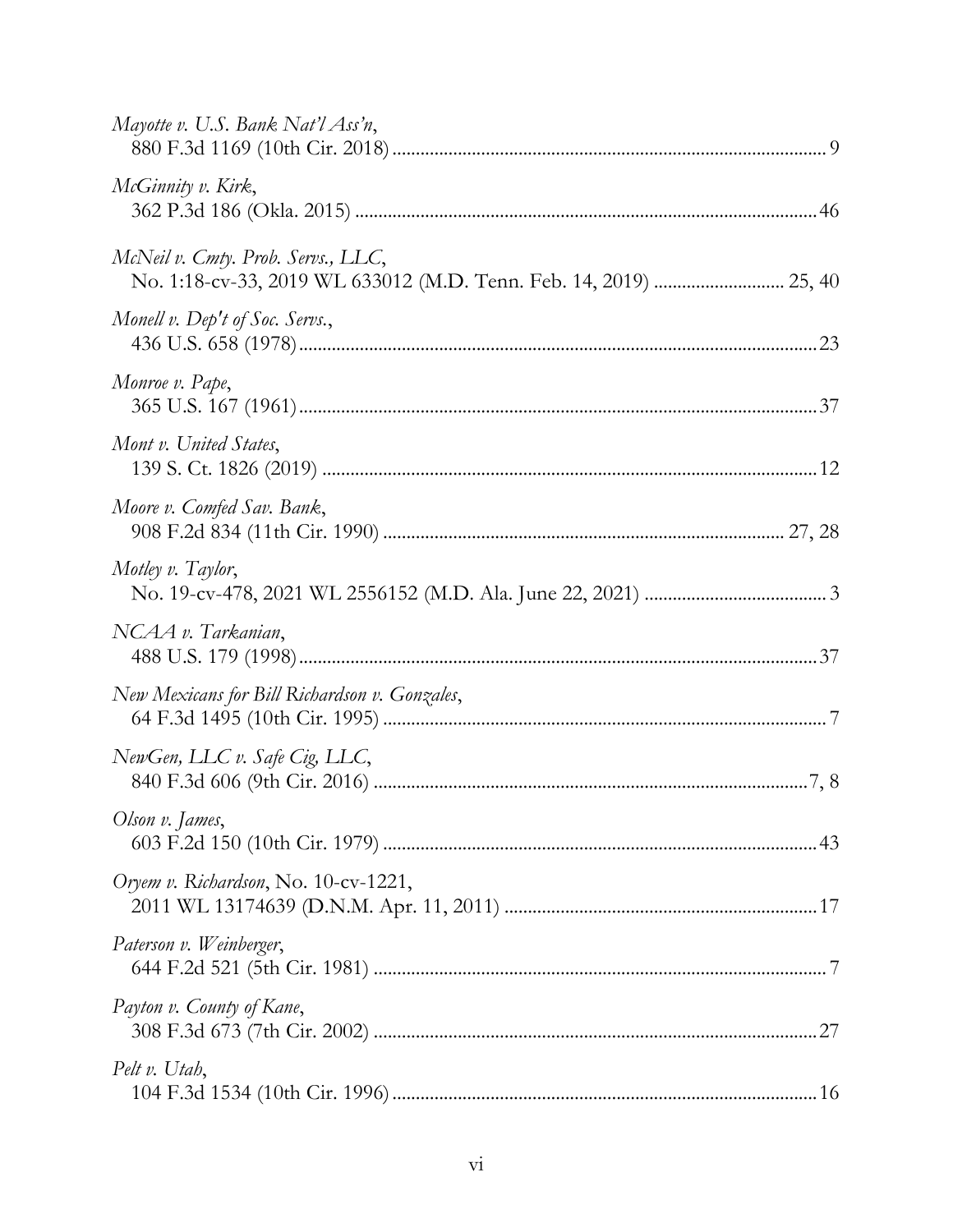| People v. Whaley,                                           |  |
|-------------------------------------------------------------|--|
| Petrella v. Brownback,                                      |  |
| Powers v. Hamilton Cnty. Pub. Def. Comm'n,                  |  |
| Pueblo of Jemez v. United States,                           |  |
| Reiter v. Sonotone Corp.,                                   |  |
| Resolution Tr. Corp. v. Stone,                              |  |
| Richardson v. McKnight,                                     |  |
| Rios v. Marshall,                                           |  |
| Robbins v. Wilkie,                                          |  |
| Rodriguez v. Providence Cmty. Corr., Inc.,                  |  |
| Safe Sts. All. v. Hickenlooper,                             |  |
| Santa Fe All. for Pub. Health & Safety v. City of Santa Fe, |  |
| Sedima, S.P.R.L. v. Imrex Co.,                              |  |
| Smith v. Cochran,                                           |  |
| <i>Smith v.</i> United States,                              |  |
| State v. Ballard,                                           |  |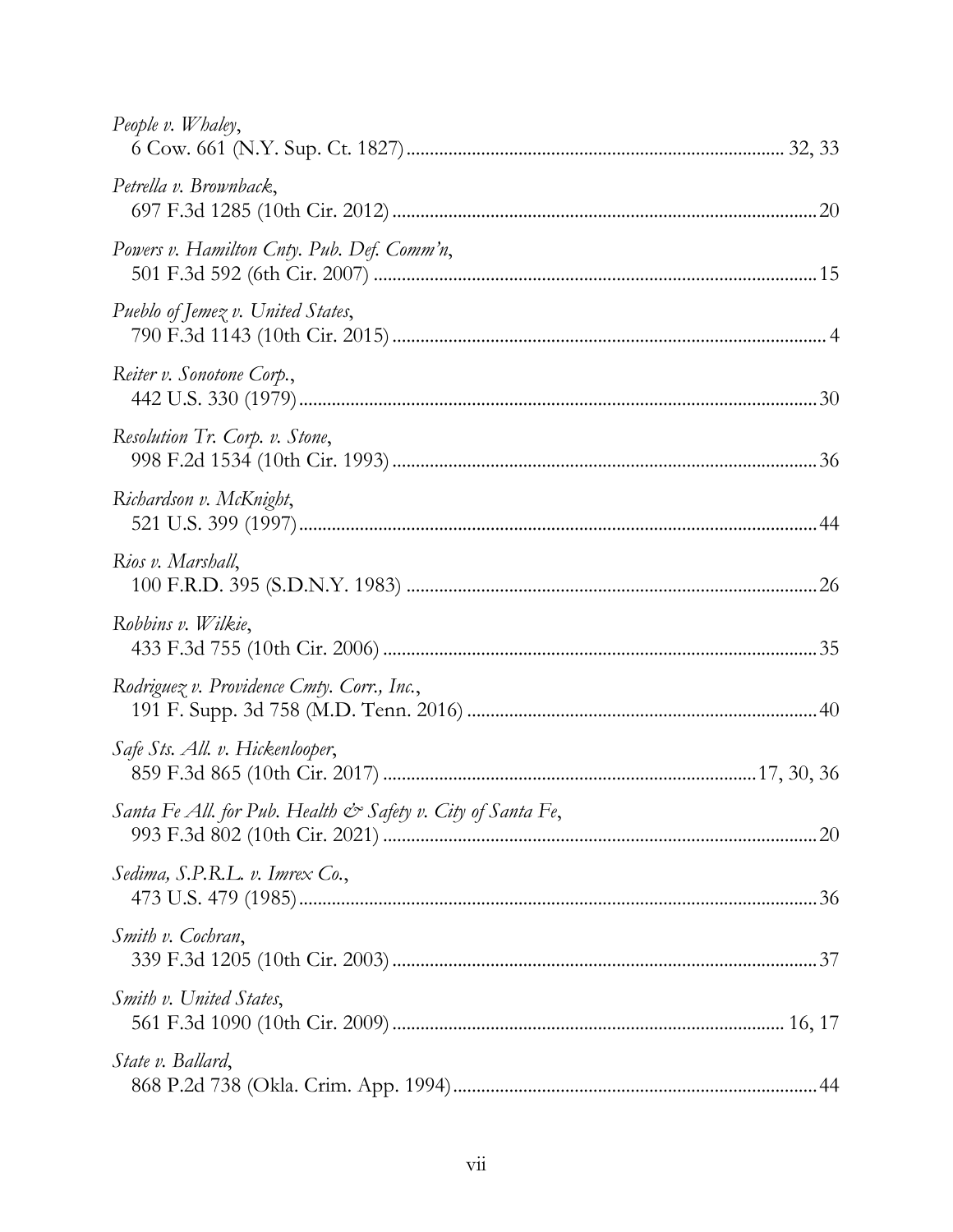| Steffel v. Thompson,                |  |
|-------------------------------------|--|
| Tal v. Hogan,                       |  |
| TransUnion LLC v. Ramirez,          |  |
| Union Cent. Life Ins. Co. v. Erwin, |  |
| United States v. Braasch,           |  |
| United States v. Cruz-Arroyo,       |  |
| United States v. Curtis,            |  |
| United States v. Garcia,            |  |
| United States v. Goode,             |  |
| United States v. Hampshire,         |  |
| United States v. Hutchinson,        |  |
| United States v. Kamahele,          |  |
| United States v. Kennedy,           |  |
| United States v. Kunzman,           |  |
| United States v. Leon,              |  |
| United States v. Mejia,             |  |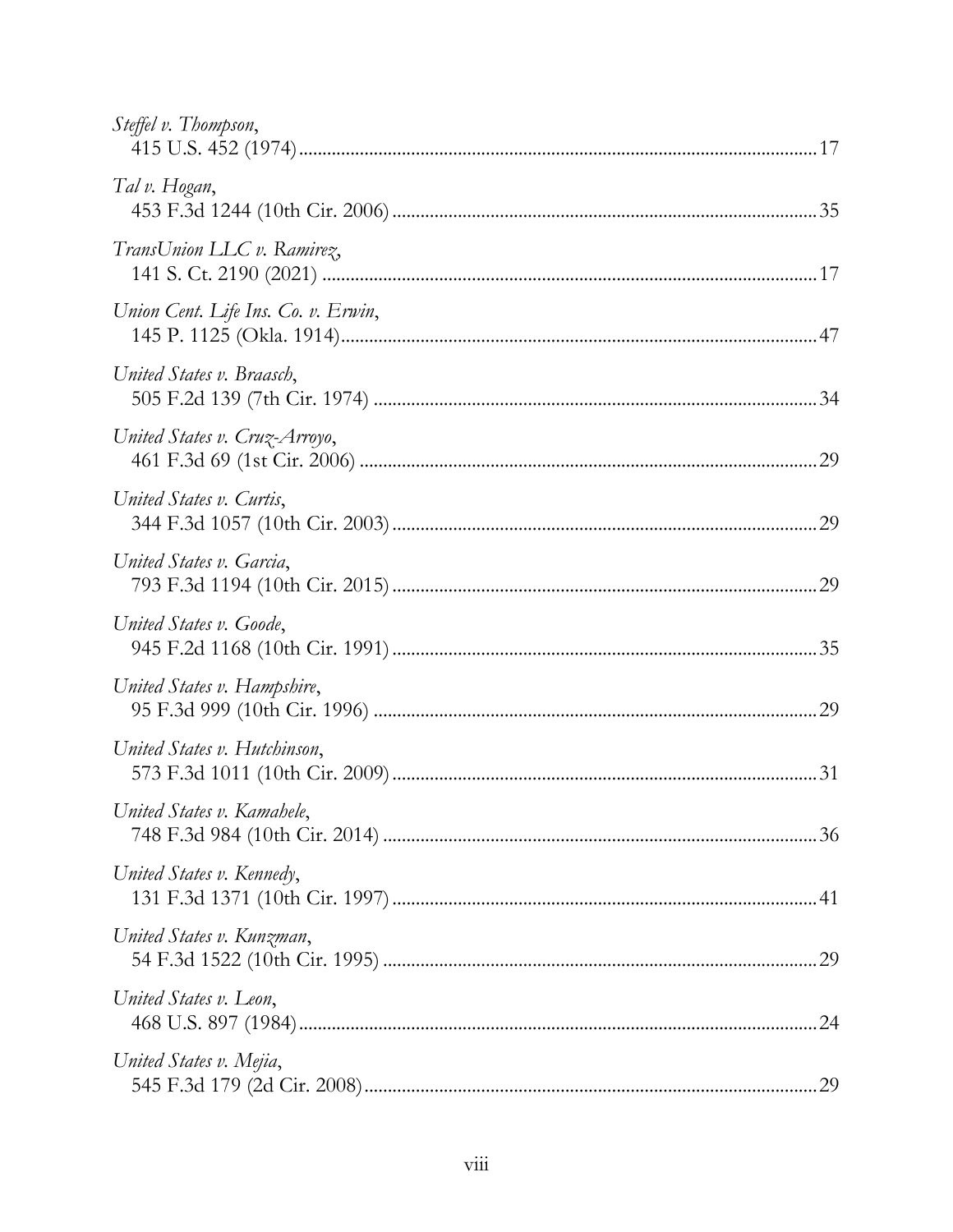| United States v. Nardello,          |  |
|-------------------------------------|--|
| United States v. Quigley,           |  |
| United States v. Renzi,             |  |
| United States v. Smalley,           |  |
| United States v. Suggs,             |  |
| United States v. Turkette,          |  |
| United States v. Warledo,           |  |
| Watt v. Energy Action Educ. Found., |  |
| West v. Atkins,                     |  |
| Wilkie v. Robbins,                  |  |
| Wilkinson v. Austin,                |  |
| Wittner v. Banner Health,           |  |
| <b>Statutes</b>                     |  |
|                                     |  |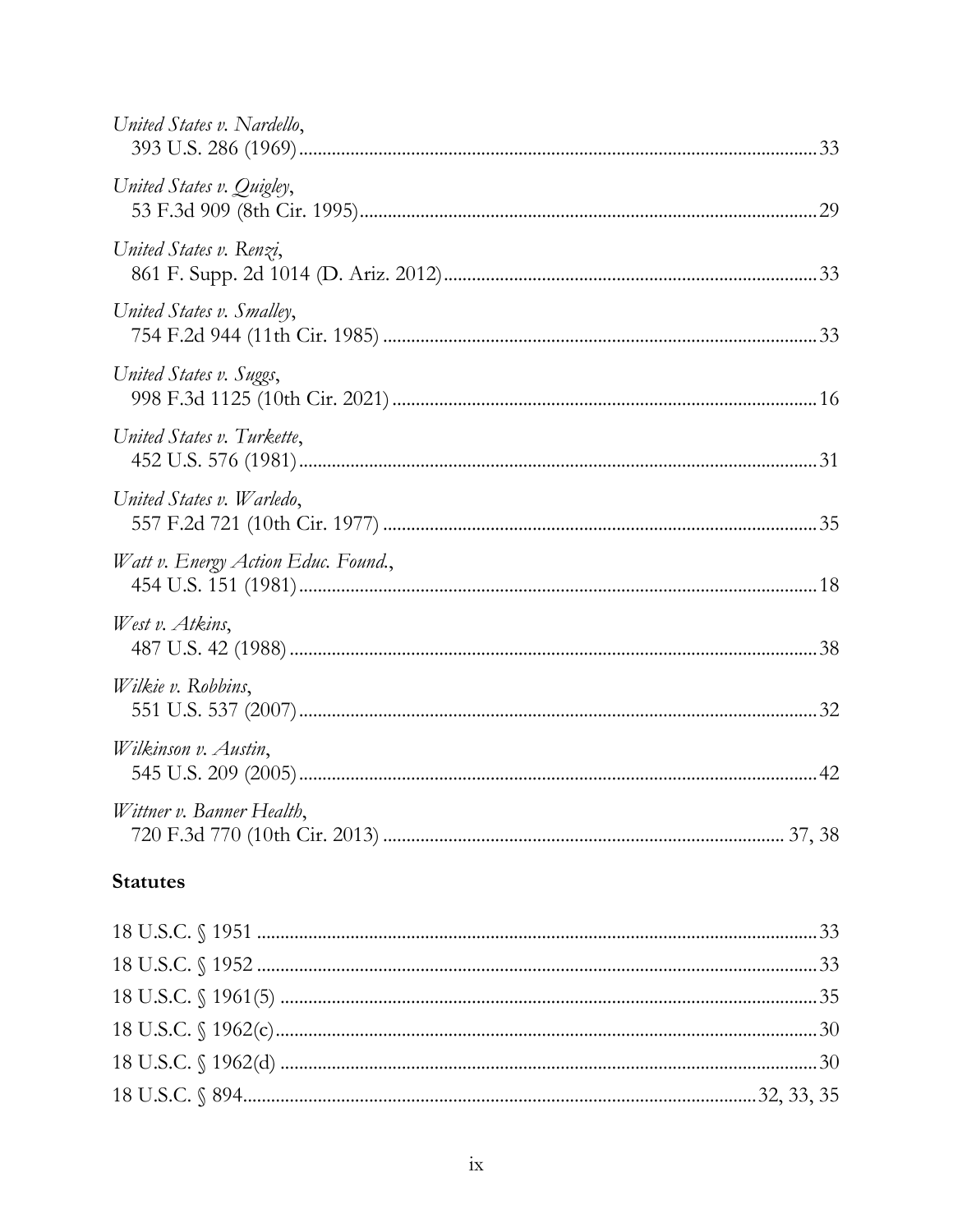# Rules

# **Other Authorities**

| 7AA Charles Alan Wright & Arthur R. Miller, |  |
|---------------------------------------------|--|
|                                             |  |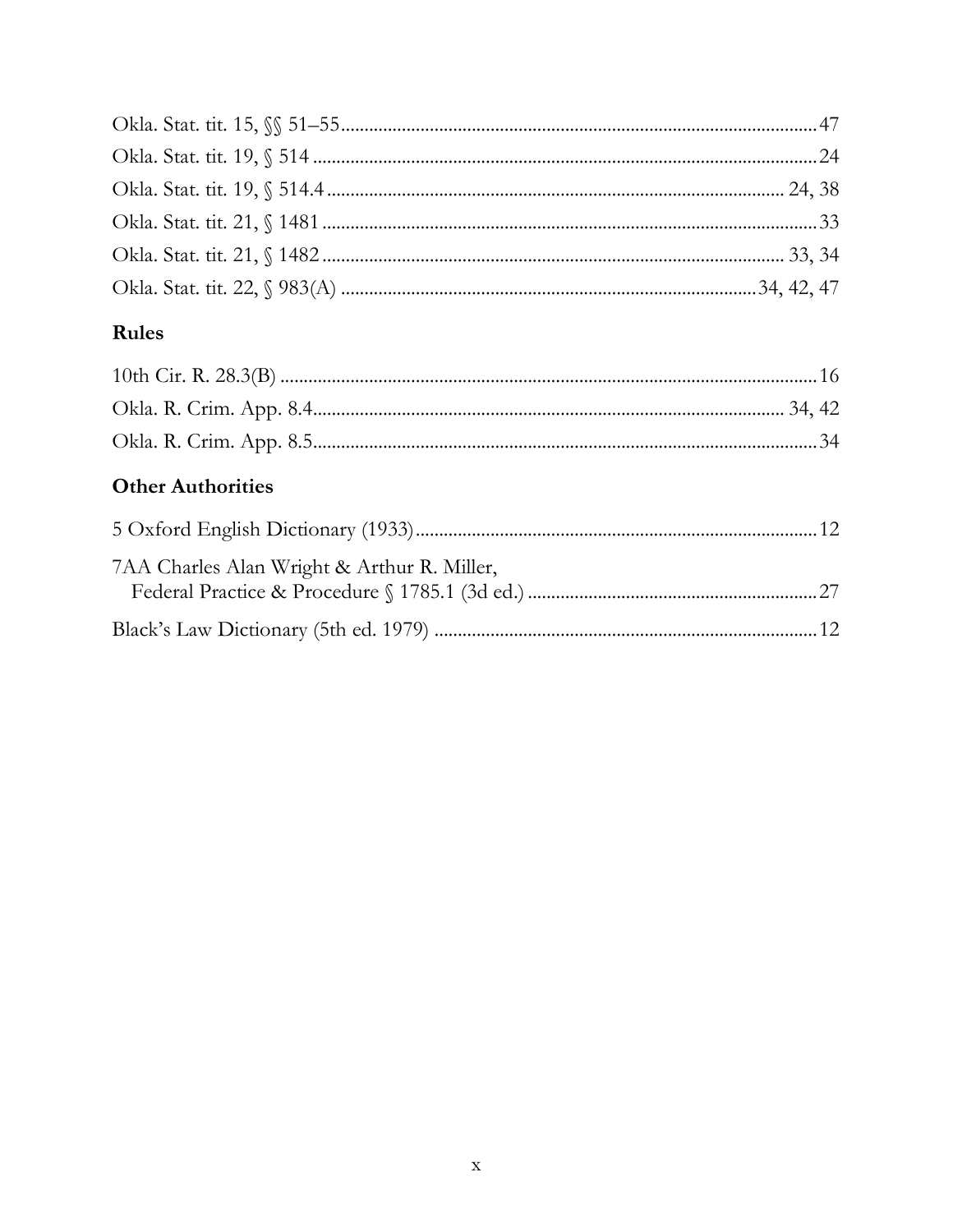#### **INTRODUCTION**

<span id="page-11-0"></span> Defendants-Appellees rely upon blatant mischaracterizations of Plaintiffs- Appellants' claims and this litigation. These mischaracterizations infect not just their jurisdictional arguments, but also their arguments for affirming dismissal on alternative grounds that the district court never considered. For the reasons below, this Court should reverse the district court's judgment and remand for consideration of the merits of Plaintiffs' claims.

#### **ARGUMENT**

### <span id="page-11-2"></span><span id="page-11-1"></span>**I. Defendants' Arguments Rely on Factual Distortions.**

 Defendants invite this Court to ignore the facts and legal claims as alleged in the Complaint and to instead assess Plaintiffs' claims against an alternate reality of Defendants' own making. As a result, Defendants spend an inordinate amount of space tilting at windmills rather than engaging with the substance of the allegations that Plaintiffs actually made.

#### **A. Defendants mischaracterize Plaintiffs' claims.**

<span id="page-11-3"></span> Most significantly, Defendants repeatedly assert that Plaintiffs challenge "the state court's initial assessment of fines, fees, and costs." *See, e.g.*, Joint Resp. Br. of Cnty. Sheriff Defs., Tulsa & Rogers Cnty. Defs., and Okla. Sheriffs' Ass'n [hereinafter County Br.] at 1. This is untrue. Plaintiffs have never sought—and do not now seek—to challenge the financial obligations they were ordered to pay at the time of sentencing or to otherwise undo their criminal sentences. Nor do they challenge their underlying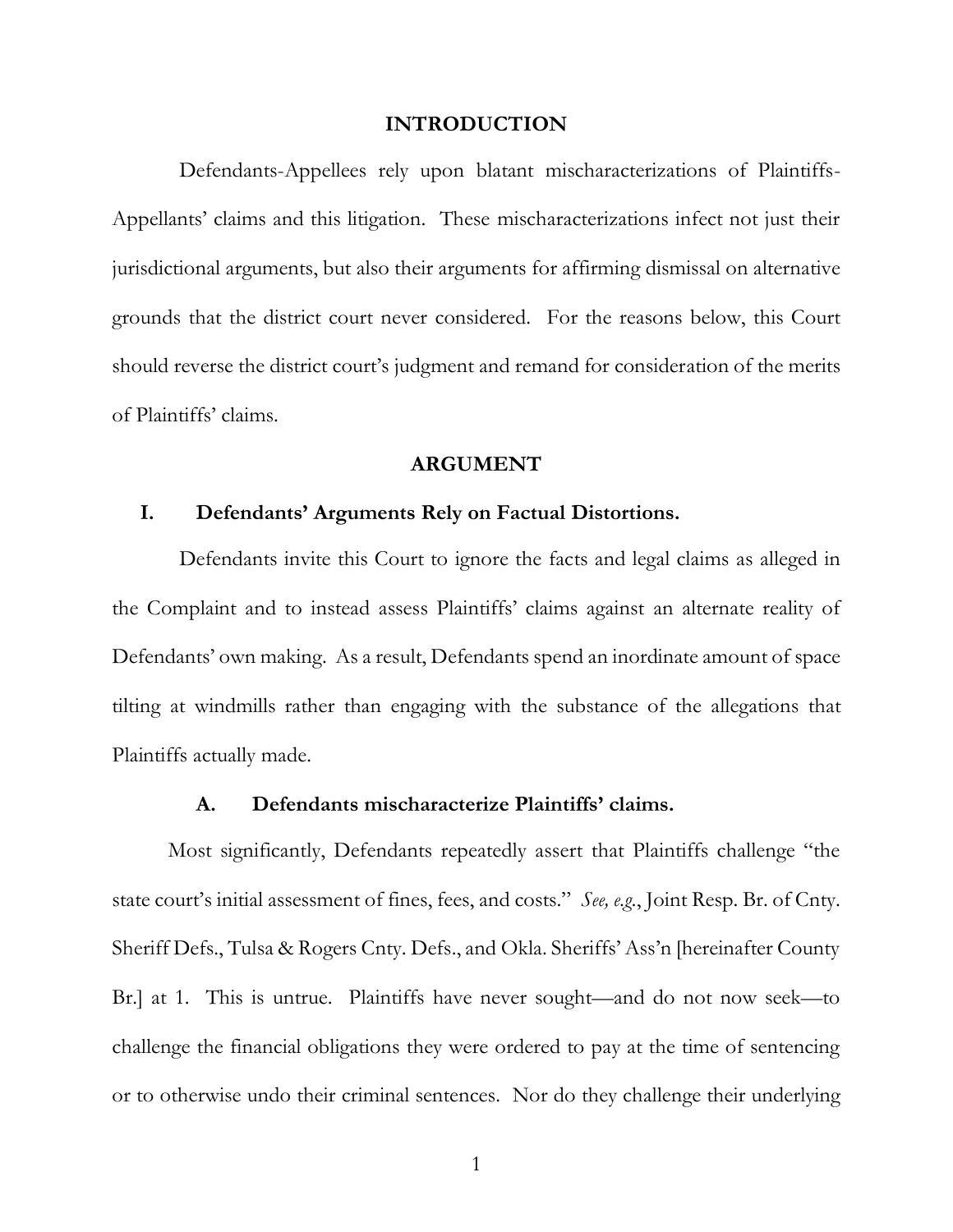convictions. As Plaintiffs' opening brief and the course of proceedings below make unable—often long after sentencing—to make payments on their assessed debt. unable—often long after sentencing—to make payments on their assessed debt. To support their false narrative about Plaintiffs' claims, Defendants strip clear, Plaintiffs challenge only Defendants' role in what happens *after* court debtors are

 up as if they define Plaintiffs' claims. *See, e.g.*, *id.* at 21 ("By Plaintiffs' own admission, the foundation of their lawsuit was the allegedly improper, initial decisions to impose 'exorbitant court debts' or 'establish payment plans' without inquiring into the defendant's ability to pay . . . ." (quoting Second Am. Compl., JA86–186, vol. I [hereinafter SAC] ¶ 9)); <sup>1</sup>*see also id.* at 16–18, 25–27, 37–39, 42–43. An honest reading descriptive background allegations in the Complaint from their context and prop them of the Complaint and Plaintiffs' briefing below dispels this illusion.

 Plaintiffs' constitutional claims have always been that *post-sentencing* failure-to- ability to pay, sworn affirmation, or probable cause that nonpayment is willful, and that debtors who are arrested on such warrants must remain in jail until the next available court appearance unless they make a cash payment toward their debt. *See* SAC ¶¶ 318– 53 (Counts 2, 3, 4, 5); *see also, e.g.*, JA 1419–24, vol. VI; JA1628–30, vol. VII. Plaintiffs also allege that the Aberdeen Defendants' role in enforcing court debt collection pay warrants are sought, issued, and enforced without any pre-deprivation inquiry into

 1 Plaintiffs adhere to the citation conventions adopted in their opening brief. *See*  Pls.' Opening Br. at 4 n.2.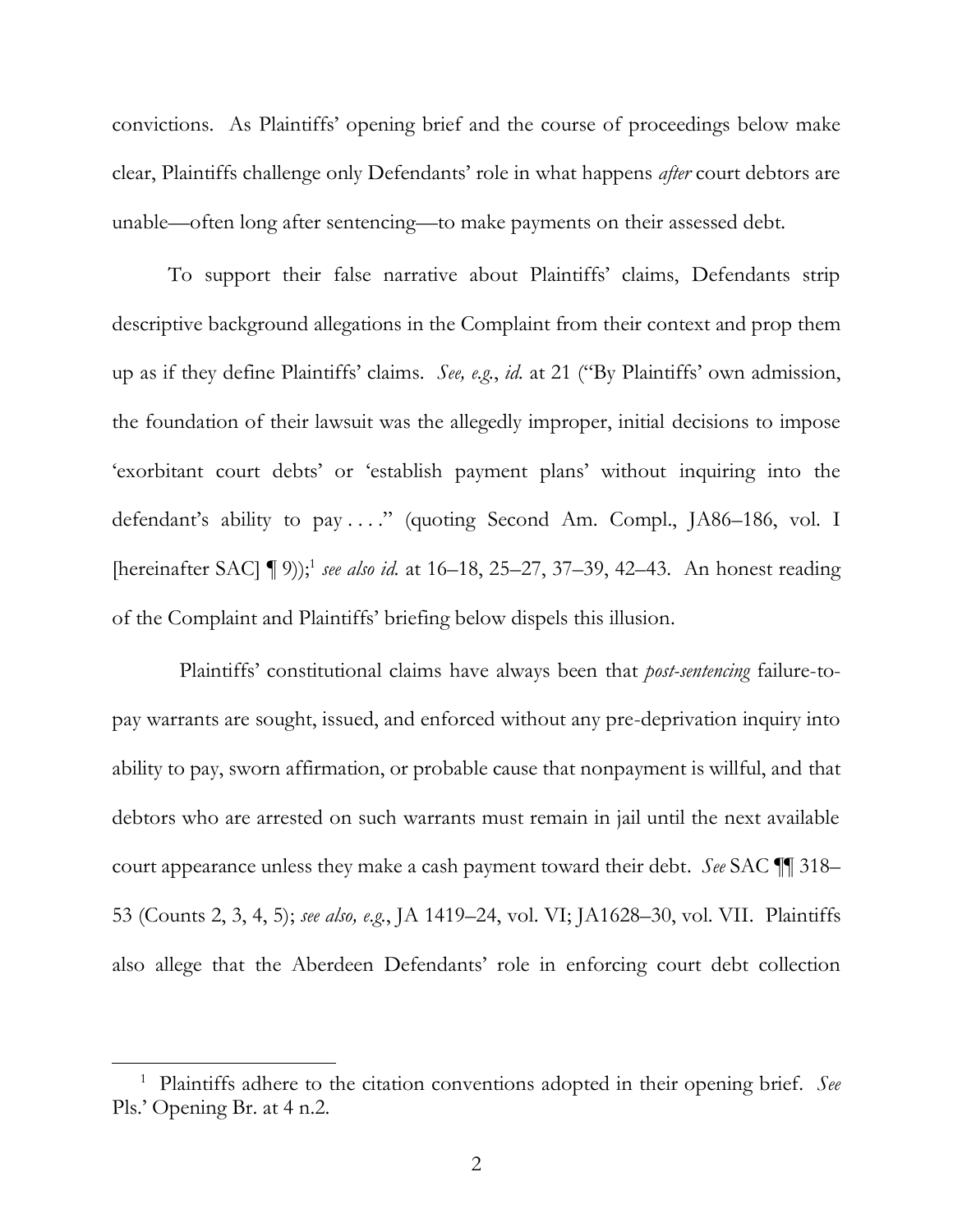<span id="page-13-0"></span> violates due process given their financial conflict of interest, and that non-indigent court debtors are not subject to the same onerous collection methods as Plaintiffs and members of the putative class. *See* SAC ¶¶ 354–62 (Counts 6, 7). The RICO and state- law claims, in turn, are all premised on an extortionate scheme carried out by the Aberdeen Defendants with the assistance of the Oklahoma Sheriffs' Association (OSA) and the Defendant Sheriffs to force indigent court debtors to make payments that they cases, arresting and detaining them for nonpayment. *See id.* ¶¶ 274–317 (Count 1), 363– cannot afford by threatening them with unlawful arrest if they do not pay, and in some 72 (Counts 8, 9, and 10). None of these claims challenge the initial process or amount that Plaintiffs were ordered to pay, and courts have roundly affirmed that federal court challenges to these methods of enforcement are viable. *See* Pls.' Opening Br. at 22–23, 45*.* 

 The initial imposition of court debt is often entirely divorced from postsentencing collection procedures. Given the "inherently transitory nature" of "an individual's financial resources," even people who are put on an affordable payment plan after an ability-to-pay determination at sentencing may become indigent later in the collections process. *See Motley v. Taylor*, No. 19-cv-478, 2021 WL 2556152, at \*7 (M.D. Ala. June 22, 2021); *see also Bearden v. Georgia*, 461 U.S. 660, 666 n.8 (1983) ("[A] defendant's level of financial resources is a point on a spectrum rather than a classification."). Again, Plaintiffs' claims are not about the initial assessment. They arise because, in enforcing those fines and fees, Defendants threaten, arrest, and detain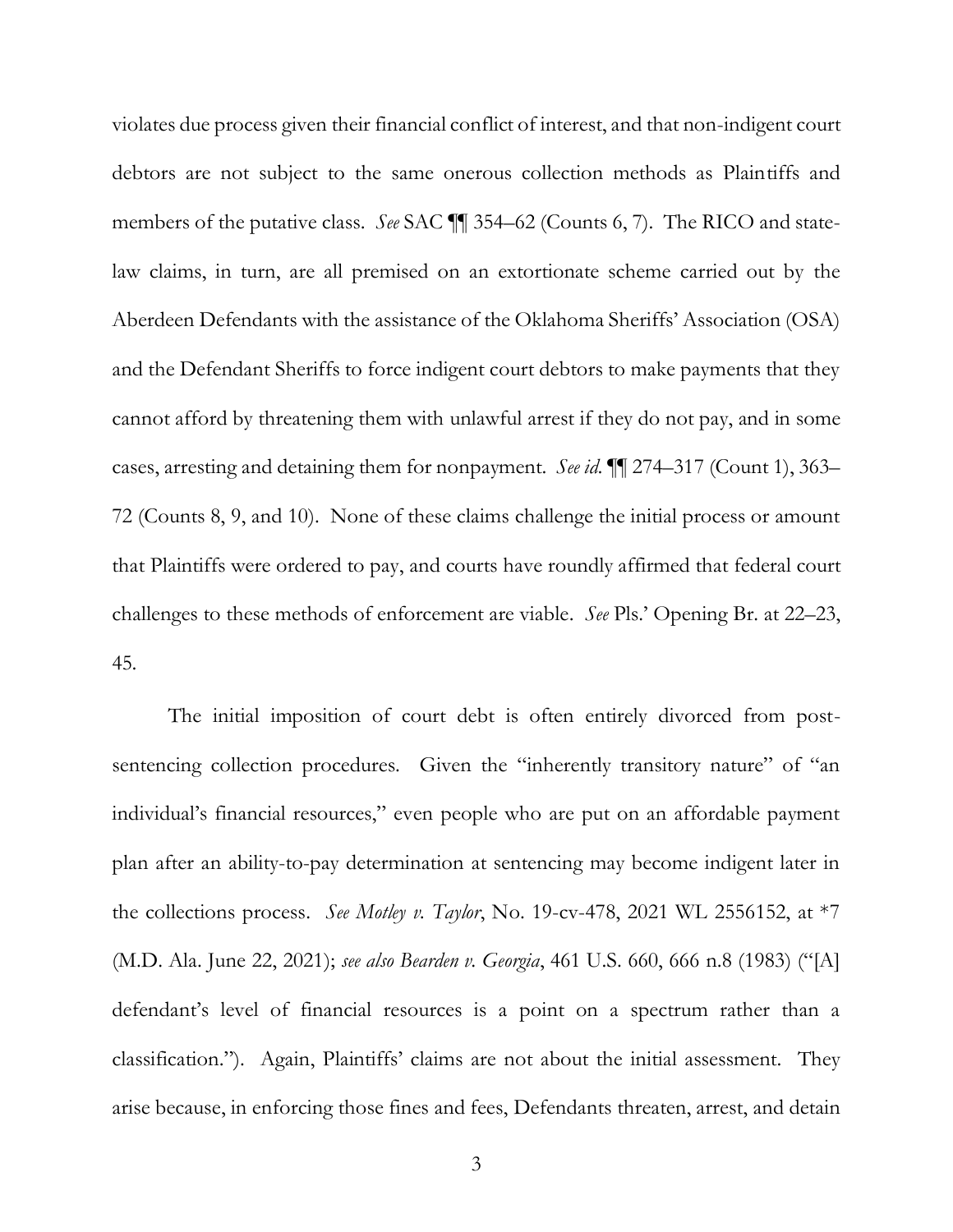<span id="page-14-1"></span> court debtors for nonpayment without process or an assessment of ability to pay. This argument is not a "bait-and-switch." County Br. at 25. It is what Plaintiffs have alleged at every stage of this litigation.2

#### **B. Defendants mischaracterize their own practices.**

<span id="page-14-0"></span> Defendants engage in similar misdirection when describing their own practices. Specifically, Defendants assert that the arrest warrants they issue and execute are not really arrest warrants, and that the indigent court debtors subject to such warrants are provided a full opportunity to challenge Defendants' practices prior to being arrested and detained. Defendants thereby contradict the allegations in the Complaint, which must be accepted as true at the motion-to-dismiss stage, *see Pueblo of Jemez v. United States*, 790 F.3d 1143, 1147–48 & n.4 (10th Cir. 2015), without pointing to any evidence in the record that materially rebuts those allegations, *see infra* Part II[.A.](#page-17-1)

 To begin, it is simply untrue that arrest warrants for nonpayment alone "are essentially . . . order[s] to *appear* before the court to show cause as to why [a person is] non-compliant and are akin to civil contempt." State Judges' Resp. Br. [hereinafter Judges Br.] at 15 (emphasis added); *see also* County Br. at 41. As Plaintiffs allege, the warrants sought and enforced by Defendants are not "orders to appear," which are

<sup>&</sup>lt;sup>2</sup> To be sure, at points in the Complaint, Plaintiffs allude to the "exorbitant" fines, fees, and costs that are initially imposed. *See, e.g.*, SAC ¶ 9. But these allegations merely provide context for Plaintiffs' claims; they are not offered in *support* of those claims, as demonstrated by the substantive counts and the prayer for relief. *See id.* ¶¶ 274–372 & pp. 98–100.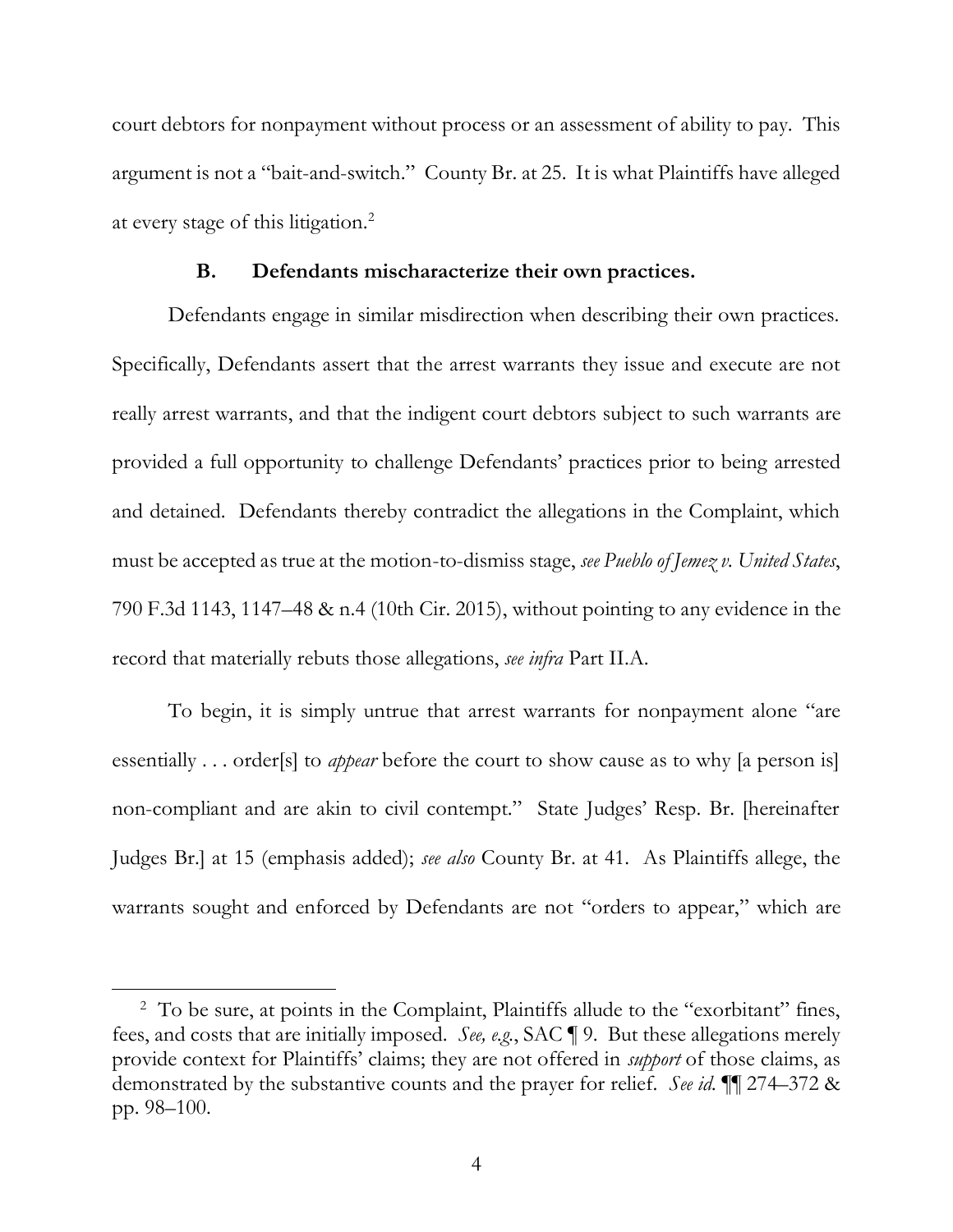used to summon parties to court. They are *arrest* warrants that result in law enforcement forcibly seizing an individual, jailing her, and only thereafter taking her to court, sometimes days later. *See, e.g.*, SAC ¶¶ 139–40. Even these relatively short stays in jail can have devastating consequences for impoverished arrestees, including loss of employment, removal from housing, and inability to arrange child care. *Id.* ¶ 99.

 They are also crucially different from bench warrants for failure to appear in court. *See* County Br. at 12. Plaintiffs allege that these warrants are issued for nonpayment alone without any court date being scheduled (much less missed), and none of the public records which Defendants provide suggest otherwise. *See* Pls.' Opening Br. at 7, 10–11, 29–30; *see also id.* at 30 n.14 (explaining that the only public records that mention a failure to appear pertain to Plaintiff Killman, who, per the Complaint, was never validly summoned to court in the first place (citing SAC ¶ 184 & n.36)). This difference is critical. Unlike a valid bench warrant, the warrants Plaintiffs challenge are not preceded by a valid summons or based on an attested-to failure to appear in court. Defendants seek and issue the warrants *automatically*—without sworn affirmation—and solely for failure to *pay*. 3

<sup>&</sup>lt;sup>3</sup> Defendants' assertion that payment is just another form of appearance and that a Plaintiff could merely show up and assert indigence on a payment date to avoid arrest, a debtor who appears before the Clerk and requests an extension of time to pay may be County Br. at 12 n.5, is belied by the allegations. For example, in Rogers County, even subjected to an arrest warrant if the Clerk decides that the debtor has sought too many extensions. SAC ¶ 136.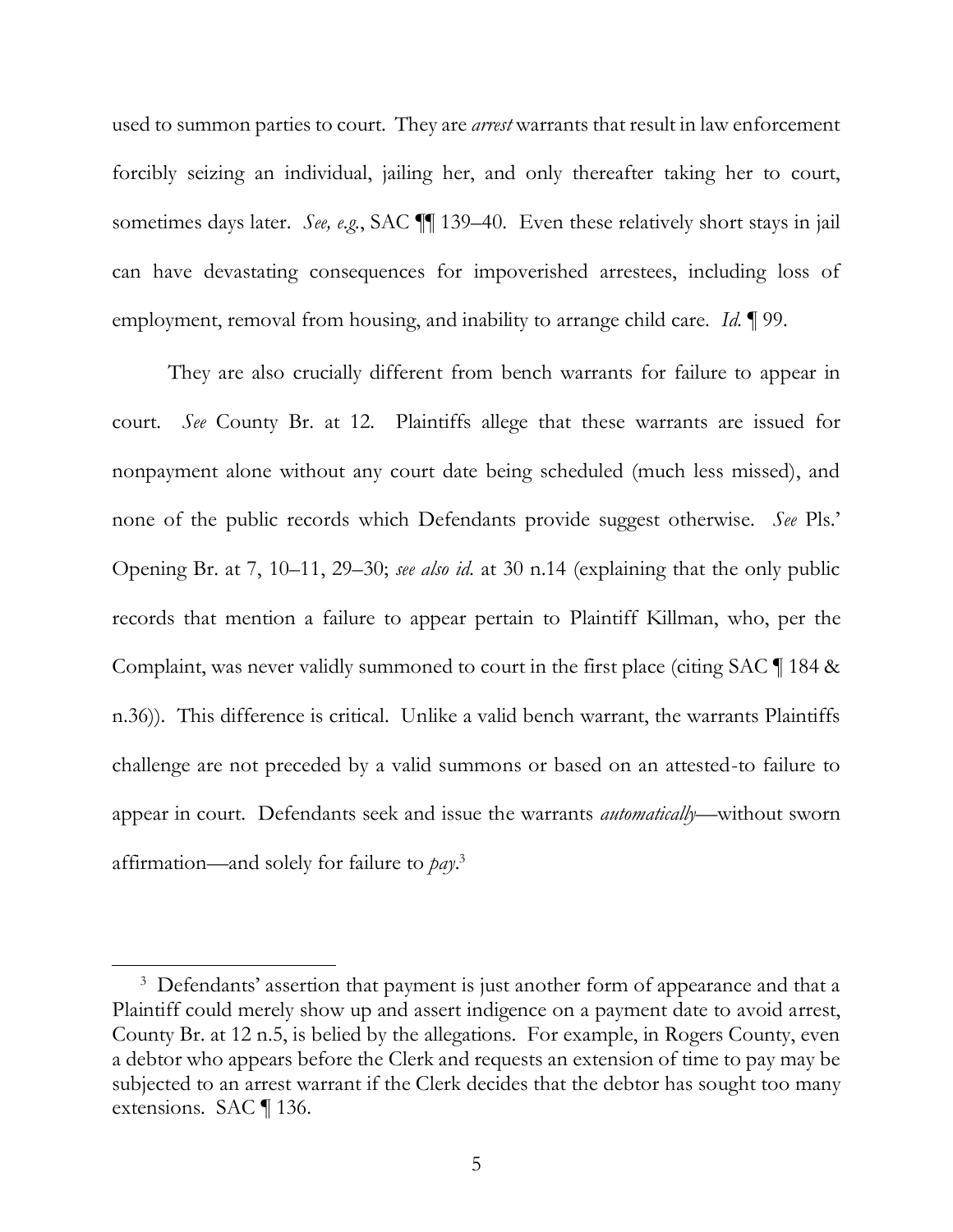Defendants also assert that the "[i]ssuance of a warrant and/or arrest for failing to comply with an order . . . relating to [court debt] cannot be equated to being incarcerated for failing to pay," and that Plaintiffs can address their ability to pay "through the procedures outlined in Rule 8 or otherwise before any risk of imprisonment." *See* Answer Br. of Defs. Aberdeen Enterprizes II, Inc., Jim Shofner, & Rob Shofner [hereinafter Aberdeen Br.] at 13–14. Both assertions are wrong, as Plaintiffs' Complaint makes clear. Plaintiffs allege that indigent court debtors who are arrested on nonpayment warrants may be detained for "days, weeks, and—in some counties—several months." SAC ¶ 98. In other words, they are incarcerated solely for their inability to pay4 —the precise scenario that *Bearden* forbids. This state of affairs is similarly prohibited under Oklahoma law, which is why Defendants' repeated flouting of Rule 8 provides the basis for an independent claim. *See* SAC p. 93 ("Count Five: Jailing Debtors Without Proof of Willfulness [and] Without Notice and a Hearing Violates Their State-Created Liberty Interests"); *see also id.* ¶¶ 40–45 (explaining how Oklahoma law codifies the due process and equal protection protections outlined in at 7, 10–11, 29–30. Again, Plaintiffs allege that the only time a person is offered an *Bearden*); *id*. ¶ 95 (alleging Defendants' persistent violation of Rule 8); Pls.' Opening Br.

<sup>&</sup>lt;sup>4</sup> Defendants' argument that Plaintiffs are not "incarcerated" pursuant to arrest warrants appears premised on the notion that there is a meaningful constitutional distinction between being "incarcerated" or "imprisoned" and being jailed after arrest. As Plaintiffs explain *infra* in Part I[I.C,](#page-20-0) this is nonsense. Moreover, as Plaintiffs explained in their briefing below, "the long line of Supreme Court cases culminating in *Bearden* . . . do not apply solely to imprisonment." JA1934, vol. VIII.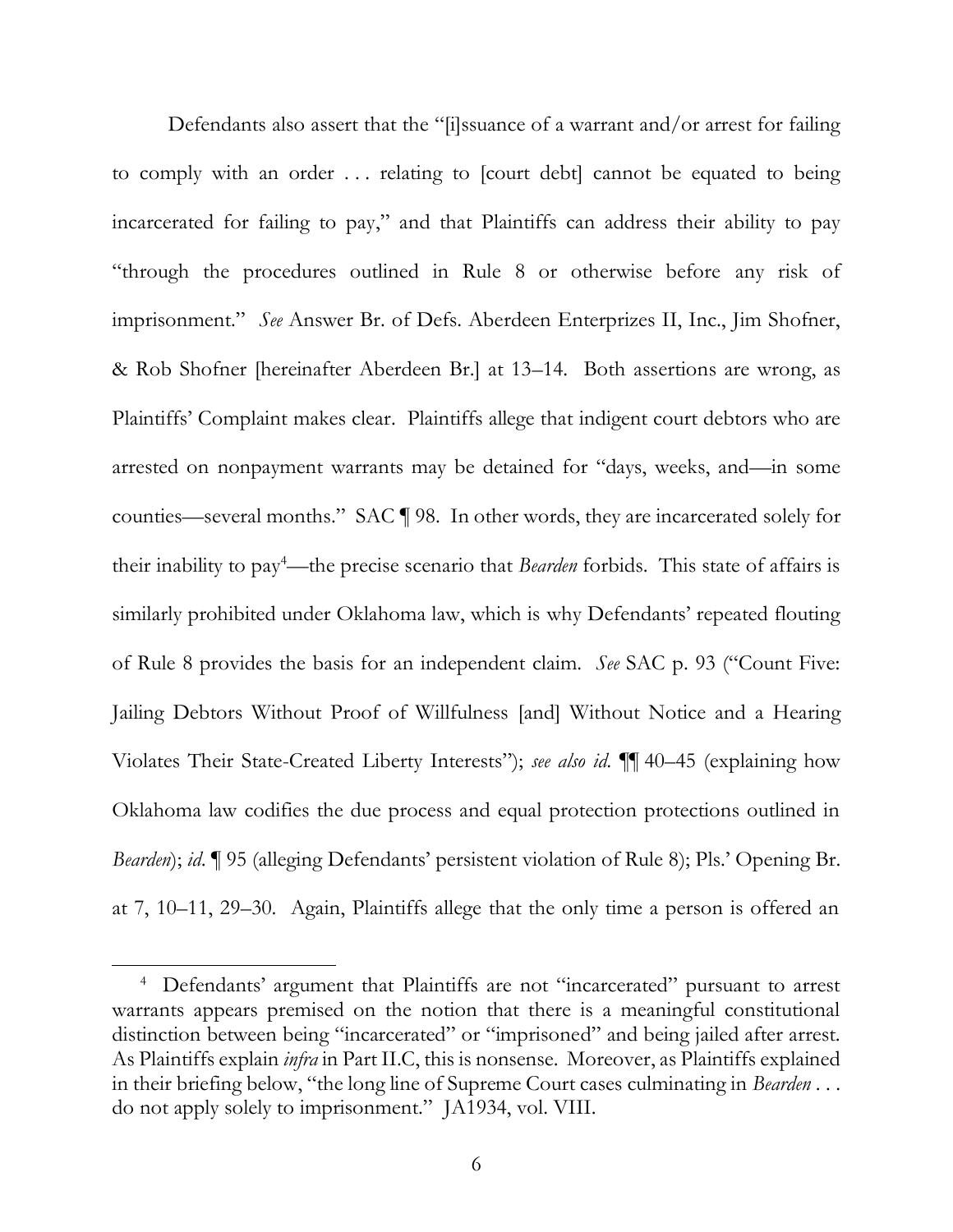<span id="page-17-2"></span> opportunity to see a judge is after they suffer the deprivations that they challenge, including jailing.

## <span id="page-17-1"></span><span id="page-17-0"></span> **II. The District Court Erred in Dismissing the Complaint under the Rooker-Feldman, Younger, and Heck Doctrines.**

## **A. Defendants did not raise a "factual attack" on jurisdiction requiring Plaintiffs to submit responsive evidence.**

 As a threshold matter, the County Defendants and OSA suggest that Plaintiffs have failed to satisfy their burden to establish subject-matter jurisdiction by failing to present evidence in response to the motions to dismiss, and they urge the Court to affirm on this basis alone. *See* County Br. at 27–30.

 This is wrong. A plaintiff is only required to submit evidence in response to a "factual attack" on the jurisdictionally relevant allegations in the complaint. *NewGen, LLC v. Safe Cig, LLC*, 840 F.3d 606, 614 (9th Cir. 2016); *see New Mexicans for Bill Richardson v. Gonzales*, 64 F.3d 1495, 1499 (10th Cir. 1995); *see also Paterson v. Weinberger*, 644 F.2d 521, 523 (5th Cir. 1981) (explaining that a plaintiff is required to submit evidence only when a defendant makes a "'factual attack' upon the court's subject- matter jurisdiction" by submitting "affidavits, testimony, or other evidentiary materials"). Here, any supposed "factual attack" on subject-matter jurisdiction could only be premised upon Defendants' basic misapprehension of the nature of Plaintiffs' claims and the relevant jurisdictional doctrines. claims and the relevant jurisdictional doctrines. The evidence submitted by Defendants consists primarily of several state-court

dockets and records pertaining to some of the named Plaintiffs. *See generally* JA270–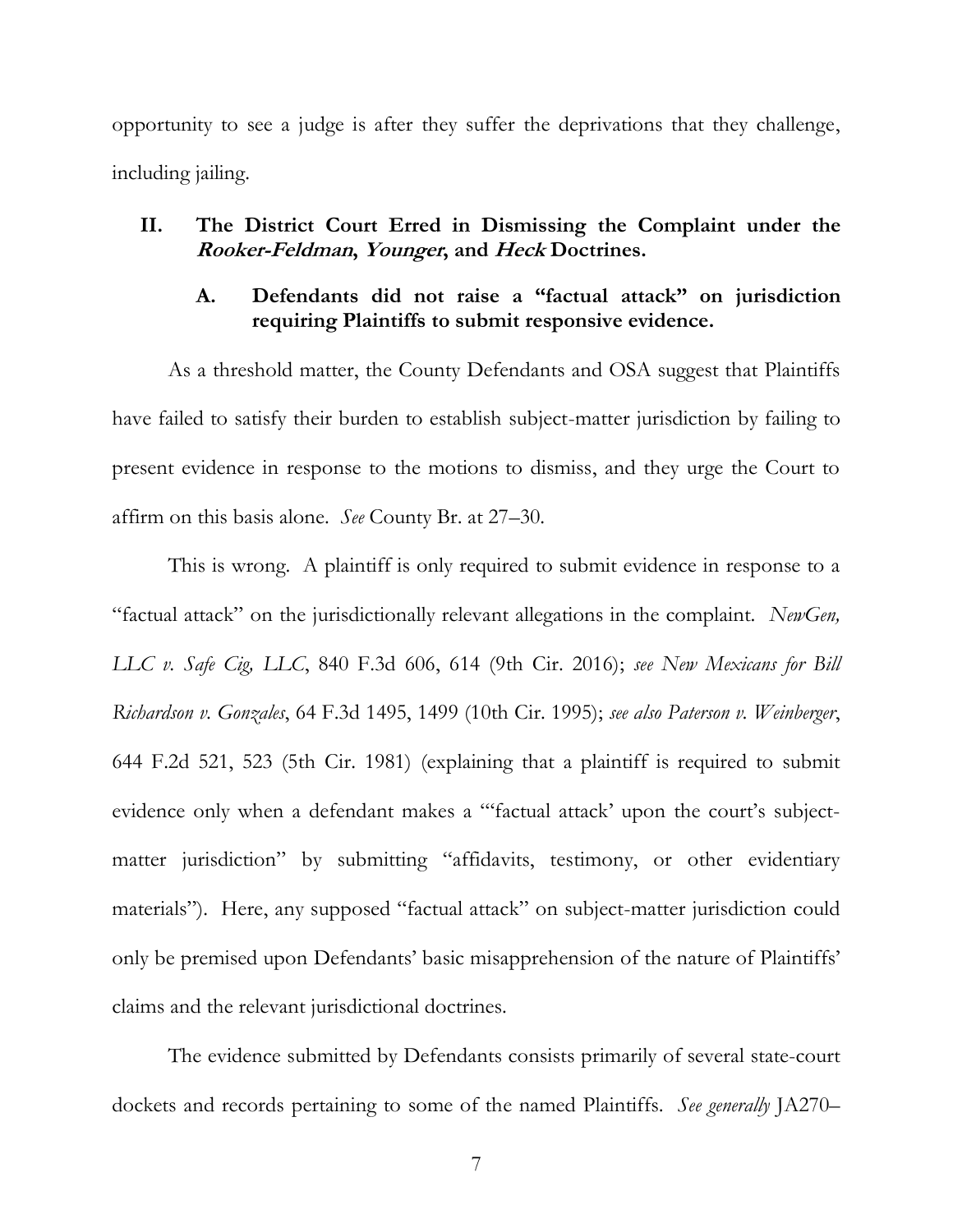<span id="page-18-1"></span> 601, vols. II–III; JA637–771, vol. III; JA803–914, vol. IV; JA1144–1211, vol. V. There is simply nothing in these records that contradicts any of the actual allegations in the Complaint, let alone any allegations that might bear on the potential application of *Rooker-Feldman* or *Younger*. For example, a docket Defendants submitted regarding Plaintiff Graff's case confirms that four months after she pleaded guilty to a traffic offense, Defendant Judge Crosson issued a "failed to pay" arrest warrant for Ms. Graff with no prior hearing or process. JA807, vol. IV; *see also, e.g.*, Pls.' Opening Br. at 29– 30 & n.14 (citing similar examples from other dockets). As this only serves to confirm Plaintiffs' allegations, there was no need for Plaintiffs to present evidence to establish jurisdiction. *See Const. Party of Pa. v. Aichele*, 757 F.3d 347, 358 (3d Cir. 2014) ("A factual attack requires a factual dispute, and there is none here."); *NewGen, LLC*, 840 F.3d at 614 ("Only upon a factual attack does a plaintiff have an affirmative obligation to support jurisdictional allegations with proof.").<sup>5</sup>

### **B. Rooker-Feldman**

<span id="page-18-0"></span> The County Defendants, OSA, and the Aberdeen Defendants each attempt to defend the district court's application of *Rooker-Feldman* on various grounds,<sup>6</sup> but each fails for the simple reason that Plaintiffs do not challenge any aspect of their underlying

 $5$  At the very least, if the district court intended to treat the motions to dismiss as factual attacks, it should have provided notice to Plaintiffs so that they could present their own evidence (or seek discovery) regarding any issue that the court identified as relevant to jurisdiction.

 <sup>6</sup>The Defendant Judges do not address the district court's application of *Rooker-*Feldman (or Heck). *Feldman* (or *Heck*). 8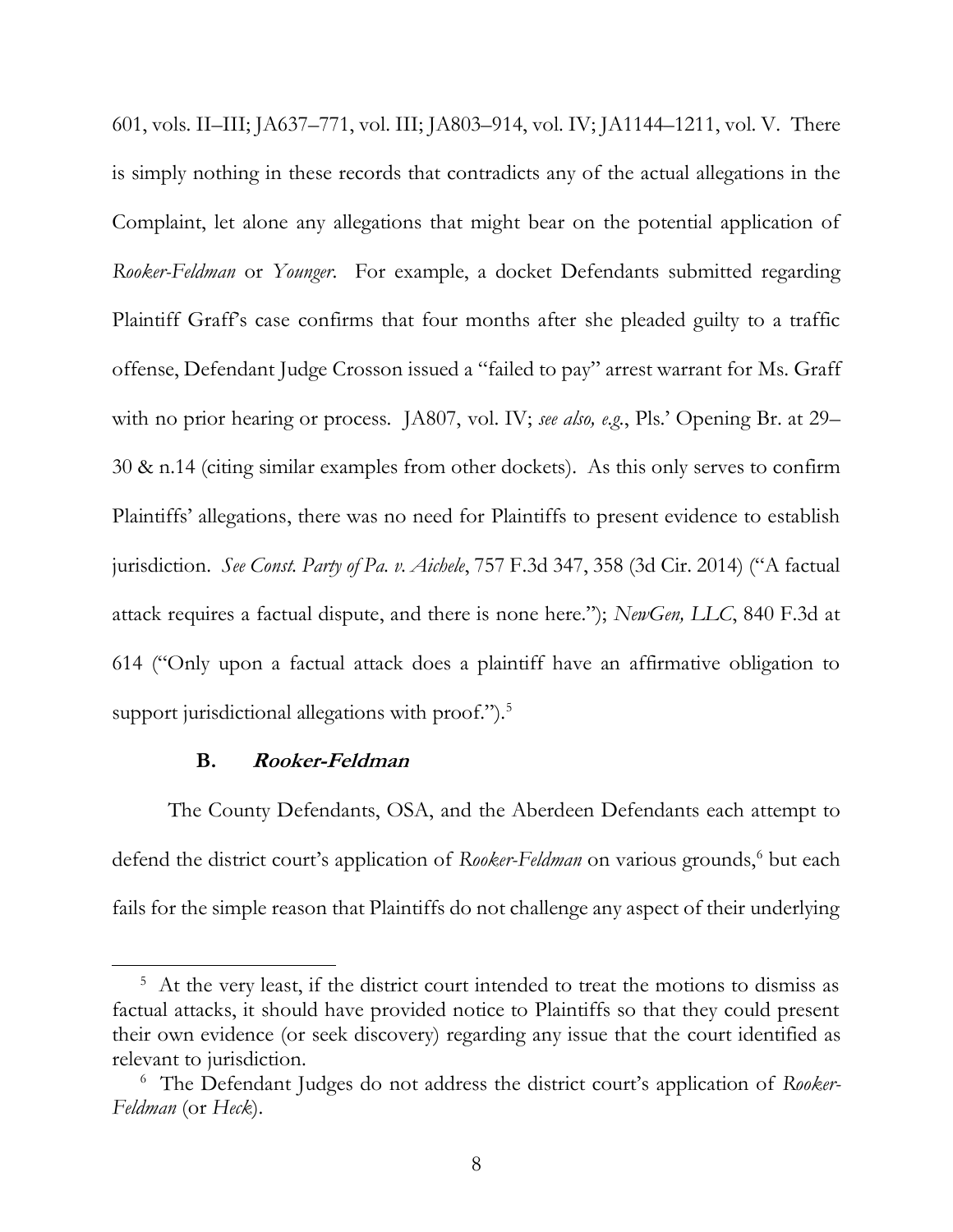<span id="page-19-0"></span> state-court judgments. The County Defendants and OSA premise their entire *Rooker- Feldman* argument on this mischaracterization of Plaintiffs' claims—the same mistake made by the district court. *See* County Br. at 30–41. The Court should reject this argument for the reasons already stated above and in Plaintiffs' opening brief. *See supra*  Part II.A; Pls.' Opening Br. at 19–26. Part II.A; Pls.' Opening Br. at 19–26. The Aberdeen Defendants double down on this mischaracterization, arguing

 that "an alleged inability to pay the monetary component of [a] criminal sentence[]" is "all implicate state court judgments and alleged injuries resulting" therefrom. Aberdeen Br. at 11. But for a claim to be barred by *Rooker-Feldman*, it must "invit[e] district court review and rejection of those judgments." *Exxon Mobil Corp. v. Saudi Basic Indus. Corp.*, 544 U.S. 280, 284 (2005). Plaintiffs' claims do no such thing. If Plaintiffs obtained relief for every claim in this lawsuit, absolutely nothing would change about their underlying convictions or the initial assessment of court debt. *See* SAC pp. 98–100. "[c]entral to every Plaintiffs' described circumstances"; thus, they say, Plaintiffs' claims Defendants would simply have to change the way they pursue payment of such debts.

 The Aberdeen Defendants also wrongly suggest that the state trial courts' jurisdiction to enforce the monetary component of a criminal sentence is relevant to the *Rooker-Feldman* analysis. Such "continuing jurisdiction," Aberdeen Br. at 11, is of no relevance where, as here, Plaintiffs are not asking federal courts to "review and reject[]" the underlying state court judgment, *Exxon Mobil*, 544 U.S. at 284; *see also Mayotte v. U.S. Bank Nat'l Ass'n*, 880 F.3d 1169, 1174 (10th Cir. 2018) ("What *is* prohibited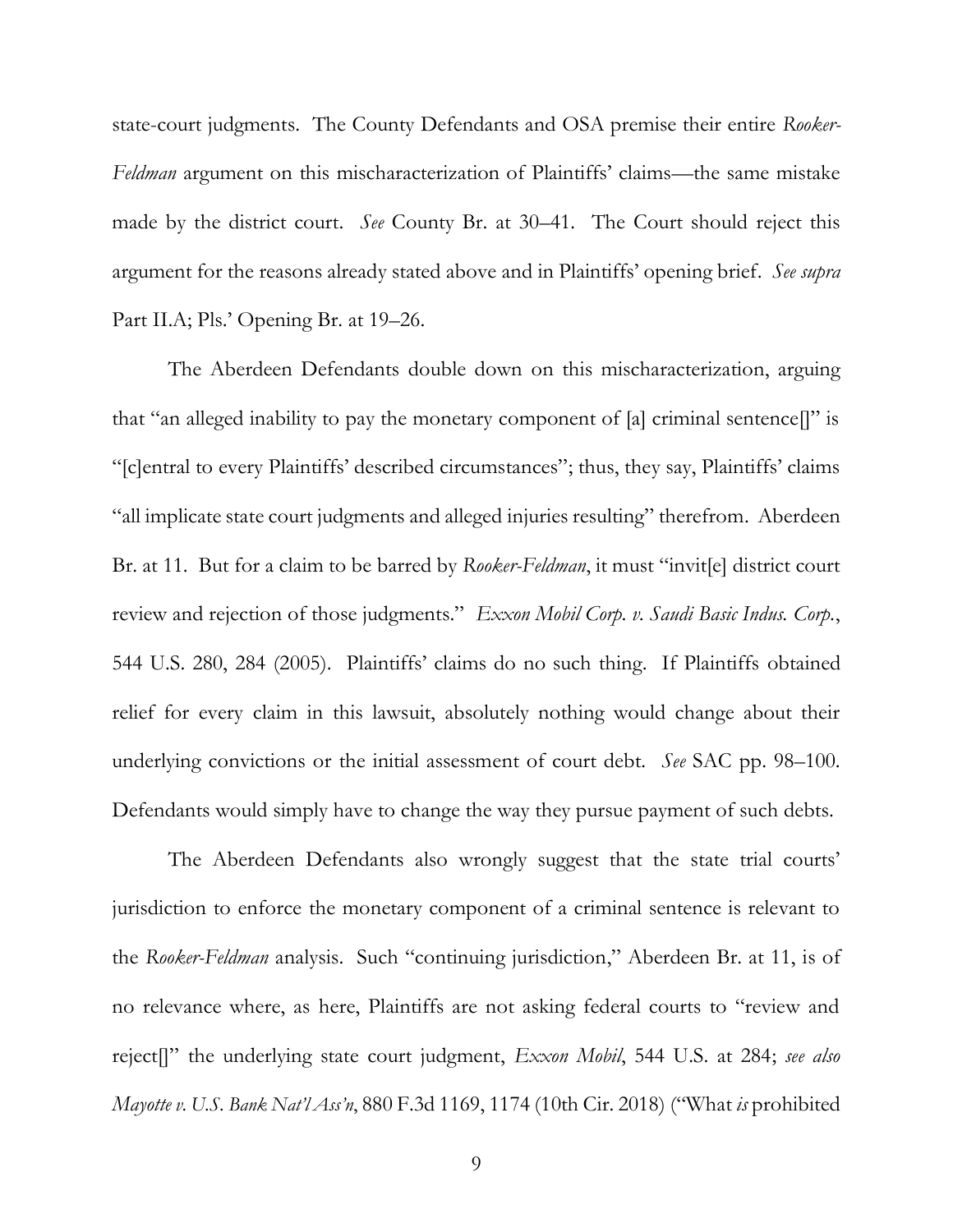<span id="page-20-1"></span> under *Rooker-Feldman* is a federal action that tries to *modify or set aside* a state-court judgment because the state proceedings should not have led to that judgment."). The only judgments here are the convictions and sentences, and Plaintiffs do not seek to disturb them.

 Finally, like the district court, all of the Defendants eschew the type of claim-by- claim approach required by *Rooker-Feldman*. *See* Pls.' Opening Br. 25–26, 31–32; *see also Behr v. Campbell*, 8 F.4th 1206, 1213 (11th Cir. 2021) ("The question isn't whether the whole complaint seems to challenge a previous state court judgment, but whether resolution of each individual claim requires review and rejection of a state court judgment."). Although *none* of Plaintiffs' claims seek review and rejection of any state- court judgment, the fact that the district court ignored individual claims that have nothing to do with the underlying judgment at all is grounds for reversal. *See* Pls.' Opening Br. at 26, 32.7

## **C. Younger**

<span id="page-20-0"></span> Defendants' *Younger* arguments also do nothing to counter those in Plaintiffs' opening brief. Because there are no ongoing state court proceedings within the

<sup>&</sup>lt;sup>7</sup> In addition, the County Defendants and OSA frame the *Rooker-Feldman* inquiry state-court judgment. *See, e.g.*, County Br. at 34. The "inextricably intertwined" test is not the law. *See Campbell v. City of Spencer*, 682 F.3d 1278, 1283 (10th Cir. 2012) (heeding "the *Exxon Mobil* formulation" without "trying to untangle the meaning of *inextricably intertwined*"); *see also, e.g.*, *Behr*, 8 F.4th at 1209–12 (explaining how *Exxon* served as a "much-needed corrective" to the confusion sowed by *Feldman*'s use of the words incorrectly by suggesting that it bars claims that are "inextricably intertwined" with any "inextricably intertwined").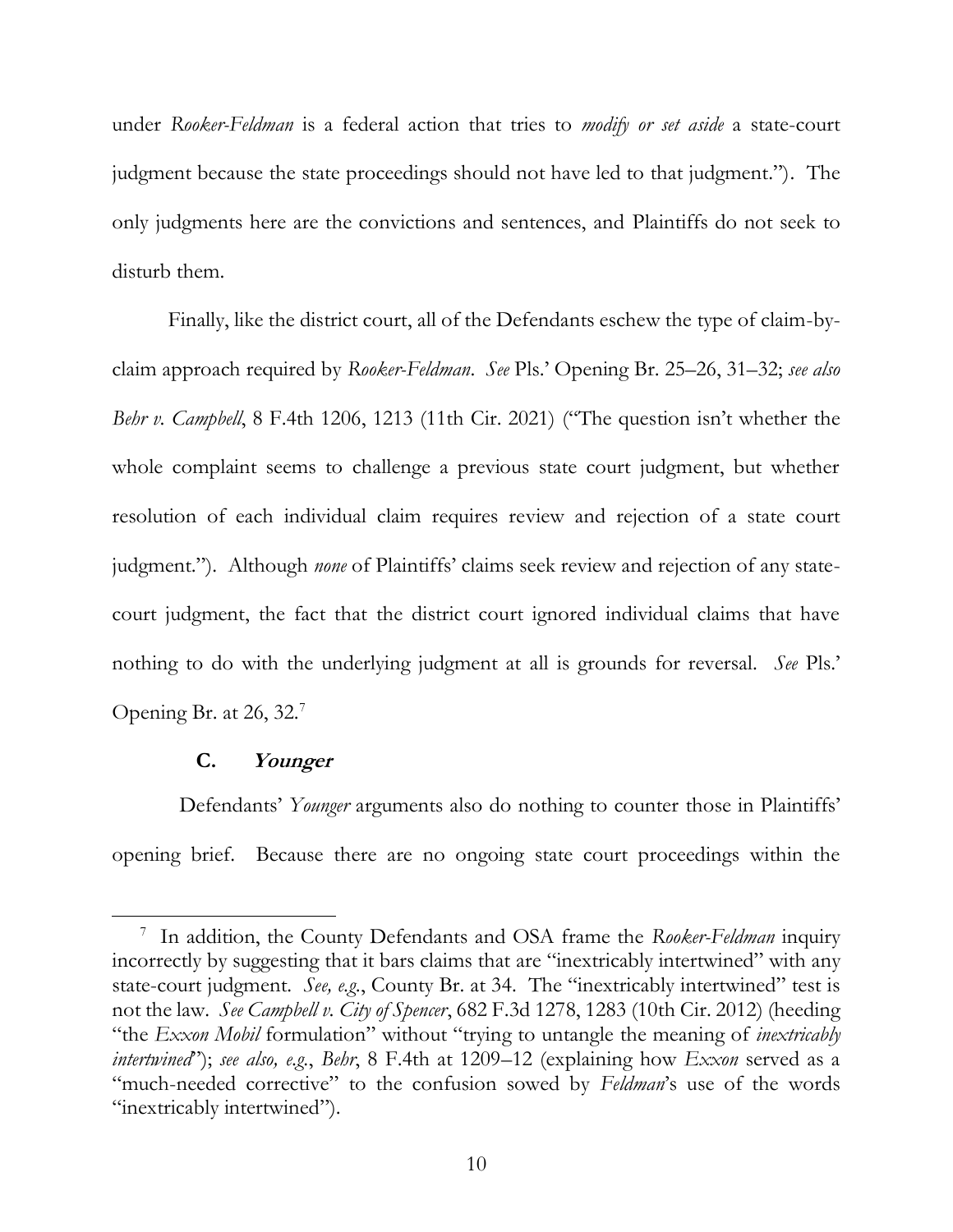meaning of *Younger*—nor any adequate opportunity for Plaintiffs to present their claims in state court—abstention is unwarranted here.

 in state court—abstention is unwarranted here. First, unpaid court debt is not an "ongoing state proceeding" for *Younger*  not complete and are subject to judicial oversight until their sentences are completed in full." Judges Br. at 11–12. Defendants cite no law for the proposition that a person being subject to state judicial oversight is all that is required for abstention, or that such a proceeding continues until a sentence is fully complete. That is because the courts that have addressed the issue have held the opposite. *See* Pls.' Opening Br. at 36–37. purposes, notwithstanding the Judges' bare observation that "[Plaintiffs'] sentences are

 Second, Defendants fail to address the fact that even if there were an ongoing state proceeding and Plaintiffs were granted hearings in state court about their debt, "as a matter of state law, Plaintiffs would not be able to raise their claims about the Aberdeen Defendants' extortionate practices and unconstitutional conflict of interest[.]" *Id.* at 43 (relating to Counts 1, 8, 9, and 10).

 Third, Defendants hardly address Plaintiffs' argument that *Younger* abstention is inappropriate because Plaintiffs face "irreparable injury." *See id.* at 42 n.15. Defendants appear to argue that Plaintiffs' *Younger* discussion is based on a "misrepresentation of court "to determine whether the respective Plaintiff should be incarcerated for failure to pay." Aberdeen Br. at 13; *see also* Judges Br. at 15 ("The bench warrants issued in this context are essentially an order to appear before the court to show cause . . . ."). the actual process" because failure-to-pay warrants are merely summonses to appear in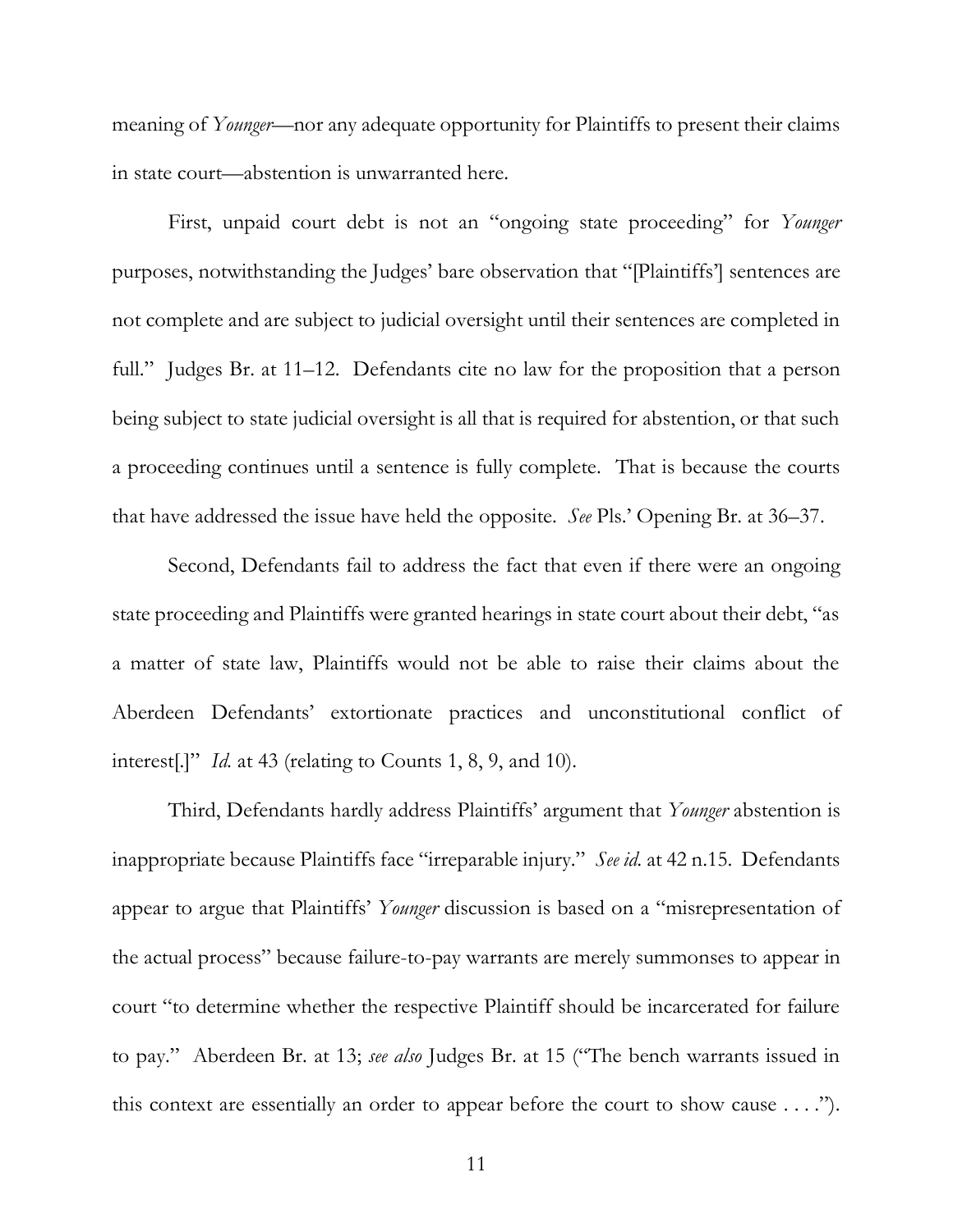<span id="page-22-0"></span> Under that reasoning, Plaintiffs suffer no cognizable injury before they have an opportunity to be heard. For the reasons discussed *supra* in Part I[.B,](#page-14-0) however, this argument fails.<sup>8</sup>

 Beyond this, Defendants evidently seek to define "incarceration" and "imprisonment" as only occurring *after* a hearing, and attempt to exclude from that definition any time spent forcibly confined in jail before being brought to court. This is not the law. "[T]he term 'imprison' has meant '[t]o put in a prison,' 'to incarcerate,' '[t]o confine a person, or restrain his liberty, in any way.'" *Mont v. United States*, 139 S. Ct. 1826, 1832 (2019) (quoting Black's Law Dictionary 681 (5th ed. 1979), and 5 Oxford English Dictionary 113 (1933)). "These definitions encompass pretrial detention[.]" *Id.*  They also encompass confinement of debtors in "jail for days before they are allowed to see a judge[.]" SAC  $\P$  10.

 Rather than engage Plaintiffs' arguments about the *Younger* requirements, Defendants' principal argument invokes *Juidice v. Vail*, 430 U.S. 327 (1977), which applied *Younger* abstention to a challenge to ongoing civil contempt proceedings. *Id.* at 335–37. According to the Defendant Judges, because arrest warrants are part of their "enforcement mechanism[] to compel satisfaction of ordered court" financial

<sup>&</sup>lt;sup>8</sup> The argument is particularly bold coming from the Aberdeen Defendants, given the allegations that Aberdeen "affirmatively attempts to prevent debtors from learning" of the legal right to have a hearing before being incarcerated for nonpayment. SAC legal rights" and instructs employees "to **NEVER** refer any defendant to call the court ¶ 95; *see also id.* ¶ 83 ("Aberdeen[] forbids its employees from informing people of their clerks.").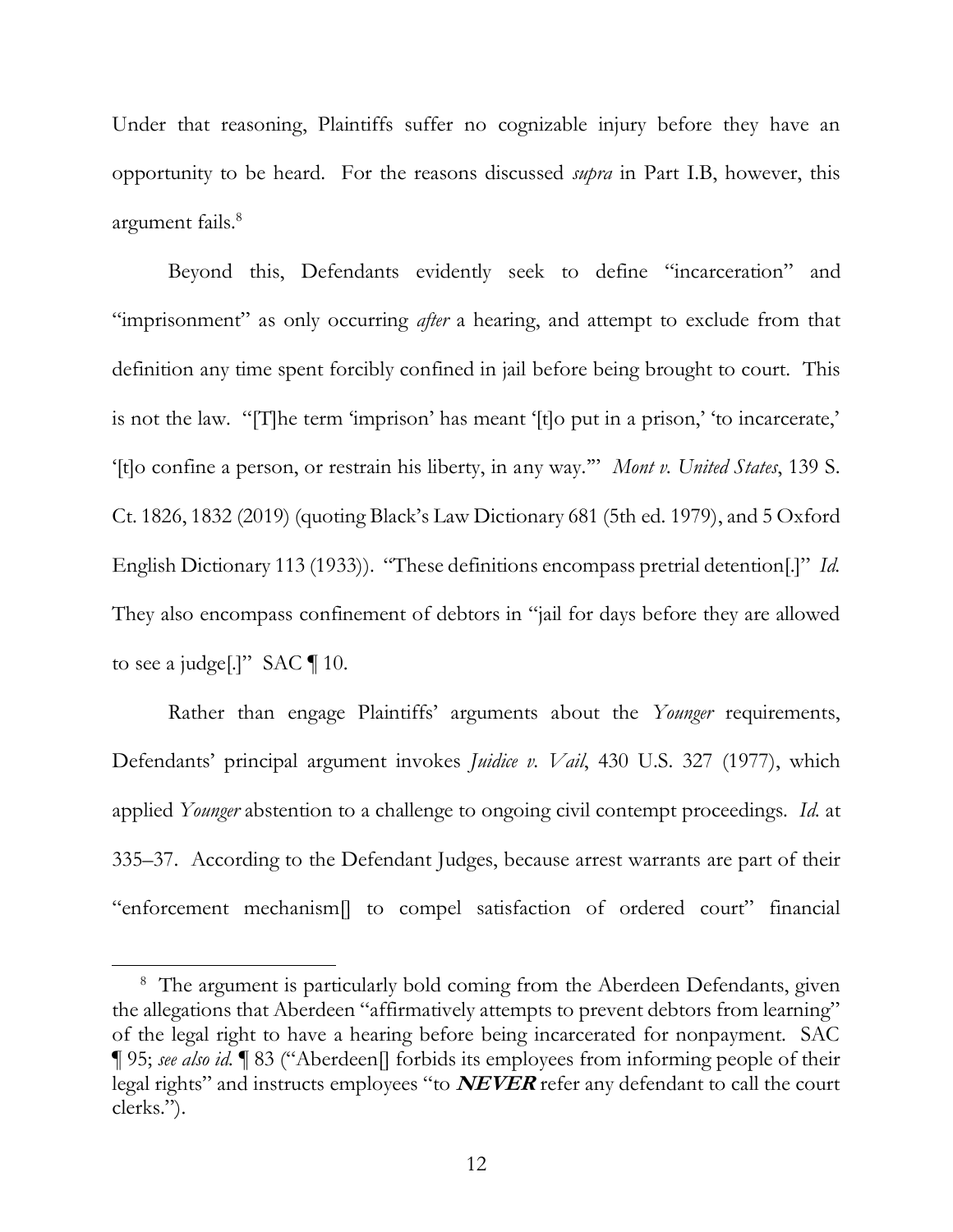obligations, Plaintiffs' claims against the Judges would "mak[e] some portion of a remaining sentence unenforceable." Judges Br. at 14–15. This argument too is premised on the notion that the challenged arrest warrants "are essentially an order to appear," *id.* at 15, which is false for the reasons discussed elsewhere in this brief, *see supra* Part I[.B.](#page-14-0) More fundamentally, *Juidice* concerned a challenge to contempt orders that issued *after* a show-cause hearing. 430 U.S. at 329–30, 332. The show-cause hearing was pivotal to the Court's application of *Younger* because it demonstrated that there were "ongoing state proceedings," *id.* at 337, a necessary element that is lacking here.

*Juidice* is inapposite for another, related reason. There, the plaintiffs sought to challenge "statutory provisions authorizing contempts" and thus the very existence of the contempt proceedings. *Id.* at 328. That challenge could have been brought at the show-cause hearings. *Id.* at 337 & n.14. The suit in *Juidice* was therefore akin to an injunction "directed at the state prosecutions as such" and something that "could [have] do not challenge the existence of their debts, or the fact that they may be called into state court to be heard on their ability to pay. Contrary to Defendants' arguments, Plaintiffs' claims would not remove state judges' ability to enforce the financial component of sentences. They would merely ensure that those mechanisms comply with federal law. The fact that state courts do *not* offer Plaintiffs an opportunity to be heard is an underlying component of several of Plaintiffs' claims. Plaintiffs do not seek be[en] raised in defense of the [contempt] prosecution." *See id.* at 337. Here, Plaintiffs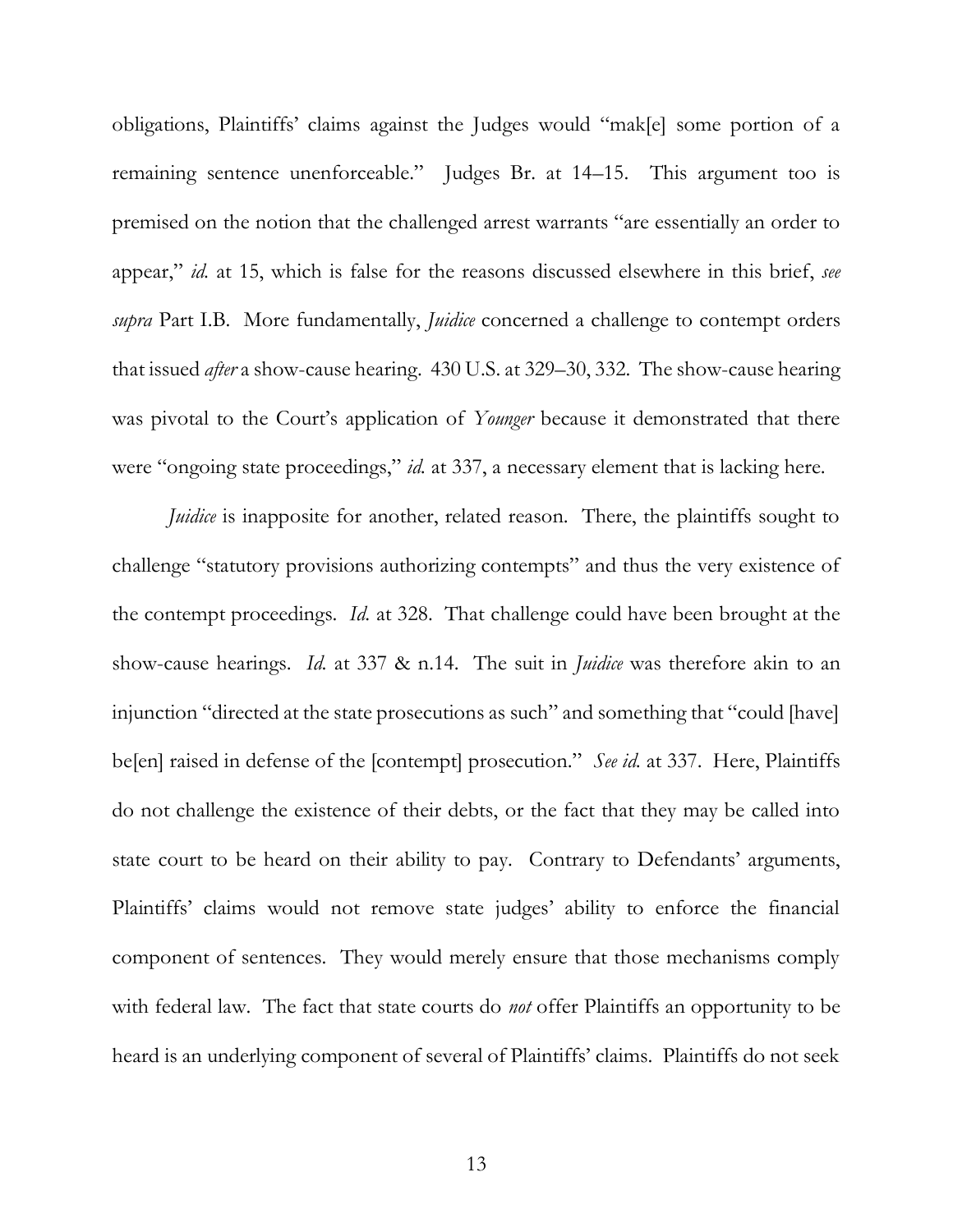<span id="page-24-1"></span> to enjoin state process that would vindicate their constitutional rights; in fact, they demand it. Younger abstention is therefore inappropriate.<sup>9</sup>

#### **D. Heck**

<span id="page-24-0"></span> Finally, for virtually the same reasons that the district court erred in applying *Rooker-Feldman* to dismiss the Complaint on jurisdictional grounds, the district court also erred in applying *Heck* to bar Plaintiffs' § 1983 claims. Simply put, Plaintiffs' consider Plaintiffs' ability to pay before converting a fine into a jail sentence—in no way threaten to "invalidate[]" Plaintiffs' convictions and sentences. *See Heck v. Humphrey*, 512 U.S. 477, 487 (1994). Thus, they "should be allowed to proceed." *Id.*  Defendants' arguments to the contrary are unpersuasive for the same reasons stated above and in Plaintiffs' opening brief. *Compare supra* Part I[.A,](#page-11-3) *and* Pls.' Opening Br. at claims—including those challenging the extortion scheme, threats of jail, and failure to 45–46, *with* County Br. at 41–46, *and* Aberdeen Br. at 14–16.

 Defendants offer only two arguments about *Heck* not addressed in Plaintiffs' opening brief, and the Court can quickly dispose of both. First, contra the County Defendants and OSA, this Court has not "employed *Heck* to bar these precise sorts of claims." County Br. at 46. The pro se plaintiff in *Ariatti v. Edwards*, 171 F. App'x 718 (10th Cir. 2006), claimed to be "a sovereign state citizen bound only by common law,"

<sup>&</sup>lt;sup>9</sup> Notably, Defendants make no attempt to convince this Court that the district agree that those claims do not merit abstention. *See, e.g.*, *Elna Sefcovic, LLC v. TEP Rocky*  court correctly applied *Younger* to dismiss Plaintiffs' *damages* claims. It seems all parties *Mountain, LLC*, 953 F.3d 660, 668 n.8 (10th Cir. 2020).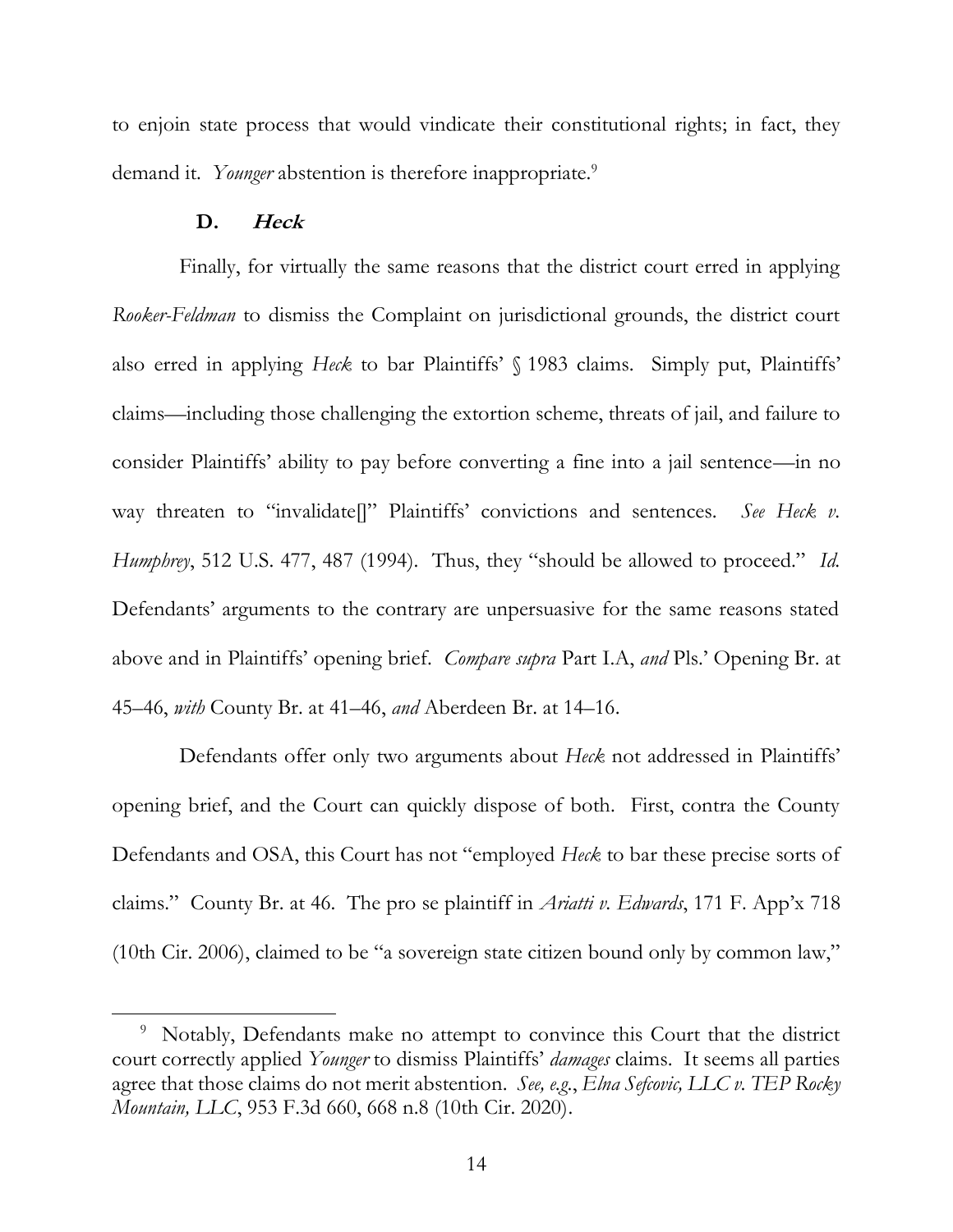<span id="page-25-1"></span> pay or appear in connection with a traffic citation. *Id.* at 720. The Court's two-page opinion rejected her claims as "legally frivolous" and only mentioned *Heck* as dicta in a footnote. *Id.* at 720 & n.2. None of the Plaintiffs here challenge the state courts' authority to issue a warrant for failure to appear. *See supra* Part I[.B.](#page-14-0) *Ariatti* is inapposite. and as such, someone who could not be constitutionally fined or arrested for failure to

 Second, the Aberdeen Defendants misunderstand the significance of the cases cited in Plaintiffs' opening brief in arguing that Plaintiffs' reliance on them "ignores" the favorable-termination rule. Aberdeen Br. at 15. The cases Plaintiffs cite stand for constitutional way" do not imply the invalidity of an underlying conviction or sentence. Pls.' Opening Br. at 45; *see Powers v. Hamilton Cnty. Pub. Def. Comm'n*, 501 F.3d 592, 604– 05 (6th Cir. 2007); *Cain v. City of New Orleans*, 186 F. Supp. 3d 536, 548 (E.D. La. 2016); *Fant v. City of Ferguson*, 107 F. Supp. 3d 1016, 1028 (E.D. Mo. 2015). Thus, Plaintiffs do not ignore the favorable-termination rule; they simply argue that, as in *Powers*, *Cain*, and *Fant*, the rule does not apply. *See Heck*, 512 U.S. at 487. the proposition that claims that "merely seek to ensure that court debt is collected in a

#### <span id="page-25-0"></span>**III. This Court Should Decline to Affirm on Alternative Grounds.**

 Defendants also argue that this Court should affirm on alternative grounds, for reasons not addressed by the district court that relate to both standing and the merits of Plaintiffs' claims. In this case, it would be improper for this Court to affirm the *Nat'l Ass'n of Intercollegiate Athletics*, 843 F.2d 1315, 1317 (10th Cir. 1988) (declining to order of dismissal on grounds that were not addressed by the district court. *See Bath v.*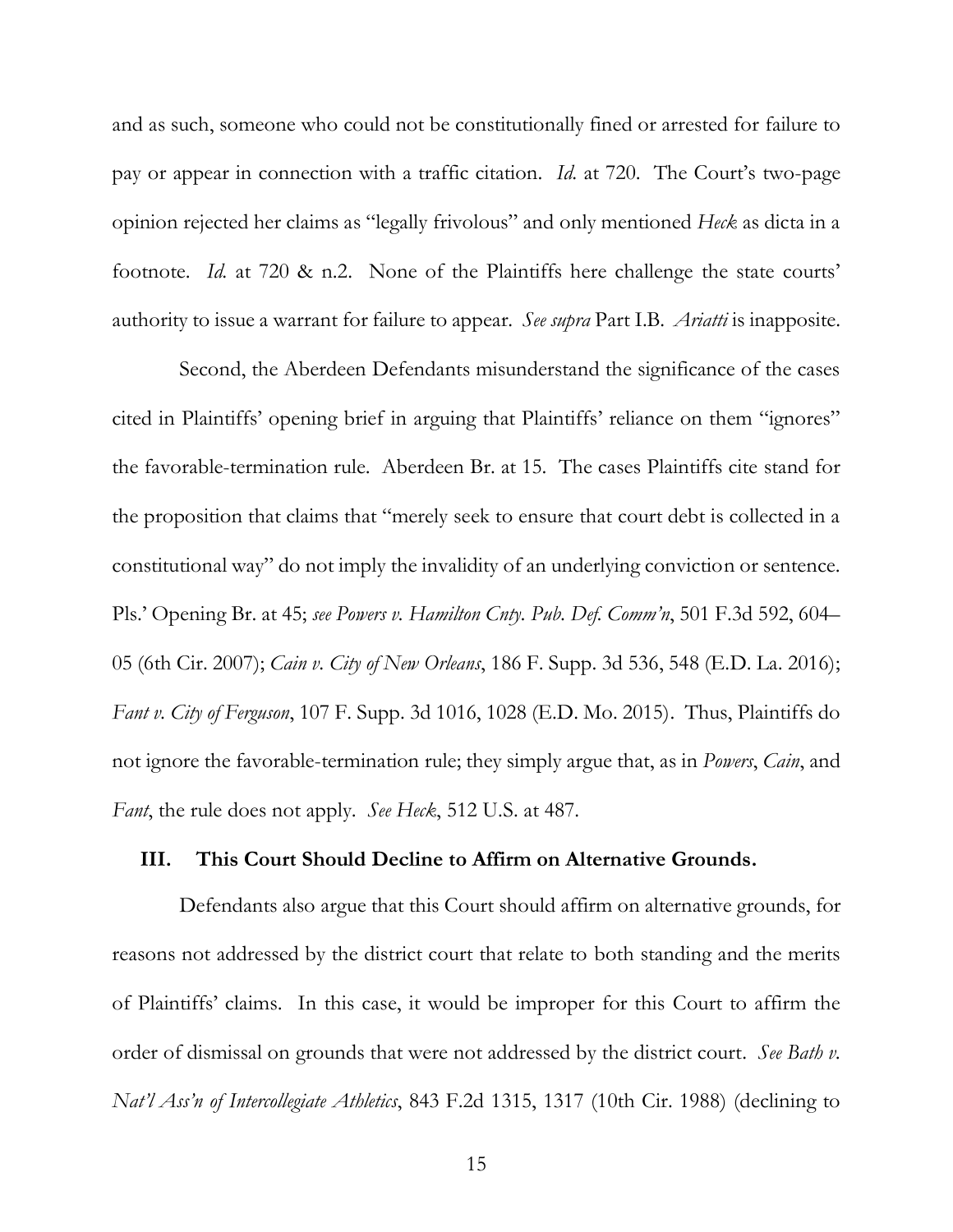<span id="page-26-0"></span> affirm on alternative grounds where the "district court expressly avoided any . . . determination" on the merits, and noting that "under these facts, the substance of view." (quoting *Cutter v. Wilkinson*, 544 U.S. 709, 718 n.7 (2005))). plaintiff's claim should [not] be examined for the first time on appeal"); *cf. United States v. Suggs*, 998 F.3d 1125, 1141 (10th Cir. 2021) ("[W]e are 'a court of review, not of first

view."" (quoting *Cutter v. Wilkinson*, 544 U.S. 709, 718 n.7 (2005))).<br>Moreover, the Judges', Counties', and OSA's standing arguments—as well as the Aberdeen Defendants' defenses to Plaintiffs' claims<sup>10</sup>—rest on factual mischaracterizations about Aberdeen's primary function and the degree to which it have to disregard Defendants' factual misstatements, which go to the heart of this case and plainly contradict the Complaint.11 *See Smith v. United States*, 561 F.3d 1090, 1097– works in concert with law enforcement, judges, and court clerks. Thus, even if it were to consider Defendants' proposed alternative reasons for affirmance, this Court would

<sup>10</sup>  limited appeal. *Compare* Aberdeen Br. at 16–37, *with* Judges Br. at 15–30 (standing only), which "does not satisfy" the requirements for an appellee brief, *see* 10th Cir. R. 28.3(B)). This underscores why the case should be remanded for the district court to resolve these issues in the first instance. *See MacArthur v. San Juan County*, 309 F.3d 1216, 1227– 28 (10th Cir. 2002) (declining to affirm on alternative grounds where the defendants failed to brief certain issues on appeal that were not addressed by the district court, and emphasizing "the limited nature of [this Court's] inquiry when assessing Rule 12(b)(6) motions to dismiss," which "'must be cautiously studied'" (quoting *Pelt v. Utah*, 104 F.3d 1534, 1540 (10th Cir. 1996))). 10 Only the Aberdeen Defendants appear to have raised these defenses in this *and* County Br. at 50–51 (incorporating nearly all merits-based arguments by reference,

<sup>&</sup>lt;sup>11</sup> Plaintiffs discuss the Aberdeen Defendants' factual mischaracterizations in depth in their response to Aberdeen's Motion to Dismiss, JA1488–90, vol. VI.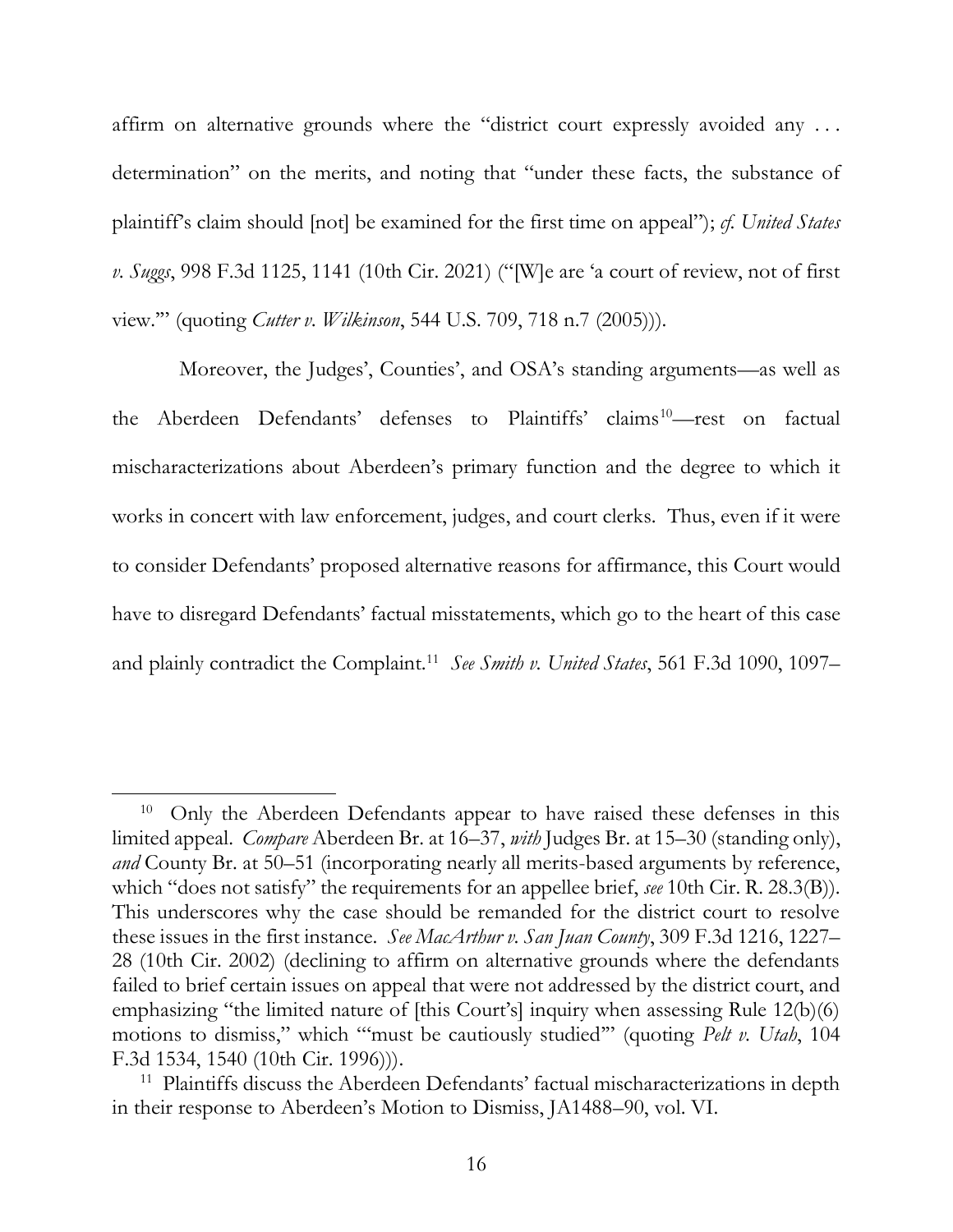<span id="page-27-2"></span> 98 (10th Cir. 2009); *Safe Sts. All. v. Hickenlooper*, 859 F.3d 865, 877–78 (10th Cir. 2017). Nevertheless, Defendants' arguments fail on their own terms.

### <span id="page-27-0"></span>**A. Plaintiffs have standing.**

## **1. The Defendant Judges**

<span id="page-27-1"></span> The Defendant Judges spend most of their brief arguing that Plaintiffs lack to meet any of the requirements for constitutional standing—injury in fact, causation, standing to sue them for declaratory relief. They mistakenly contend that Plaintiffs fail and redressability.

Injury in Fact. As the Supreme Court recently reaffirmed, "a person exposed to a risk of future harm may pursue forward-looking, injunctive relief to prevent the harm from occurring, at least so long as the risk of harm is sufficiently imminent and substantial." *TransUnion LLC v. Ramirez*, 141 S. Ct. 2190, 2210 (2021). A substantial risk of imminent harm likewise suffices for the forward-looking declaratory relief sought here against the Judges. *See, e.g.*, *Steffel v. Thompson*, 415 U.S. 452, 459 (1974).

 The existence of an active arrest warrant suffices to establish that an arrest is imminent for purposes of Article III. *See, e.g.*, *Juidice*, 430 U.S. at 332; *Oryem v. Richardson*, No. 10-cv-1221, 2011 WL 13174639, at \*4 (D.N.M. Apr. 11, 2011) (finding standing based on "the likelihood of an unlawful arrest on an outstanding, but invalid, bench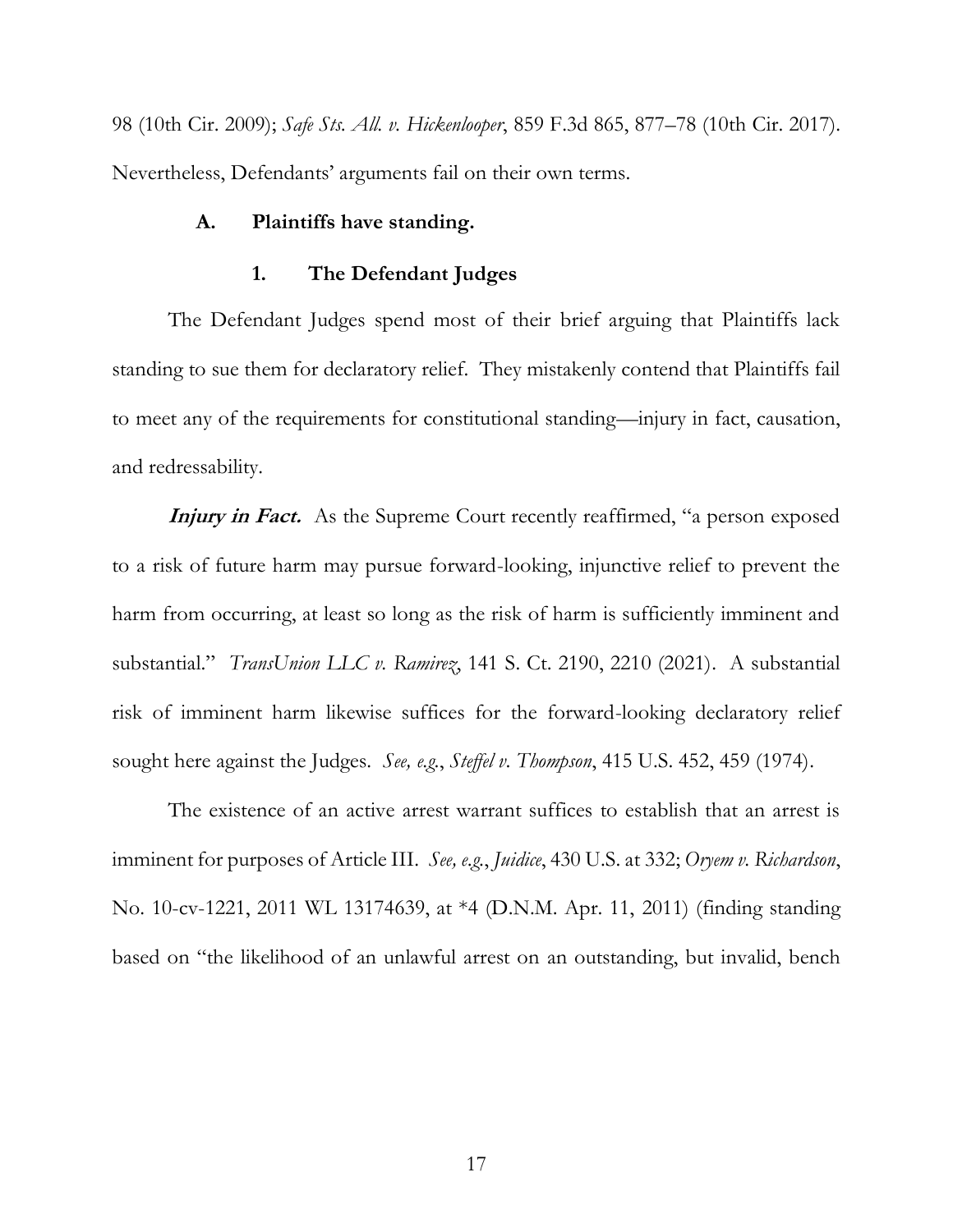<span id="page-28-0"></span>warrant"). Plaintiffs Frazier and Holmes<sup>12</sup> have active arrest warrants from the Tulsa ¶¶ 19, 25. They can be arrested on those outstanding warrants *at any time*. They thus have standing to challenge the Defendant Judges' practice of requiring persons arrested on debt-collection warrants to pay a fixed sum to be released from detention prior to seeing a judge. *See id.* ¶¶ 128, 139. And, upon arrest, Mr. Frazier and Ms. Holmes would be subjected to, and injured by, the Defendant Judges' jailing practices. *Cf. Jones v. Murphy*, 470 F. Supp. 2d 537, 550–51 (D. Md. 2007); *Franklin v. City of Chicago*, 102 F.R.D. 944, 947–48 (N.D. Ill. 1984). Plaintiffs have pled that anyone arrested for nonpayment in Tulsa County or Rogers County must pay a fixed sum to be released from jail; that those who cannot afford to pay this sum must wait in jail, sometimes for days, before they can see a judge; and that because Mr. Frazier and Ms. Holmes are too poor to pay these fixed sums, they face this unconstitutional jailing practice. *See* SAC County District Court and Holmes from the Rogers County District Court.13 *See* SAC ¶¶ 19, 25, 128–29, 139–40, 342.

 Plaintiffs also have standing to challenge the Defendant Judges' practice of issuing warrants that lack probable cause, are not based on sworn statements, and are

<sup>&</sup>lt;sup>12</sup> At the time the Complaint was filed, Plaintiff Graff also had an active arrest warrant from Rogers County. SAC ¶ 18. Defendants represent that she no longer has one. Dist. Ct. ECF No. 342.

<sup>&</sup>lt;sup>13</sup> In focusing on certain Plaintiffs' standing, Plaintiffs do not concede that the remainder lack standing. *See, e.g.*, *Watt v. Energy Action Educ. Found.*, 454 U.S. 151, 160 (1981) ("Because we find California has standing, we do not consider the standing of the other plaintiffs.").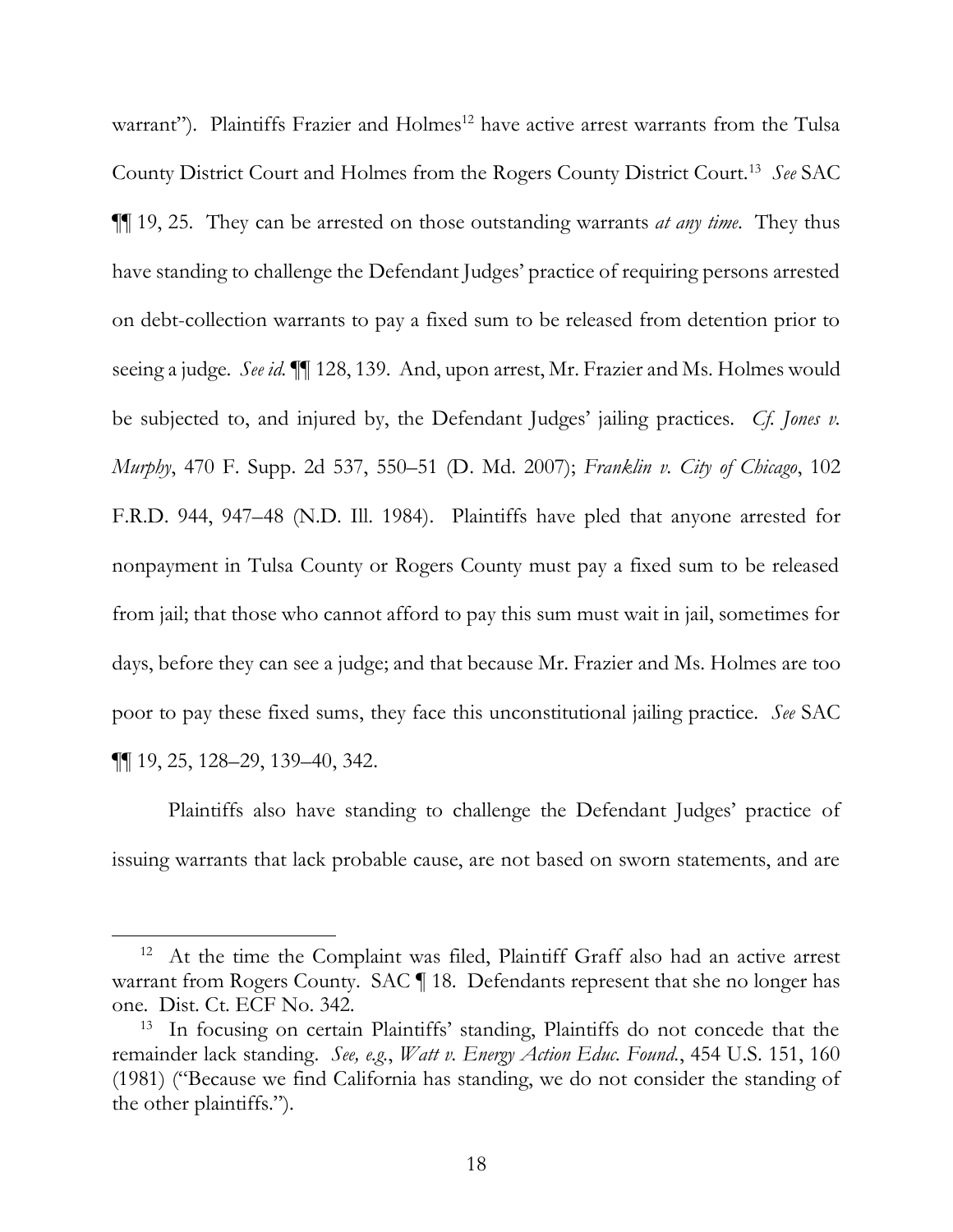<span id="page-29-0"></span> issued without the necessary pre-deprivation process. Plaintiffs Meachum, Choate, and Smith have standing to seek relief against the Tulsa County Judges in connection with the court debt they currently owe, *see id.* ¶¶ 21, 23, 170–74, and even if Ms. Holmes and Mr. Frazier are arrested on their current warrants, their debt will remain and they will be subject to further warrants for nonpayment, *see id.* ¶¶ 132, 162, 205, 212–13. In other words, they expect to "engage in a course of conduct"—nonpayment of court debt, due to indigence, for an extended period—that, absent court intervention, will subject them to unlawful warrants by Defendant Judges. The Supreme Court has held under similar circumstances that noncompliance with a show-cause order expected to prompt the issuance of a contempt order was sufficient to establish standing. *Juidice*, 430 U.S. at 332–33.

 **Causation.** The Judges assert that Plaintiffs have not pled that their alleged 22–23. According to the Judges, Plaintiffs "did not and cannot point to any actual policy regarding improper bench warrants" because individual judges retain discretion as to whether to issue a particular warrant. *Id.* at 22. But that belies the Complaint. As noted above, Plaintiffs have alleged that Defendant Judges routinely issue arrest warrants for nonpayment alone that lack probable cause, are not based on sworn statements, and are issued without the necessary pre-deprivation process. *See* SAC ¶ 9; *see also supra* pp. 2–3. Plaintiffs have also alleged that anyone arrested for nonpayment in Tulsa County or Rogers County must pay a fixed sum to be released from jail and injuries are fairly traceable to the named Judges "with any particularity." Judges' Br. at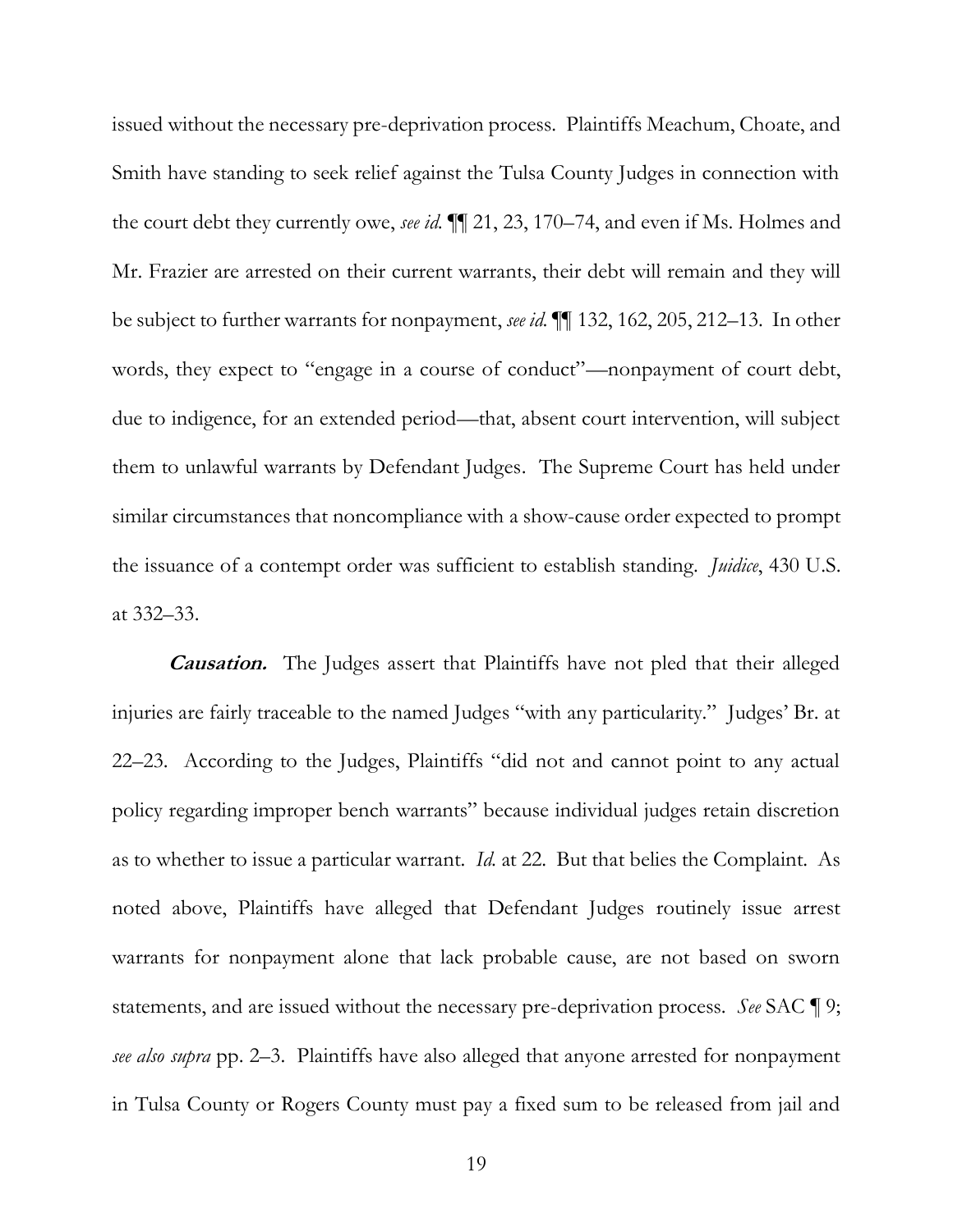<span id="page-30-0"></span> that those who cannot afford to pay this sum must wait in jail, sometimes for days, before they can see a judge. *See* SAC ¶¶ 129, 139–40, 342.14 And Plaintiffs have alleged that Judges—who bear the sole responsibility under Oklahoma law for holding the ability-to-pay hearings required by state and federal law—routinely fail to inquire into individuals' financial circumstances before authorizing their detention solely for nonpayment. *See, e.g.*, SAC ¶ 323.

 "[A]t the motion to dismiss stage, a plaintiff can satisfy the 'fairly traceable' requirement by advancing allegations which, if proven, allow for the conclusion that the challenged conduct is a 'but for' cause of the injury." *Santa Fe All. for Pub. Health & Safety v. City of Santa Fe*, 993 F.3d 802, 814 (10th Cir. 2021) (quoting *Petrella v. Brownback*, 697 F.3d 1285, 1293 (10th Cir. 2012)). But for the Defendant Judges' consistent practices of issuing deficient arrest warrants that immediately result in jailing, and the Defendant Judges' failure to hold the required ability-to-pay hearings before said jailing, Plaintiffs would not suffer the constitutional violations of which they Judges for purposes of Article III. complain. This means that Plaintiffs' imminent injuries are traceable to the Defendant

 Judges for purposes of Article III. 14 Similarly, the Judges appear to mischaracterize the relief sought in the Complaint by faulting Plaintiffs for failing to allege that any Plaintiff other than Holmes "had any contact with any of the Defendant State Judges." Judges Br. at 22. Plaintiffs do not seek a declaration related to injuries suffered in the past. Their claims are forward- looking, and as alleged, Plaintiffs face imminent "contact" with the Defendant Judges' practices.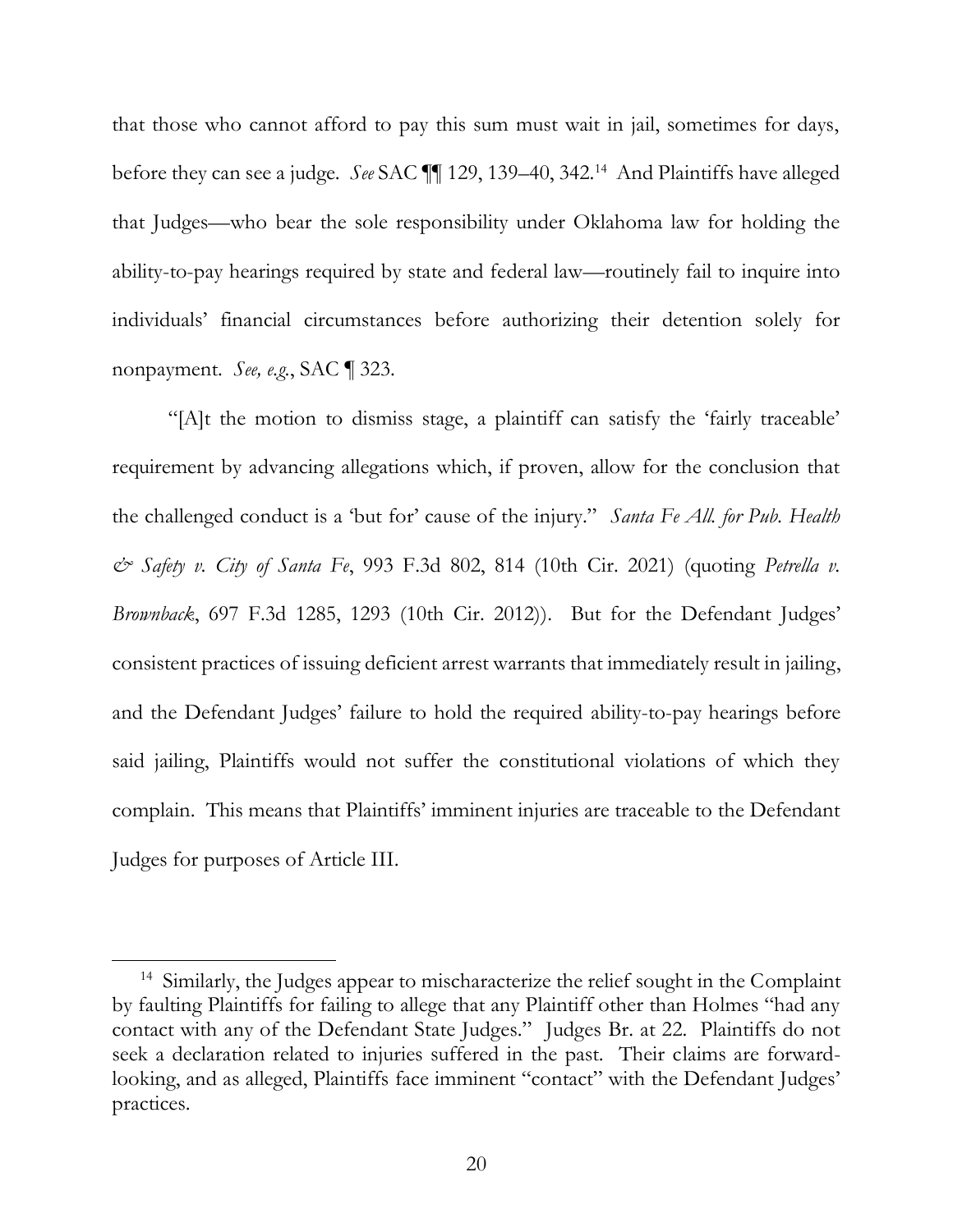<span id="page-31-0"></span> **Redressability.** The Judges' redressability argument fails for similar reasons. The Judges contend that because Plaintiffs "have not challenged [the] statutes and rules" that are "already follow[ed]" by the Judges, "the declaratory relief [Plaintiffs seek] will not change [their] responsibilities toward the debts owed." Judges Br. at 29. These arguments fail as a matter of fact and law. First, the Complaint explicitly alleges that the Judges do *not* follow those statutes and rules. SAC ¶ 95. Indeed, this is a stand- alone claim. *See id.* ¶¶ 345–53. This allegation fits Plaintiffs' reading of the state-law framework as essentially codifying what is already constitutionally required by *Bearden*— a pre-imprisonment inquiry and finding as to the willfulness of nonpayment.

 Second, Plaintiffs do not seek to "change [their] responsibilities toward the debts owed." They challenge the process by which Defendants attempt to collect that debt. The Judges misconceive Plaintiffs' claims against them as being backward-looking when they are, in fact, only forward-looking. As explained above, Plaintiffs still owe court debt, are indigent, and are at imminent risk of being subjected to the Judges' wrongful practices. The requested declaratory order stating that the Defendant Judges' detention and warrant practices are unconstitutional will redress these injuries so long as the Judges respect that order and amend their practices accordingly. A declaratory judgment from this Court therefore "is likely to redress" Plaintiffs' injuries. *ACORN v. City of Tulsa*, 835 F.2d 735, 738 (10th Cir. 1987).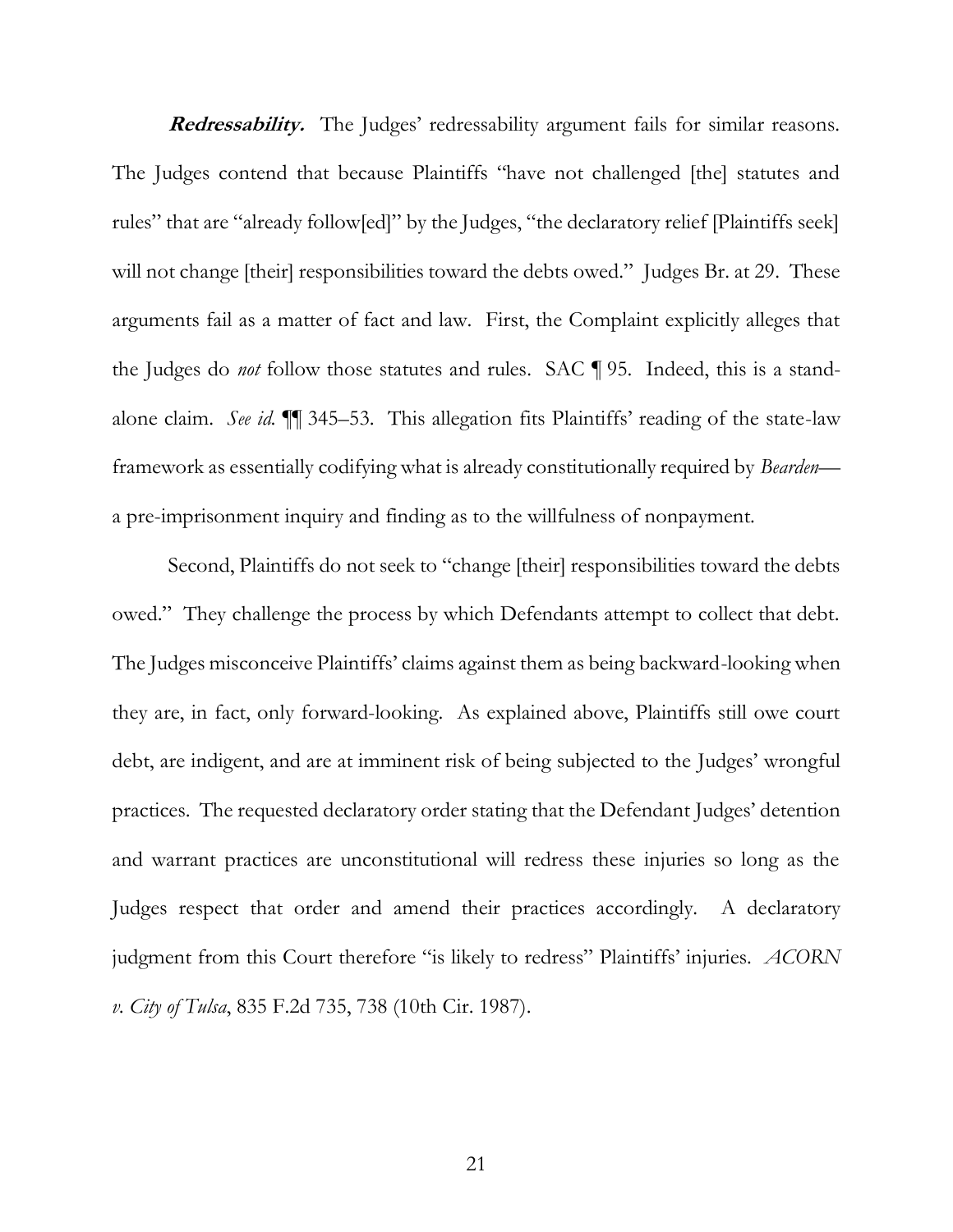#### **2. The County Defendants and OSA**

<span id="page-32-0"></span> The County Defendants and OSA also argue that Plaintiffs lack standing to sue "many of the[m]." *See* County Br. at 47–50. In particular, these Defendants maintain that Plaintiffs are attempting to hold them responsible for the actions of third parties and thus cannot satisfy the "fairly traceable" element of the standing analysis. *See id.* at 47–48. Because these arguments largely overlap with their arguments about the merits of Plaintiffs' § 1983 claims, *see id.* at 52 ("Plaintiffs have . . . failed to state claims . . . because . . . they've not identified any 'policy' the county officers or OSA exercised that resulted in the alleged injures."), Plaintiffs address them together.

#### a. The Counties' practices

<span id="page-32-1"></span> county practices." *Id.* at 48. The court clerk defendants—here, the Tulsa County Court Clerk and Cost Administrator and the Rogers County Clerk—are county agents. As a matter of practice, they determine when to request warrants in the first instance, choose which cases to refer to Aberdeen, and then, in administering that referral, assist Aberdeen in seeking new arrest warrants. *See* JA1429–30, vol. VI; JA1755–59, vol. VII;  *see also, e.g.*, JA1761, vol. VII (further explaining how practices of Tulsa Clerk and Cost Administrator harm Plaintiffs); JA1685–88, 1728, vol. VII (same). Similarly, the Tulsa and Rogers County Sheriffs act as county officials with final policymaking authority in carrying out the practices challenged in the Complaint—i.e., contracting with Aberdeen, executing warrants, and detaining people pursuant to those warrants. *See* JA1429–30, To begin, Defendants are wrong that Plaintiffs "make no allegations regarding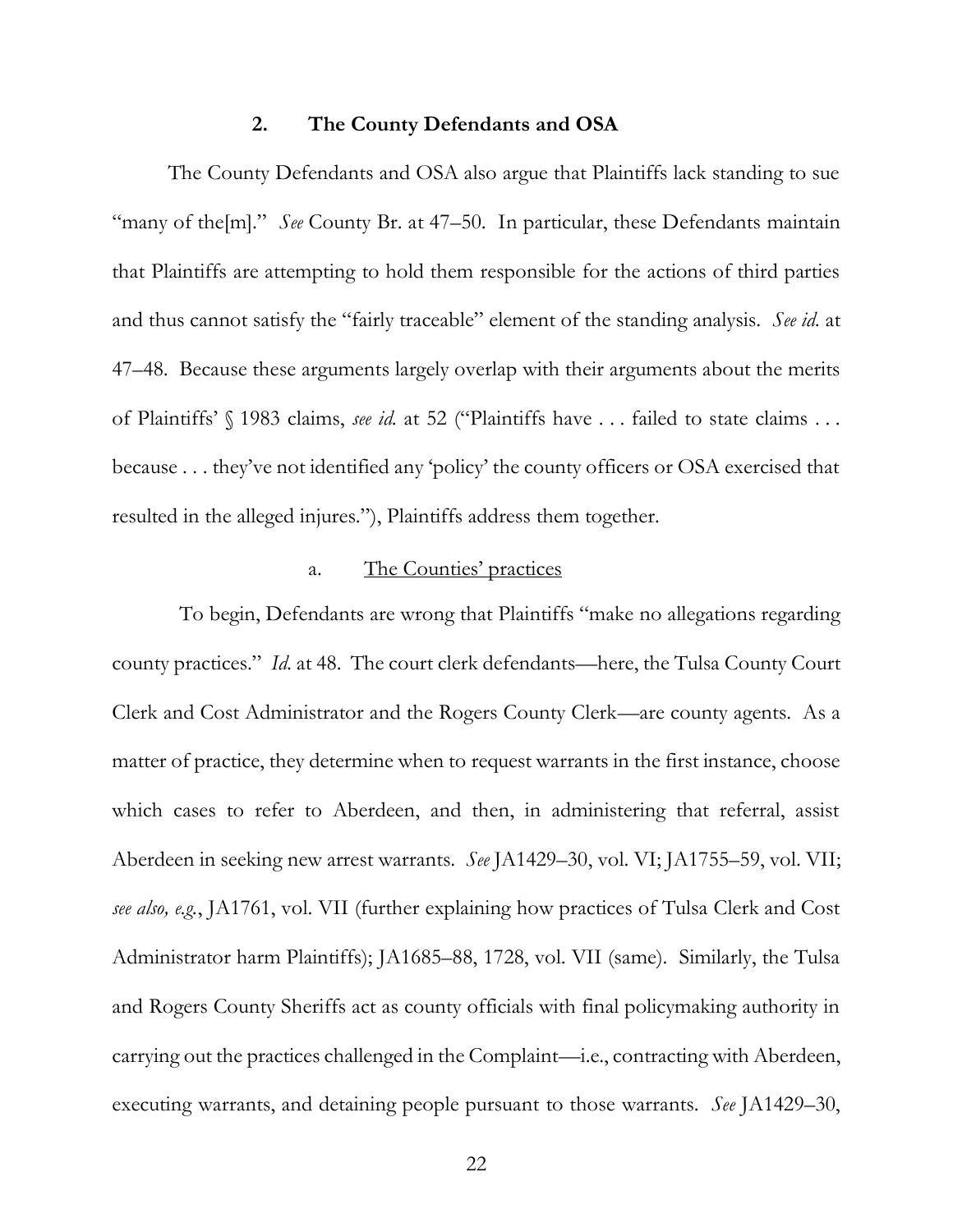<span id="page-33-0"></span> vol. VI; JA1748–55, vol. VII. And so, too, for the remaining Sheriff Defendants, whom Plaintiffs have sued in their official capacities for constitutional violations stemming 59, as well as from their policy and practice of using arrests (without any pre-deprivation process) as a means of enforcing court debts against indigent debtors, *see id.* ¶¶ 360–62. *See also* JA1610–28, vol. VII. In short, the policies and practices that Plaintiffs challenge in this lawsuit *are* "county practices" because the county sheriffs and court clerks are final policymakers under *Monell v. Department of Social Services*, 436 U.S. 658 (1978). It is simply not true that a "majority of the county defendants," County Br. at 48, bear no from their authorization of the contract between OSA and Aberdeen, *see* SAC ¶¶ 354– responsibility for the conduct challenged in the Complaint.

 The County Defendants and OSA claim support from a recent district court ruling regarding bail in Tulsa County. *See* County Br. at 51–52 (discussing Order, *Feltz*  306 [hereinafter *Feltz* Order]).15 The *Feltz* court concluded that the Tulsa Sheriff had "no discretion with respect to whether to carry out the directives of the Tulsa judges with judicial bail directives may be guilty of a felony and removed from office. *Feltz*  Order at 18–19. The County Defendants argue that they too "have no authority to disobey" the Judges' orders. County Br. at 52. *v*. *Bd*. *of Cnty*. *Comm*'*rs*, No. 4:18-cv-298-SPF-JFJ (N.D. Okla. Sept. 29, 2021), ECF No. concerning detention and release of arrestees," because a sheriff who does not comply

<sup>&</sup>lt;sup>15</sup> The *Feltz* Order is included as Attachment B to the County Defendants' brief.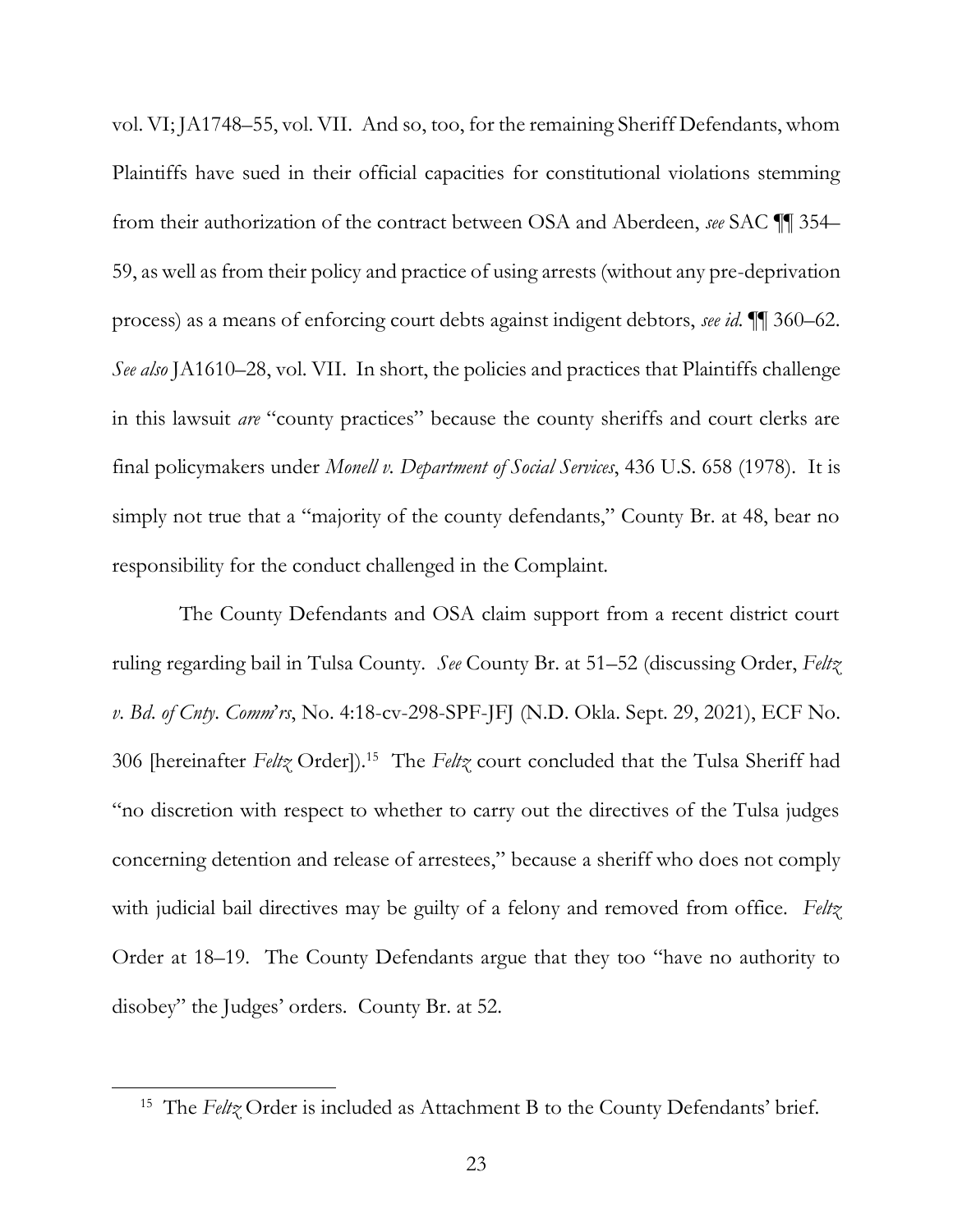<span id="page-34-0"></span> for deciding to contract with Aberdeen through OSA. *See* Okla. Stat. tit. 19, § 514.4 (granting county sheriffs the discretion to decide whether to contract with a private entity for debt collection). Nor does it apply to the Sheriffs' assignment of cases to Aberdeen, provision of assistance to Aberdeen, or their discretionary authorization of the contract requiring such assistance. *See, e.g.*, SAC ¶ 283. These are the only claims Plaintiffs bring against all but two of the Defendant Sheriffs in their official capacities. *See* SAC pp. 95–96. *Feltz* has no application to Plaintiffs' claims that each Defendant Sheriff is liable

 Even as to Plaintiffs' official-capacity claims against the Tulsa and Rogers County Sheriffs for enforcing failure-to-pay warrants, *Feltz* misses the mark, because it fails to recognize longstanding Supreme Court precedent that officers may be held liable for enforcing a warrant when they lack a reasonable belief that it is lawful. *See generally United States v. Leon*, 468 U.S. 897, 923 (1984); *Malley v. Briggs*, 475 U.S. 335, 344–45 (1986). Here, Sheriffs not only lack a reasonable belief—as alleged, they execute warrants with *full knowledge* of Aberdeen's unlawful collection practices and that the warrants are issued on nothing more than unsworn allegations of nonpayment. SAC ¶¶ 65, 81. This aligns with state law, which only requires Sheriffs to execute warrants "according to law." Okla. Stat. tit. 19, § 514. There is no duty to enforce court orders they know to be deficient. they know to be deficient.<br>The Sheriffs are also undoubtedly county policymakers for all matters involving

their county jails, including Count 4. *See, e.g.*, *Lopez v. LeMaster*, 172 F.3d 756, 763 (10th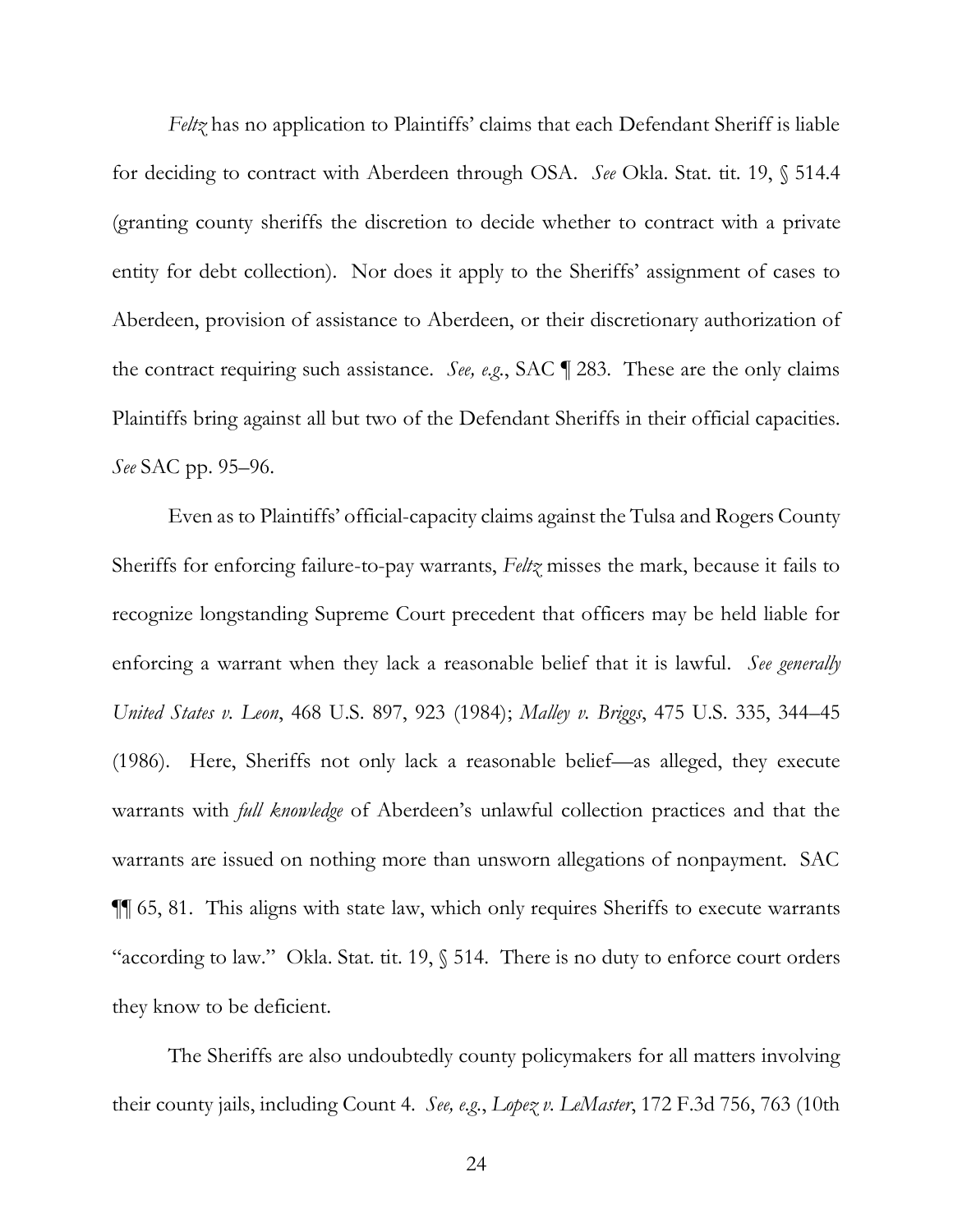<span id="page-35-1"></span> Cir. 1999) (holding that, under Oklahoma law, a "county may be liable on the basis that  404 (1997))); *McNeil v. Cmty. Prob. Servs., LLC*, No. 1:18-cv-33, 2019 WL 633012, at \*15 (M.D. Tenn. Feb. 14, 2019) ("The custom or policy Plaintiffs challenge . . . is the practice of the Sheriff in *detaining* misdemeanor probation arrestees who cannot satisfy the secured bail amount written on the arrest warrant. As the official in charge of the operation of the county jail, the Sheriff effectuates the detention of these indigent misdemeanor probation arrestees."), *aff'd*, 945 F.3d 991 (6th Cir. 2019). Each Sheriff's official actions on behalf of their counties constitute a moving force behind the resulting violations. Thus, the district court can enjoin them, in their official capacity, [its Sheriff] is a final policymaker with regard to its jail, such that his actions 'may fairly be said to be those of the municipality'" (quoting *Bd. of Comm'rs v. Brown*, 520 U.S. 397, from enforcing those local policies.

#### b. The harm caused by OSA

<span id="page-35-0"></span> OSA also asserts that Plaintiffs have not alleged any action on the part of the organization that caused them harm. County Br. at 48. But, as alleged, OSA is a direct participant in the unconstitutional conduct alleged in Count 6: it negotiated, signed, and administered a contract that creates an impermissible financial incentive on its face. *See*  SAC ¶¶ 354–58. And, again as alleged, OSA directly caused harm through its enlistment of government entities to procure debtor information and relay it to Aberdeen; its refusal to enforce the contractual provisions that require Aberdeen to comply with the law, despite knowledge of Aberdeen's misconduct; and its renewal of the contract with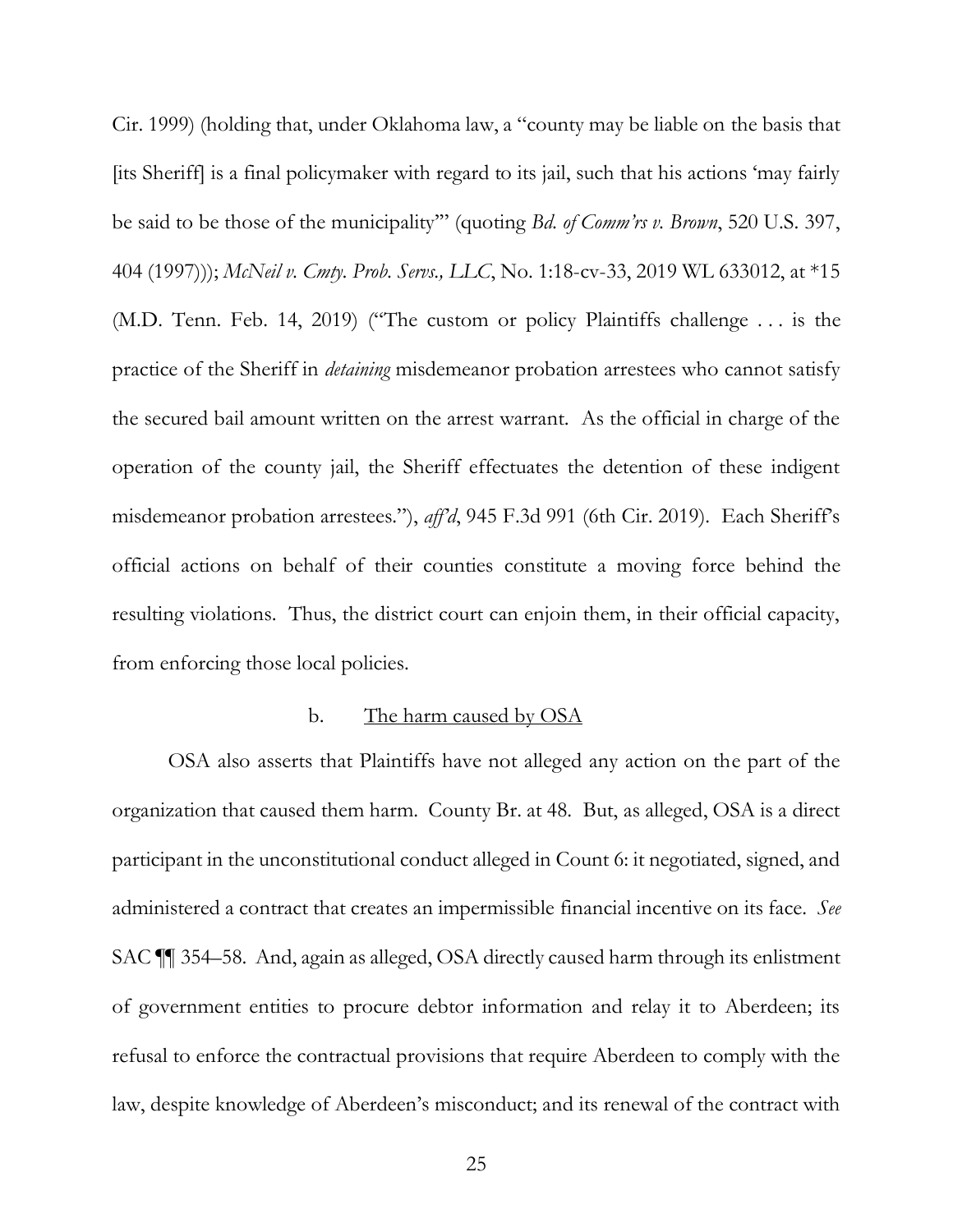<span id="page-36-1"></span> Aberdeen on multiple occasions. *See* JA1554–56, vol. VI; *see also* SAC ¶¶ 29, 282, 350; SAC, Ex. A at 4. This was a moving force of Aberdeen's misconduct. *See Dodds v. Richardson*, 614 F.3d 1185, 1195–96 (10th Cir. 2010).

#### c. Prudential standing

<span id="page-36-0"></span> The County Defendants also raise a prudential standing argument. They claim that the great majority of the Defendant Sheriffs have had no claim stated against them by a named Plaintiff, and that the class therefore lacks standing to sue them. *See* County Br. at 49–50. This is mistaken for two reasons.

 First, when a plaintiff alleges harm at the hands of a conspiracy, as Plaintiffs do here, *see, e.g.*, SAC ¶ 292, she has standing to sue all participants in the conspiracy, regardless of whether she interacted directly with each individual participant. *See, e.g.*, *Rios v. Marshall*, 100 F.R.D. 395, 404 (S.D.N.Y. 1983) ("a plaintiff injured by one of the defendants as a result of the conspiracy has standing to sue the co-conspirator conspirators" and "to represent a class of individuals injured by any of the defendants as part of the conspiracy"); *Brown v. Cameron-Brown Co.*, 30 Fed. R. Serv. 2d 1181, 1980 WL 1856, at \*3 (E.D. Va. 1980) ("the requisite nexus between the defendants and the stems from the foundational tort law principle that each individual member of a conspiracy is jointly and severally liable for the damages caused by the conspiracy. *See,*  defendants even though that plaintiff had no direct dealings with the coinjured plaintiffs may be established" if all defendants "are linked together by virtue of participation in a conspiracy"), *aff'd in relevant part by* 652 F.2d 375 (4th Cir. 1981). This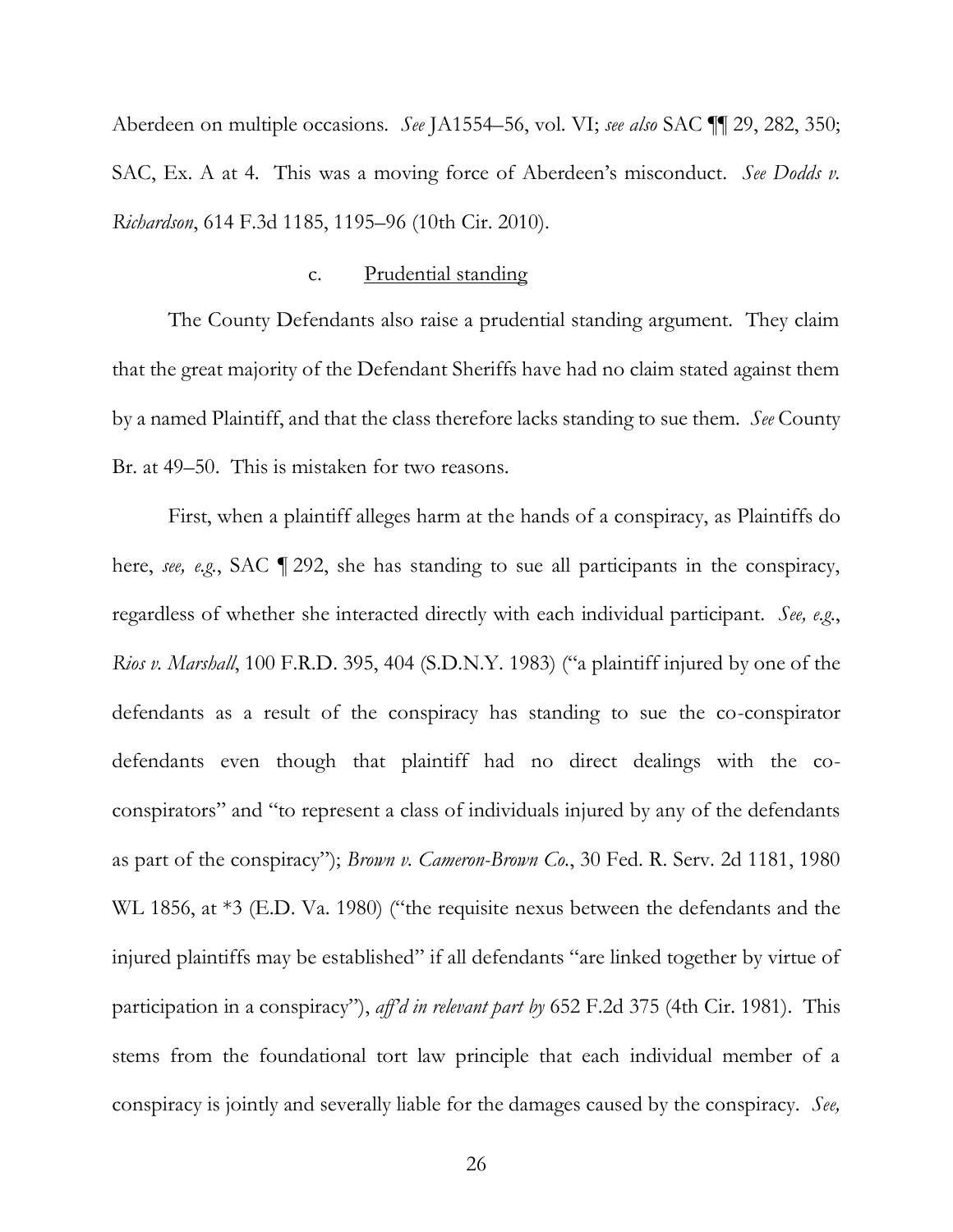<span id="page-37-0"></span> *e.g.*, *Com. Standard Ins. Co. v. Liberty Plan Co.*, 283 F.2d 893, 894 (10th Cir. 1960); *In re Ins. Brokerage Antitrust Litig.*, 282 F.R.D. 92, 113 (D.N.J. 2012).

 In this case, Plaintiffs allege that *all* Defendant Sheriffs have entered into a conspiracy that has harmed the named Plaintiffs. *See, e.g.*, SAC ¶ 292. This conspiracy underpins Plaintiffs' RICO claims (Count 1), and two of Plaintiffs' constitutional claims challenging Aberdeen's improper financial incentives and the Sheriffs' role in enabling the company (Count 6) and all Defendants' onerous debt collection practices (Count  $7).$ 7). Second, Plaintiffs also have standing to bring their § 1983 claims against

 Defendant Sheriffs pursuant to the "juridical link" doctrine. Because class members have been injured by each of the Sheriffs through the same course of conduct, the named Plaintiffs have Article III standing to bring these claims on behalf of the class. a contract or conspiracy, or was mandated by a uniform state rule, it is appropriate to join as defendants even parties with whom the *named* class representative did not have direct contact." *Payton v. County of Kane*, 308 F.3d 673, 679 (7th Cir. 2002), *cert. denied*, 540 U.S. 812 (2003); *see also Moore v. Comfed Sav. Bank*, 908 F.2d 834, 838–39 (11th Cir. 1990). In such circumstances, standing exists "even though the representative was injured by the conduct of only one of the" defendants. 7AA Charles Alan Wright & That is, "if all the defendants took part in a similar scheme that was sustained either by Arthur R. Miller, Federal Practice & Procedure § 1785.1 (3d ed.).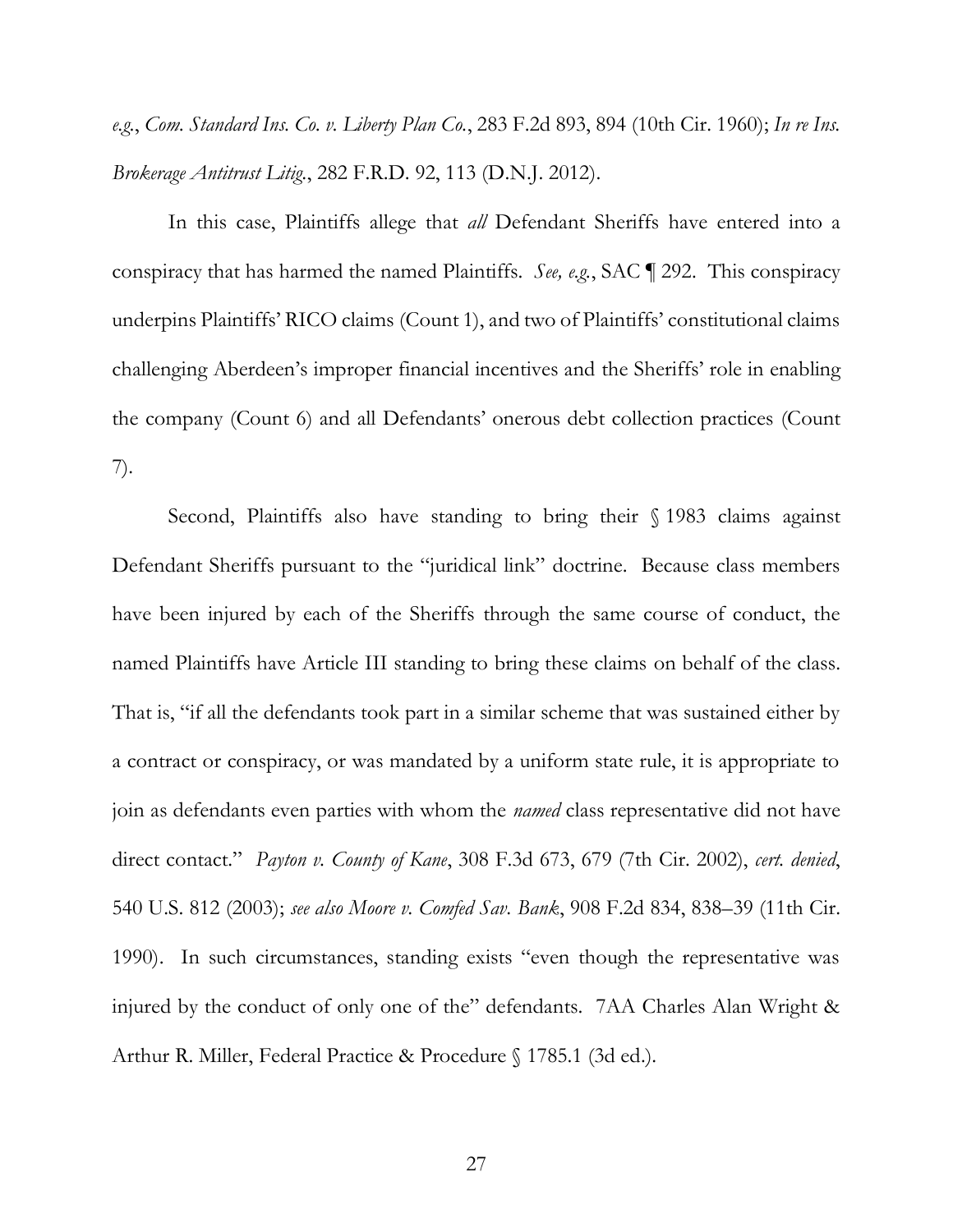<span id="page-38-2"></span> Here, all Defendant Sheriffs take part in a similar scheme sustained by a single contract that applies to "participating County Sheriffs of Oklahoma," i.e., the Sheriff Defendants in this action. SAC, Ex. A at 1. The facts supporting Plaintiffs' claims against these Sheriffs and the ensuing injuries are materially identical for each Sheriff, as they have each authorized cases to be transferred to Aberdeen for debt collection. SAC ¶ 30. And, as a practical matter, the sheer number of defendants engaged in the same unlawful activity makes it infeasible to add individual named plaintiffs for each county or to bring separate lawsuits. *See Moore*, 908 F.2d at 838 ("Each plaintiff and the defendants have connection to each other .... The case is simpler and more economical with the class of plaintiffs and the named defendants. . . . No court would want to have 644 separate lawsuits." (internal quotation marks omitted)). Under the juridical link doctrine, therefore, the named Plaintiffs have standing to sue all Defendant Sheriffs. 16

# <span id="page-38-0"></span> **B. None of the alternative grounds raised by the Aberdeen Defendants warrants dismissal of the Complaint.**

## **1. Plaintiffs have stated a valid RICO claim.**

<span id="page-38-1"></span> First, and principally, the Aberdeen Defendants assert that Count 1 in the Complaint, alleging a RICO violation, is deficient. On the contrary, Plaintiffs' allegations satisfy each element of RICO.

<sup>&</sup>lt;sup>16</sup> If this Court is not prepared to reach that conclusion on the present record, Plaintiffs submit that it should remand this partly factual issue for the district court to consider in the first instance.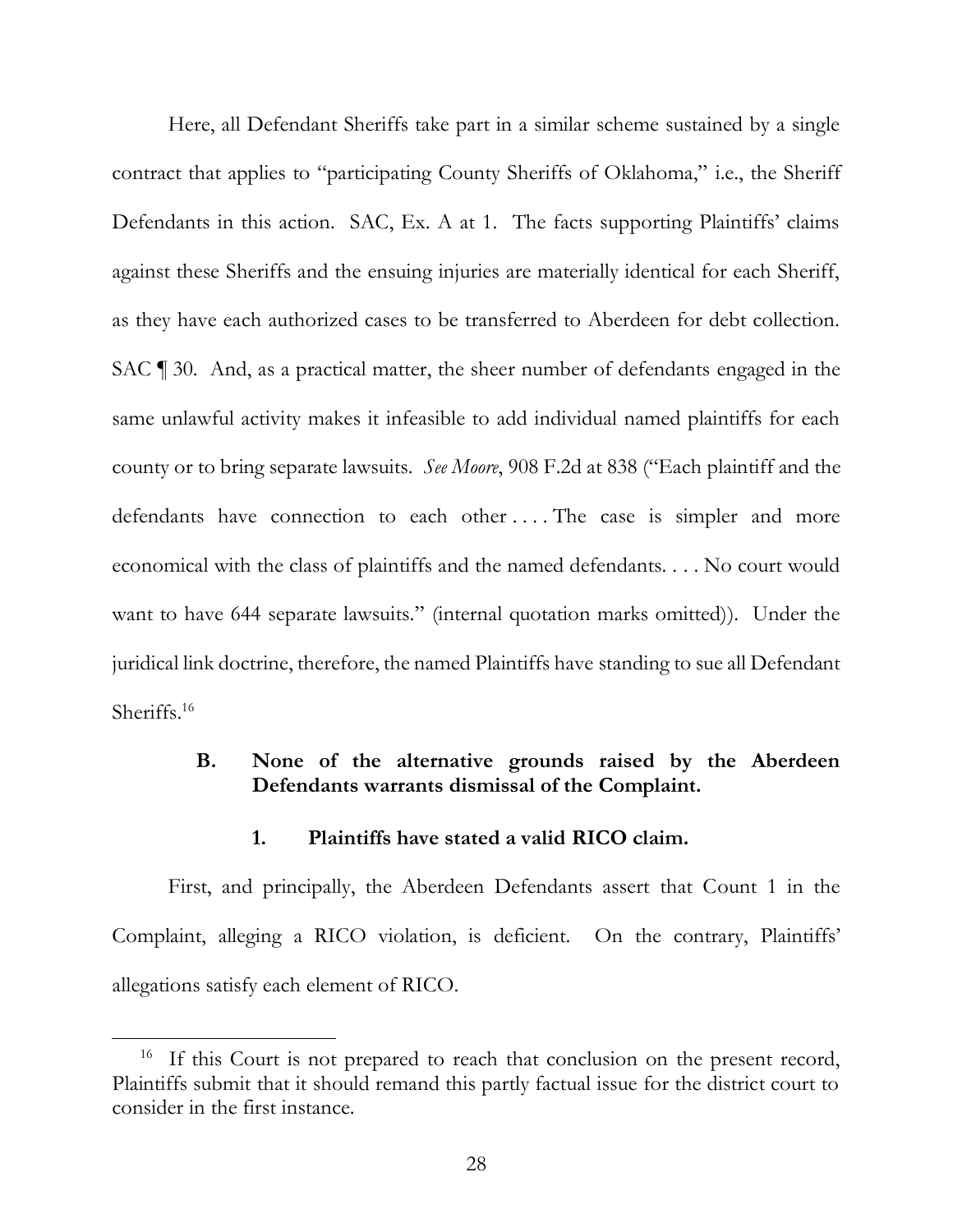#### a. Interstate commerce

<span id="page-39-1"></span><span id="page-39-0"></span> To satisfy the interstate-commerce requirement, a plaintiff need only establish that an enterprise had at least some "minimal effect" on interstate commerce. *United States v. Garcia*, 793 F.3d 1194, 1210 (10th Cir. 2015) (collecting cases). Plaintiffs easily satisfy this lenient standard. Here, the enterprise's activities have extended well beyond the borders of Oklahoma, including threats to family members residing in other states. *See* SAC ¶¶ 76, 96, 212–13, 279, 281.

 A plaintiff can also demonstrate a sufficient effect on interstate commerce by showing that the enterprise uses "an instrumentality of commerce, such as telephone  lines," *United States v. Mejia*, 545 F.3d 179, 203 (2d Cir. 2008), or depletes the assets of victims who potentially would have used those assets to purchase goods in interstate  commerce, *see United States v. Curtis*, 344 F.3d 1057, 1070 (10th Cir. 2003); *United States v. Cruz-Arroyo*, 461 F.3d 69, 75 (1st Cir. 2006). Both conditions are present here. First, Plaintiffs allege that Aberdeen "collects payments from people who live outside of Oklahoma using interstate mail and/or wires." SAC ¶ 279. This alone is a sufficient effect on interstate commerce. *See, e.g.*, *United States v. Kunzman*, 54 F.3d 1522, 1526 (10th Cir. 1995); *cf. United States v. Hampshire*, 95 F.3d 999, 1003–04 (10th Cir. 1996). Moreover, Plaintiffs have shown a sufficient effect on interstate commerce by alleging that the enterprise has "collected millions of dollars in payments from thousands of debtors who would have used some of that money to purchase goods in interstate  commerce." SAC ¶ 279; *see, e.g.*, *United States v. Quigley*, 53 F.3d 909, 910 (8th Cir. 1995)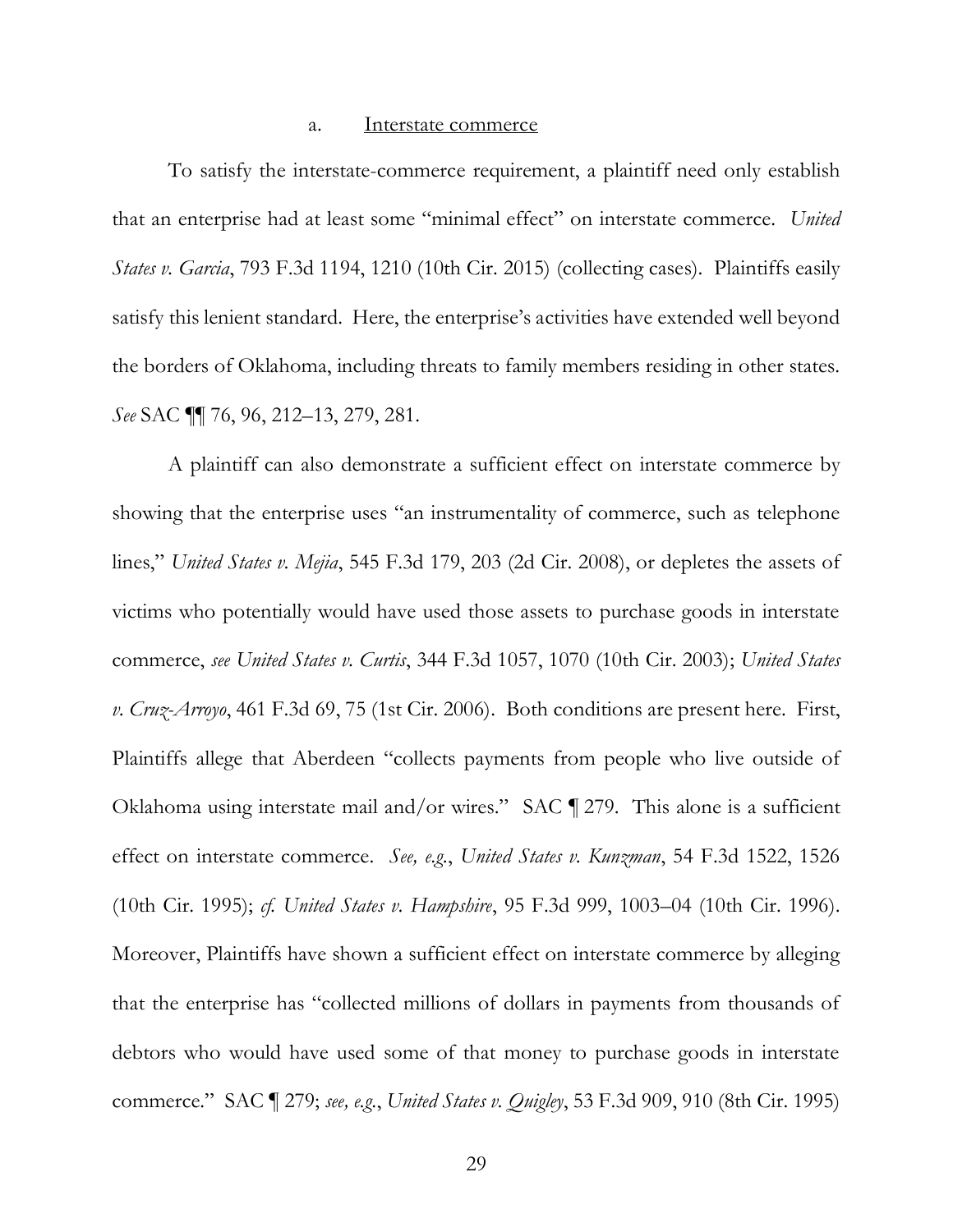<span id="page-40-2"></span> (criminal acts affect interstate commerce when "the number of individuals victimized or the sum at stake is so large that there will be some cumulative effect on interstate  commerce"); *Jund v. Hempstead*, 941 F.2d 1271, 1285 (2d Cir. 1991) ("[W]hile the impact from any single person was undoubtedly slight, the cumulative effect on interstate commerce from all those victimized by the scheme could have been very substantial.").

### b. Injury to business or property

<span id="page-40-0"></span> The Aberdeen Defendants also claim that Plaintiffs have not alleged an injury to "business or property," as they "have suffered no concrete injury to their business or property beyond allegations of personal injuries such as fear of arrest." Aberdeen Br. at 17. This is clearly incorrect. The Complaint alleges injury in the form of property loss due to money that Plaintiffs Killman, Meachum, Choate, Smith, and Holmes paid as a consequence of the enterprise's extortionate threats. *See, e.g.*, SAC ¶ 315; *cf. Reiter v. Sonotone Corp.*, 442 U.S. 330, 340 (1979) ("monetary injury, standing alone, may be injury in one's 'property' within the meaning of § 4 [of the Clayton Act]"); *Safe Sts. All.*, 859 F.3d at 889 (diminishment of value of land cognizable as property injury for RICO purposes).

#### c. Enterprise

<span id="page-40-1"></span> The Aberdeen Defendants argue that Plaintiffs have not alleged the existence of an "enterprise" or a "pattern of racketeering activity" as required by 18 U.S.C. § 1962 (c) and (d). But Plaintiffs' allegations meet every requirement for an "association-infact" enterprise, which is "simply a continuing unit that functions with a common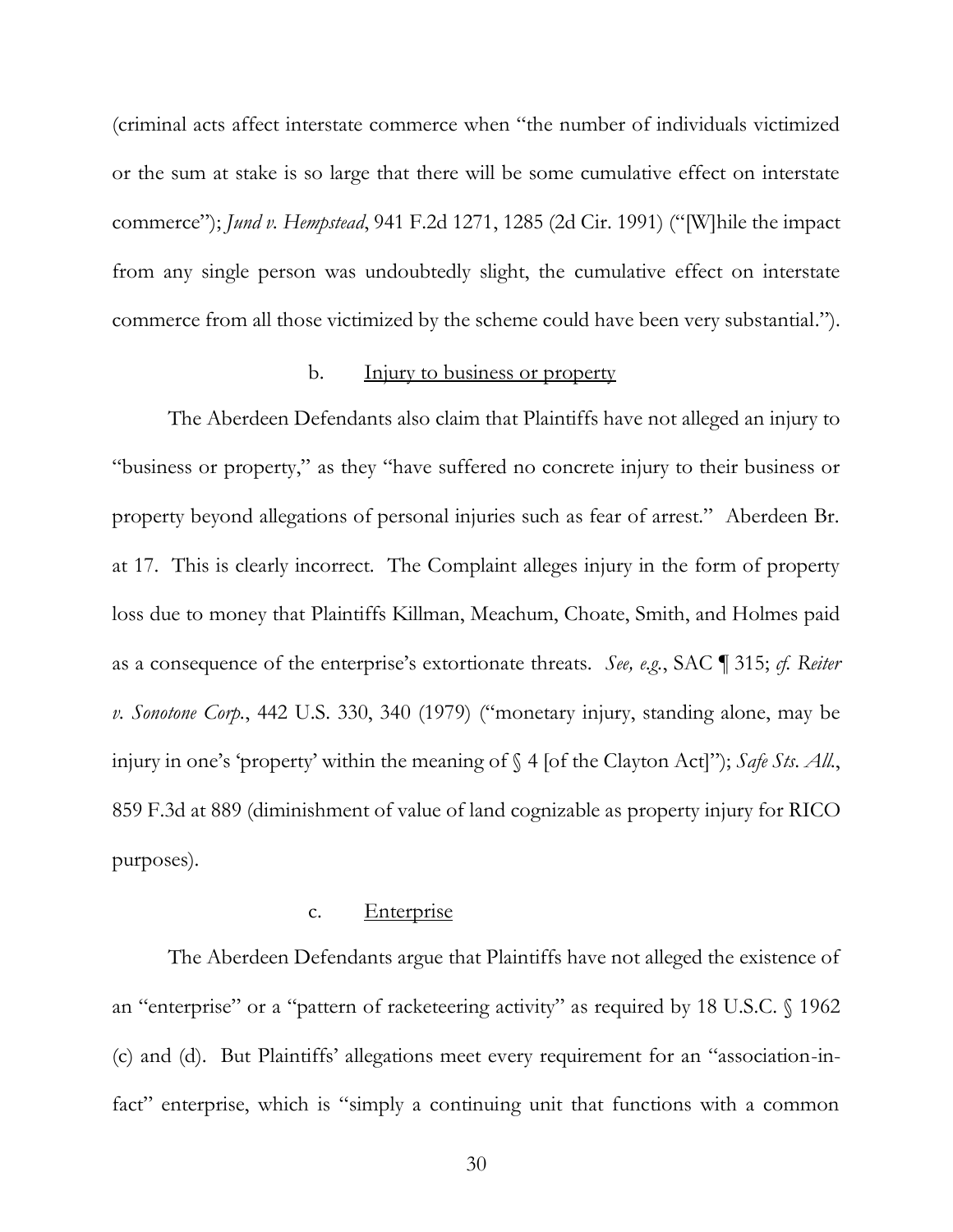<span id="page-41-0"></span> purpose." *Boyle v. United States*, 556 U.S. 938, 948 (2009); *see also United States v. Hutchinson*, 573 F.3d 1011, 1020 (10th Cir. 2009) (RICO enterprises "may be 'proved by evidence of an ongoing organization, formal or informal, and by evidence that the various associates function as a continuing unit'" (quoting *United States v. Turkette*, 452 U.S. 576, 583 (1981))). Here, Plaintiffs allege that the enterprise functions as a which has persisted since at least 2010, with the common purpose of maximizing collection from indigent debtors, SAC ¶¶ 55–65; and that each member of the enterprise plays a crucial role in allowing it to succeed and shares in its profits, including those procured by extortion, id. ¶ 26-32. those procured by extortion, *id.*  $\P$  26–32.<br>Defendants profit from payments coerced by the threat of unlawful jailing, continuing unit established by the contract between OSA, its members, and Aberdeen,

 must "sacrifice[] the basic necessities of life, including groceries, clothing, and shelter" in order to make payments. *Id.* ¶¶ 4, 82. These threats are often not subtle. *See id.* at ¶¶ 74–76. The enterprise's activities collectively show a continuing common purpose of using any tactic available, including extortion, to extract as much money as possible from indigent debtors. This type of "long-term" extortionate criminal activity is a "classic example" of what the RICO statute targets. *See, e.g.*, *Empress Casino Joliet Corp.*  including to individuals whom Aberdeen knows to be indigent, who tell Aberdeen that they are destitute, whose only form of income is protected disability benefits, and who *v. Balmoral Racing Club, Inc.*, 831 F.3d 815, 828 (7th Cir. 2016).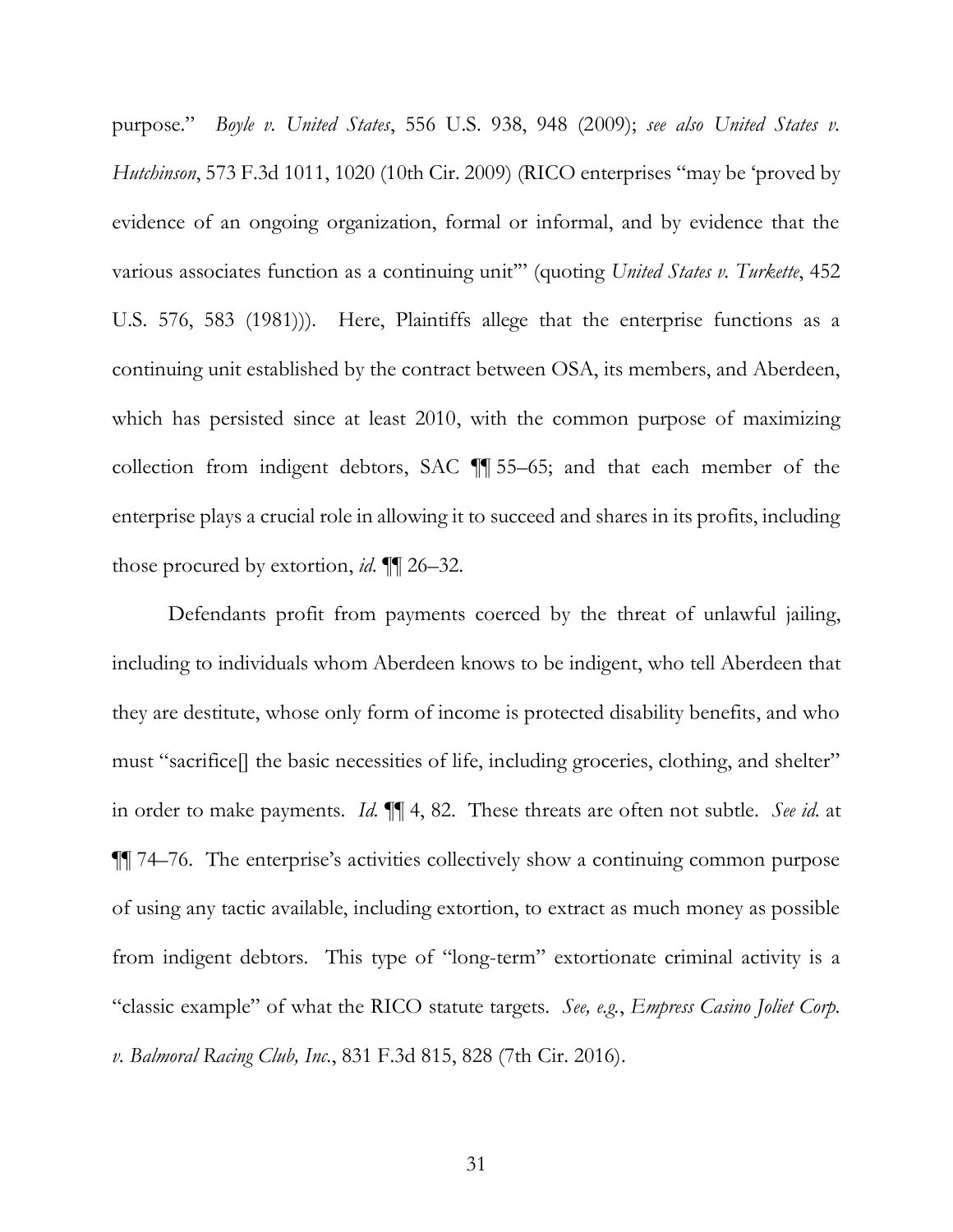#### d. Racketeering activity

<span id="page-42-1"></span><span id="page-42-0"></span> For similar reasons, Plaintiffs have shown that Defendants have engaged in "racketeering activity" for RICO purposes. The Aberdeen Defendants argue that Plaintiffs have not alleged any "unlawful activity" by the enterprise, because Defendants are "not robbing or extorting money from Plaintiffs wrongfully, but performing with the recovery of money *owed to the county*." Aberdeen Br. at 19. In support, they argue that extortion does not relate to efforts to "obtain property on behalf of the  Government." *Id.* at 19–20 (quoting *Wilkie v. Robbins*, 551 U.S. 537, 564–65 (2007)). They further argue that state-law extortion does not apply to the collection of a "legitimate debt" and that threats of arrest cannot be wrongful where state law allows arrest for nonpayment. *Id.* at 20. Finally, they argue that Plaintiffs have not alleged extortionate credit transactions under 18 U.S.C. § 894 because the Aberdeen an extortionate attempt to collect on credit. Aberdeen Br. at 21. Defendants are wrong on each score. *Wilkie* is inapposite, and Plaintiffs have properly alleged the wrongful extortion of money under multiple predicate statutes. extortion of money under multiple predicate statutes. First, *Wilkie* only applies where <sup>a</sup> governmental entity is the "sole" intended obligations pursuant to the Agreement for Collection in order to assist county officials Defendants are not considered creditors, and that the "use of legal proceedings" is not

 beneficiary of the extracted property. 551 U.S. at 564–65. The Supreme Court expressly distinguished cases, like this one, in which money is extorted to benefit both a private third party and a government actor. *See id.* at 565 (distinguishing *People v.*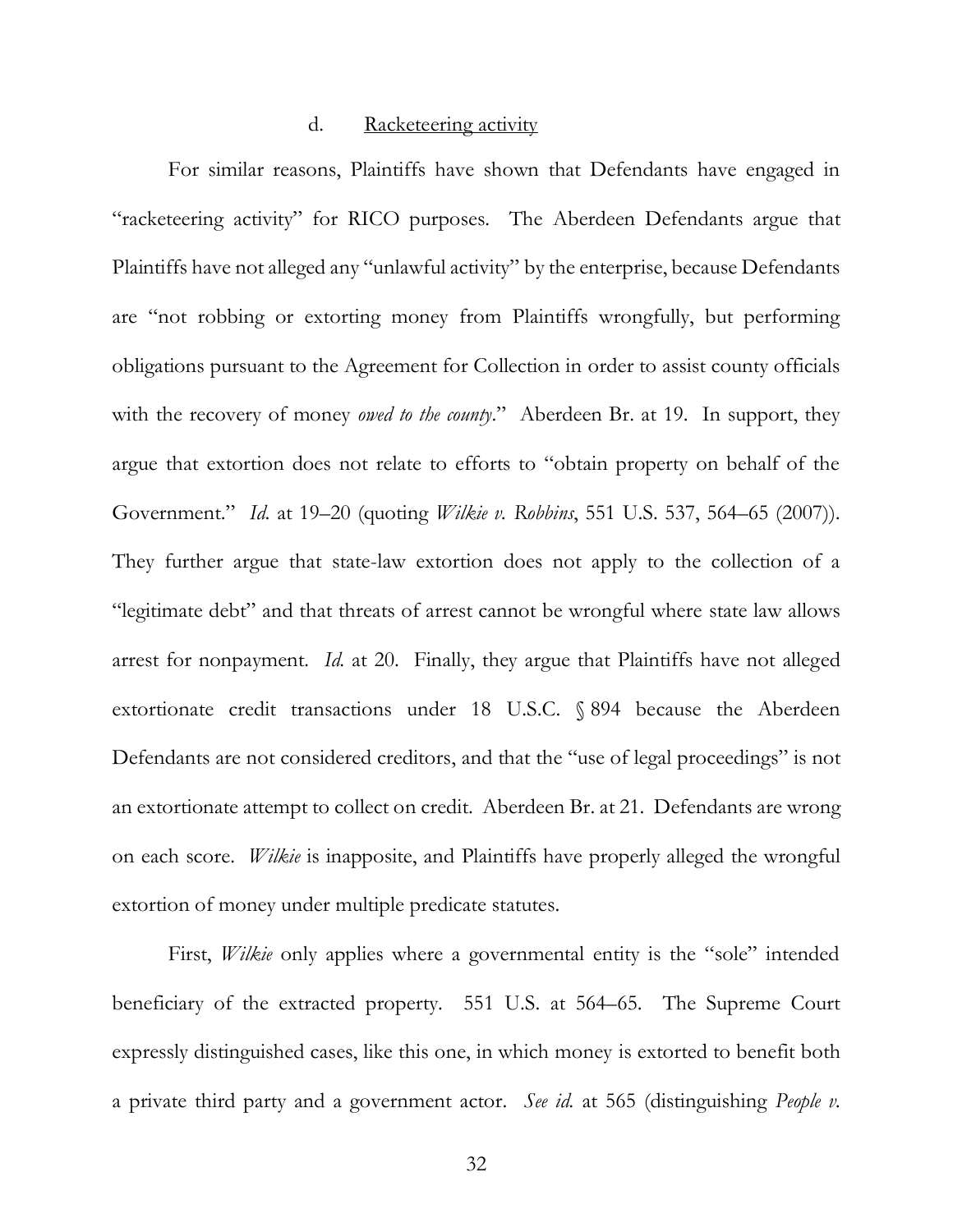<span id="page-43-0"></span> *Whaley*, 6 Cow. 661 (N.Y. Sup. Ct. 1827)); *see also United States v. Renzi*, 861 F. Supp. 2d 1014, 1022–23 (D. Ariz. 2012), *aff'd*, 769 F.3d 731 (9th Cir. 2014). Here, the money is intended for both public *and* private benefit: the extortionate scheme has netted millions of dollars in profit for Aberdeen and OSA, both private entities. *See, e.g.*, SAC ¶ 3.

 Plaintiffs have also adequately pled the predicate offenses of Hobbs Act extortion, 18 U.S.C. § 1951; Travel Act extortion, 18 U.S.C. § 1952; extortionate credit transactions, 18 U.S.C. § 894; and state law extortion, Okla. Stat. tit. 21, §§ 1481–82. Under the Hobbs Act, Plaintiffs need allege only that "(1) the defendant induced his victim to part consensually with property (2) either through the wrongful use of actual or threatened force, violence or fear or under color of official right (3) in such a way as to adversely affect interstate commerce." *United States v. Smalley*, 754 F.2d 944, 947 (11th Cir. 1985). Similarly, under state law and the Travel Act,<sup>17</sup> extortion "is the obtaining or under color of official right." Okla. Stat. tit. 21, § 1481. or under color of official right." Okla. Stat. tit. 21, § 1481.<br>Here, Plaintiffs "consensually" parted with their property by paying Aberdeen of property from another with his consent, induced by a wrongful use of force or fear,

 (this is uncontested), and as alleged in the Complaint, the enterprise took payment through the "wrongful use of force and fear," satisfying the standard for extortion.<sup>18</sup>

 17 Travel Act extortion is defined in relation to state law. *See United States v. Nardello*, 393 U.S. 286 (1969). 18 Aberdeen also collected money for the RICO enterprise "under color of official

 right." OSA and Aberdeen act as public officials in their respective roles contracting for collection and collecting court debt, *see, e.g.*, *Adickes v. S.H. Kress & Co.*, 398 U.S.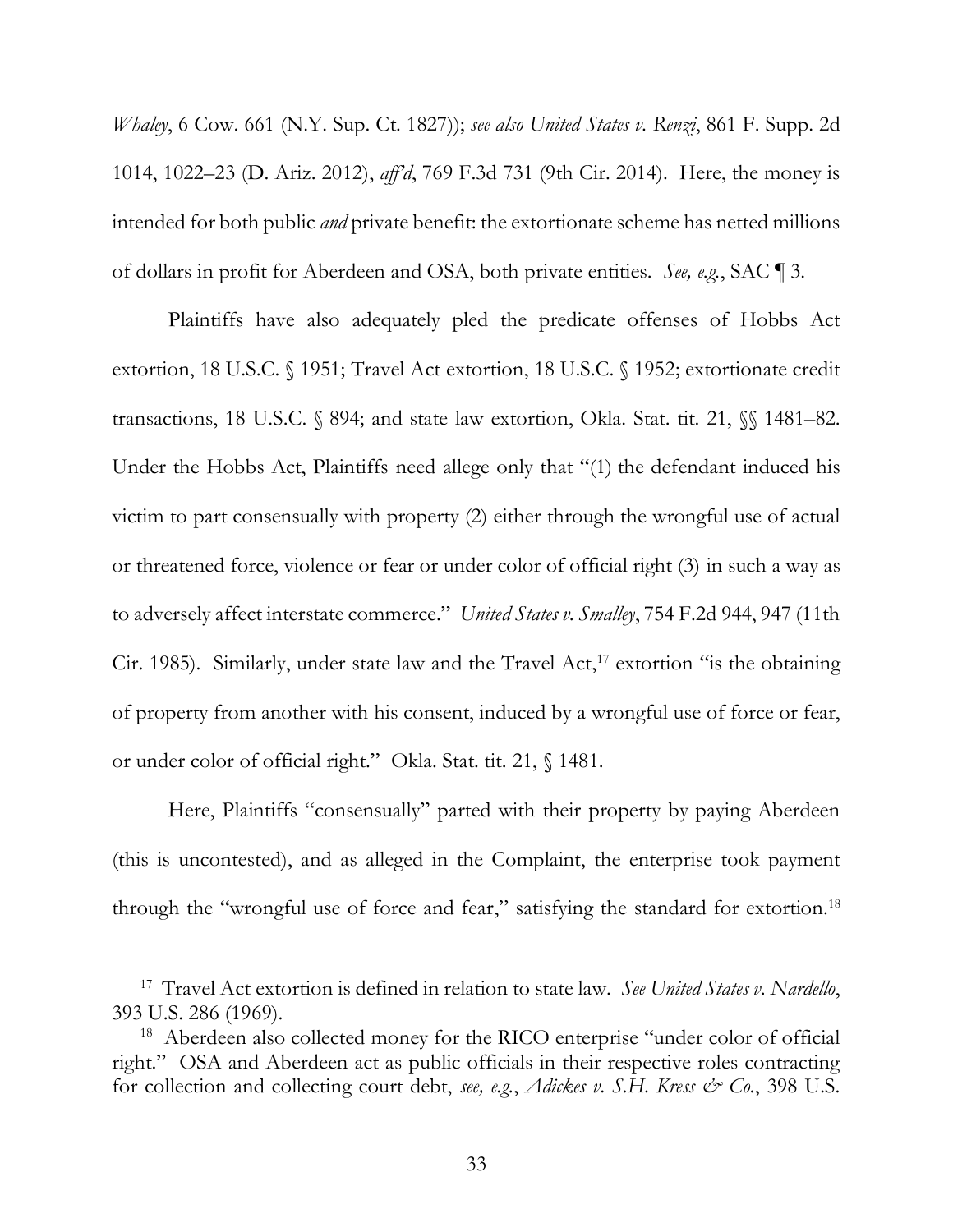<span id="page-44-0"></span> Specifically, Plaintiffs allege that Aberdeen has threatened them with unlawful arrest, and that Plaintiffs gave up basic necessities in order to pay Aberdeen as a result. *See, e.g.*, SAC ¶¶ 166–67, 172–73, 184, 192–93, 203, 281, 291–93. The Aberdeen Defendants claim that their actions are not wrongful because arrest is a statutory consequence of nonpayment, but no statute provides for the arrest of a person known to be indigent and unable to pay. *See* Okla. R. Crim. App. 8.5 (requiring relief from fine and fee payments due to inability to pay); *see also* Okla. Stat. tit. 22, § 983(A); Okla. R. Crim. App. 8.4. The RICO enterprise's extortion is based on threats of *unlawful* arrest. *See*  SAC ¶ 281. Once a person is unlawfully arrested for nonpayment, Aberdeen "calls family members and threatens prolonged incarceration of the indigent person if the family does not pay money to Aberdeen." *Id.* This meets the standards of extortion under any of the applicable statutes.<sup>19</sup>

 144, 152 (1970), and Plaintiffs allege that both Aberdeen and OSA received payments official act of Aberdeen temporarily refraining from seeking issuance of an unlawful warrant. *See, e.g.*, SAC ¶¶ 26, 29, 68–69, 77, 82; *see also United States v. Braasch*, 505 F.2d 139, 151 (7th Cir. 1974) ("It matters not whether the public official induces payments to perform his duties or not to perform his duties . . . . So long as the motivation for the payment focuses on the recipient's office, the conduct falls with the ambit of to which they were not entitled (like payment from disability benefits) in return for the [Hobbs Act extortion].").

<sup>&</sup>lt;sup>19</sup> What is more, under state law, actionable "fear" "may be induced by a threat" to "do an unlawful injury to the person or property of the individual threatened," to accuse a person "of any crime," or to "expose, or impute to him . . . any deformity or disgrace." Okla. Stat. tit. 21, § 1482. The allegations easily satisfy these intentionally broad definitions.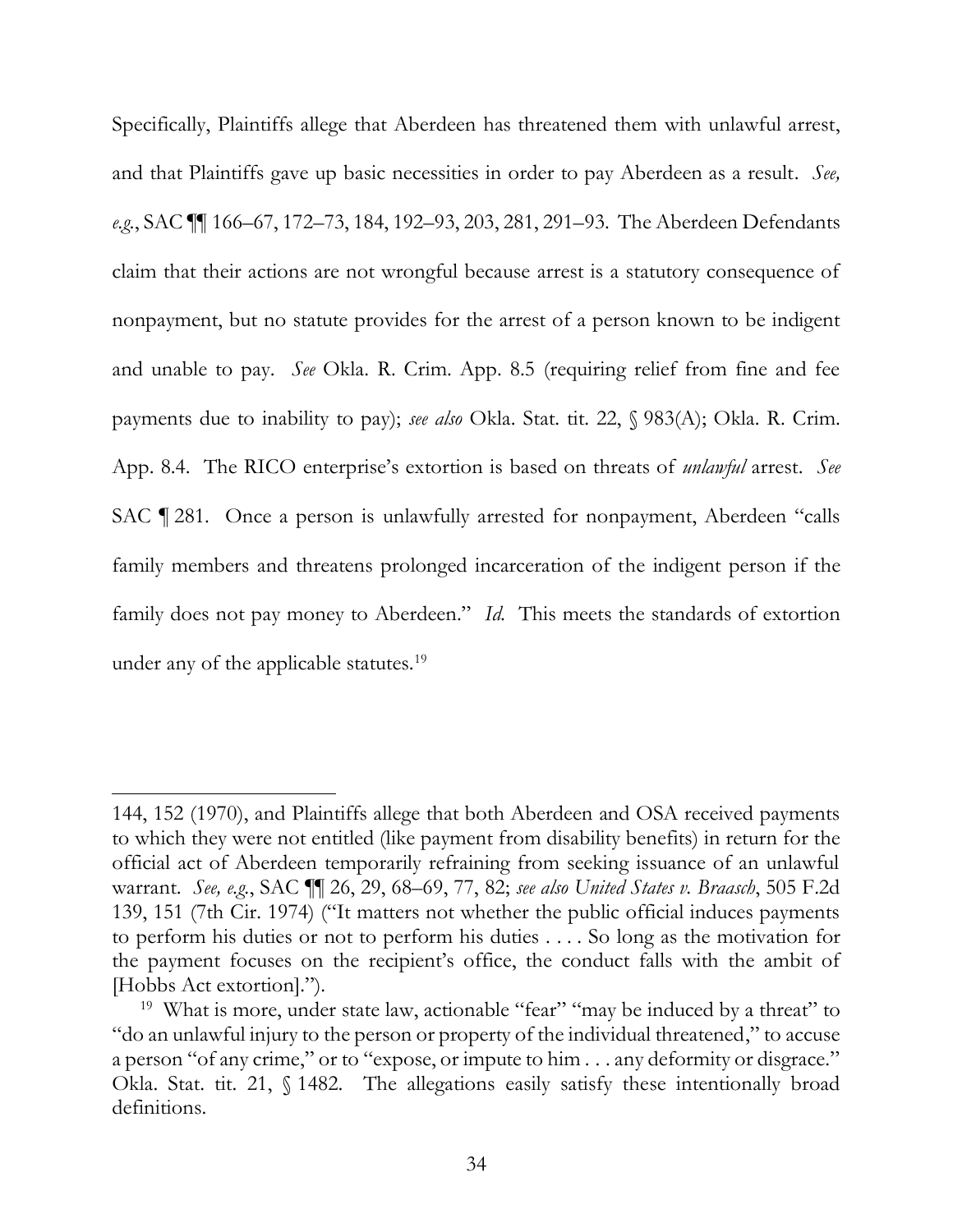<span id="page-45-0"></span> Aberdeen has also extortionately extended credit on behalf of the RICO enterprise under 18 U.S.C. § 894. Extending credit includes agreements to accept deferred payments to satisfy a civil judgment debt. *United States v. Goode*, 945 F.2d 1168, 1169–70 (10th Cir. 1991). Here, Plaintiffs allege that Aberdeen enters into repayment agreements with indigent debtors, negotiates with debtors about deferred payments and payment plans, and accepts payments pursuant to those plans—with the enterprise profiting from the money paid. *See, e.g.*, SAC ¶¶ 59, 77–80. Aberdeen has thus extended credit under the meaning of the statute.

 That Plaintiffs are alleged to have a "legitimate debt" to the government is no defense here. *Cf.* Aberdeen Br. at 20. "[A] lawful right to property or lawful authority to obtain property is not a defense to extortion; rather, if an official obtains property Cir. 2006), *rev'd on other grounds*, 551 U.S. 537 (2007); *see also United States v. Warledo*, 557 not a defense to Hobbs Act extortion); *Goode*, 945 F.2d at 1170 (applying 18 U.S.C. that he has a lawful authority to obtain, but does so in a wrongful manner, his conduct constitutes extortion under the Hobbs Act." *Robbins v. Wilkie*, 433 F.3d 755, 769 (10th F.2d 721, 729–30 (10th Cir. 1977) ("pursuit of an allegedly valid claim" against railroad § 894 to attempts to collect on a court-ordered judgment).

 Finally, Plaintiffs have clearly alleged a "pattern" of racketeering activity. To show a "pattern," Plaintiffs need only show "'at least two acts of racketeering activity, (10th Cir. 2006) (alteration in original) (quoting 18 U.S.C. § 1961(5)). The Complaint . . . which occurred within ten years' of each other." *Tal v. Hogan*, 453 F.3d 1244, 1267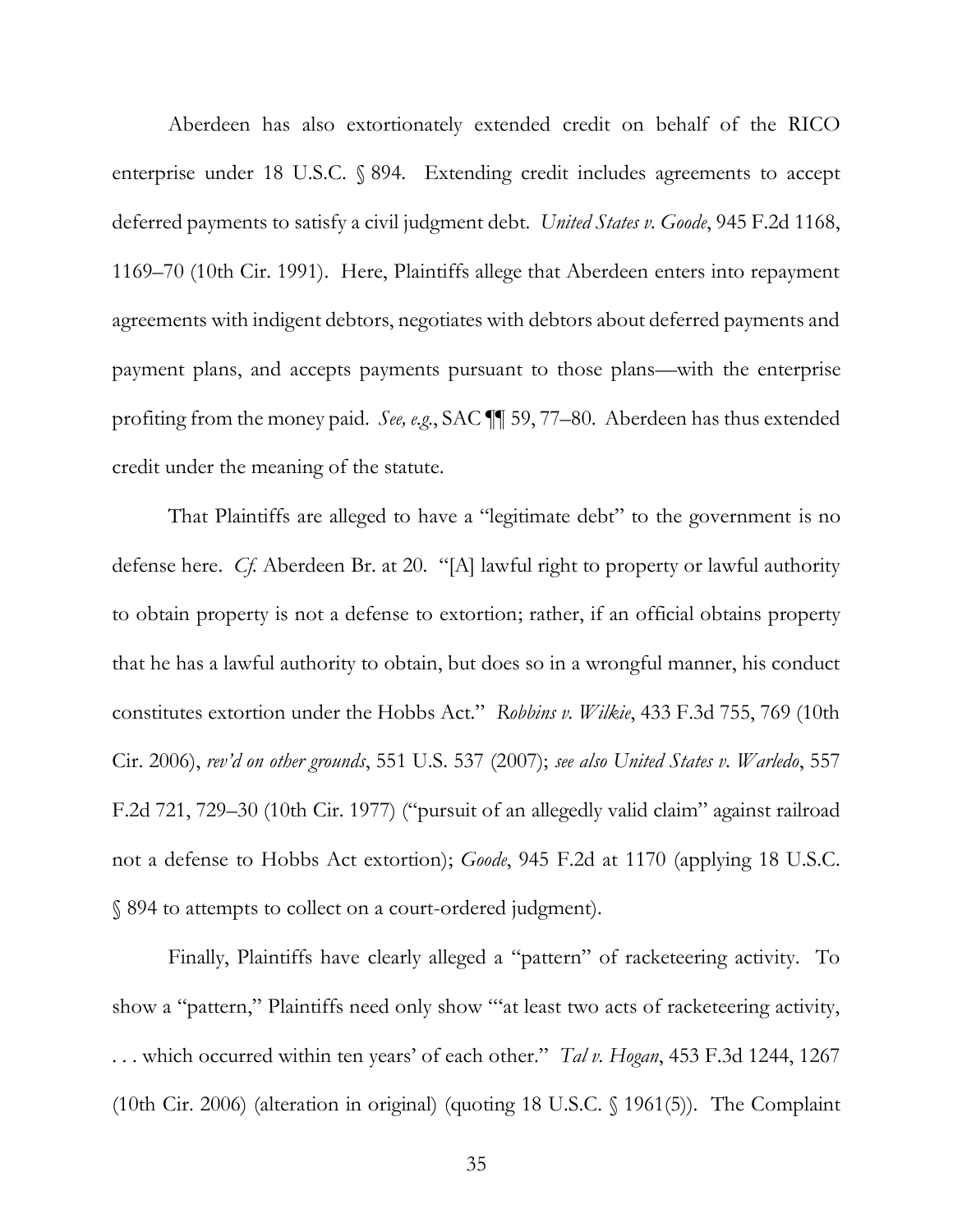<span id="page-46-1"></span> alleges a scheme that includes numerous incidents of extortion over the course of years. *See, e.g.*, SAC ¶¶ 2, 8 (detailing Aberdeen's threats). This includes separate acts of of payments from Mr. Smith and Mr. Choate by threats of unlawful arrest. *Id.* ¶¶ 20, debtors, acts which "have the same or similar purposes, results, participants, victims, [and] methods of commission," and are in no way "isolated events." *United States v. Kamahele*, 748 F.3d 984, 1005 (10th Cir. 2014) (quoting *Sedima, S.P.R.L. v. Imrex Co.*, 473 U.S. 479, 496 n.14 (1985)). The acts also have a sufficient connection and include "the  threat of continuing activity." *Resolution Tr. Corp. v. Stone*, 998 F.2d 1534, 1543 (10th  Cir. 1993) (quoting *H.J. Inc. v. Nw. Bell Tel. Co.*, 492 U.S. 229, 239 (1989)). Plaintiffs have alleged that coercion of payment by extortion is the Aberdeen enterprise's "regular way of doing business." *Safe Sts. All.*, 859 F.3d at 884 (quoting *H.J. Inc.*, 492 U.S. at 242). Moreover, because the enterprise continues to demand regular payments from Plaintiffs and other debtors under threat of arrest, it has shown "past conduct that by its nature projects into the future with a threat of repetition." *H.J. Inc.*, 492 U.S. at 241. racketeering activity that occurred within ten years of each other, such as the extortion 23. These two separate acts are representative of thousands inflicted on other indigent Thus, the allegations show a "pattern" of racketeering activity for RICO purposes.

# **2. Plaintiffs have stated § 1983 claims against the Aberdeen Defendants.**

<span id="page-46-0"></span> The Aberdeen Defendants also argue that Plaintiffs' § 1983 claims can be dismissed for "lack of color of law" and "absence of any unconstitutional conduct."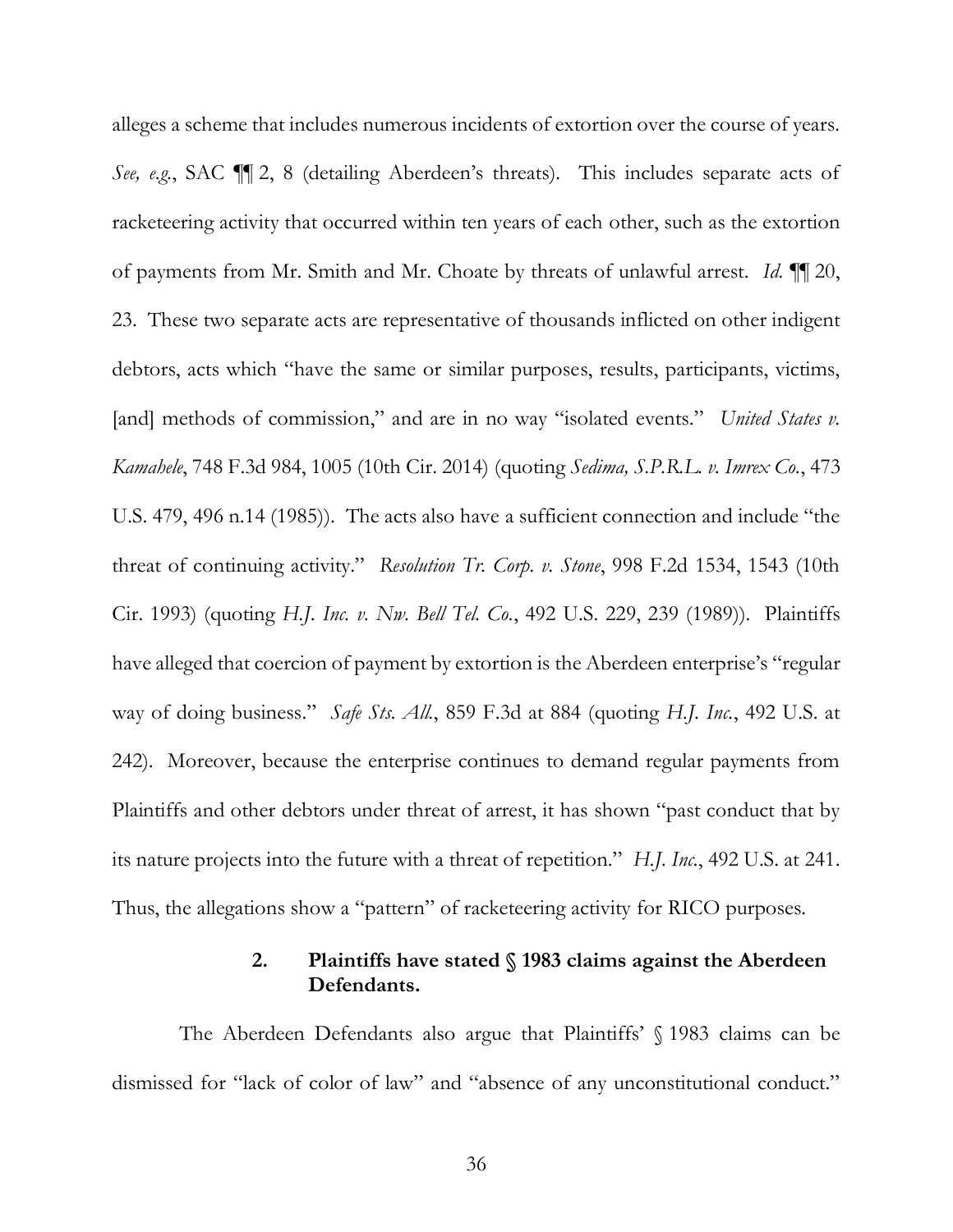<span id="page-47-1"></span> Aberdeen Br. at 22. They also claim immunity. *Id.* at 34. All three of these putative grounds are mistaken as a matter of law.

#### a. Color of state law

<span id="page-47-0"></span> Courts employ a "flexible approach" to determine whether a private entity is acting under color of state law when it engages in unconstitutional conduct. *Gallagher v. Neil Young Freedom Concert*, 49 F.3d 1442, 1447 (10th Cir. 1995). Defendants are subject to § 1983 liability when they "represent [the state] in some capacity, whether they act in accordance with their authority or misuse it." *NCAA v. Tarkanian*, 488 U.S. 179, 191 (1998) (quoting *Monroe v. Pape*, 365 U.S. 167, 172 (1961)). Courts use four tests to determine whether a private entity has acted under color of law. *See generally Wittner v. Banner Health*, 720 F.3d 770, 775 (10th Cir. 2013). The Aberdeen Defendants need only satisfy one test to be deemed state actors for purposes of § 1983, and they satisfy at least three here. 20

 The Aberdeen Defendants meet the "joint action" test because they are "willful participant[s] in joint action with the State or its agents . . . . in effecting a particular  deprivation of constitutional rights." *Anaya v. Crossroads Managed Care Sys., Inc.*, 195 F.3d

<sup>&</sup>lt;sup>20</sup> The fourth test requires a private actor to exercise powers that are a "traditional and exclusive function of the state." *Wittner*, 720 F.3d at 776–77. Although there is no need to reach this test, Aberdeen likely meets this standard as well. By collecting correctional functions. *See, e.g.*, *Smith v. Cochran*, 339 F.3d 1205, 1215–16 (10th Cir. criminal court debt, it falls within the traditional government category of administering 2003).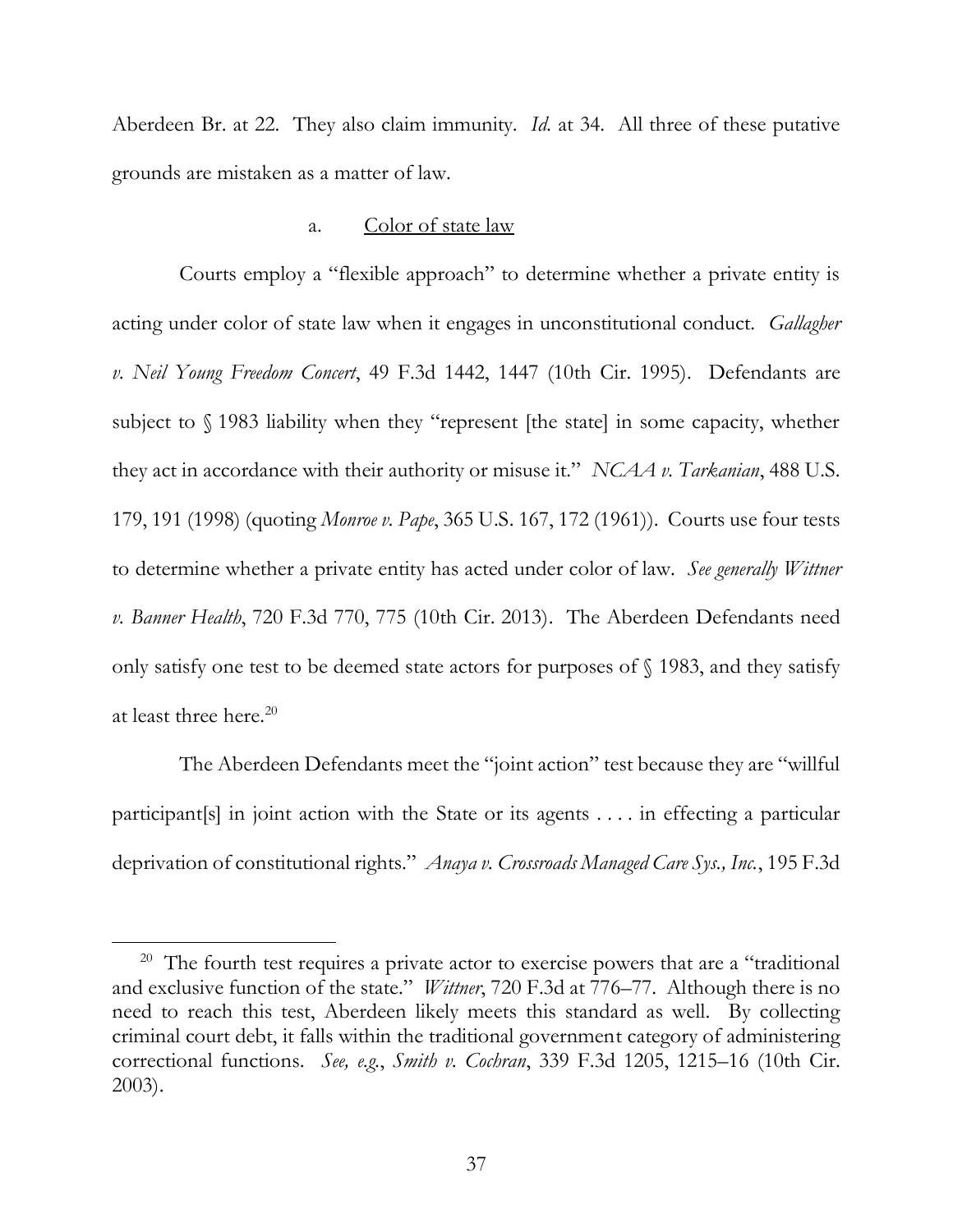<span id="page-48-0"></span> 584, 596 (10th Cir. 1999) (internal quotation marks omitted). Pursuant to a contract blessed by Oklahoma law, Aberdeen and government entities work together to ensure collection of public debt. *See* Okla. Stat. tit. 19, § 514.4. Under the contract, the Aberdeen Defendants work hand-in-hand with state agents to enforce court debt collection. *See, e.g.*, SAC ¶¶ 60–62, 65, 88–99.

 a "state regulation or contract," *Ellison v. Garbarino*, 48 F.3d 192, 195 (6th Cir. 1995). Here, the contract mandates that Aberdeen follow specific procedures for debt collection, and government officials determine which cases to transfer to Aberdeen, at 2–5. The contract also imposes obligations on public actors, requiring them to assist Aberdeen in its collection efforts. *See id.* at 4–5; SAC ¶¶ 60, 282. This lack of discretion on the part of both the state and its contractor is an indication that Aberdeen's collection of court fees "may be fairly treated as that of the State." *Brokers' Choice of Acad. v. Tenn. Secondary Sch. Athletic Ass'n*, 531 U.S. 288, 295 (2001)).21 The Aberdeen Defendants also satisfy the "nexus" test, which is met when the state acts "coercive[ly]" on the private actor, *Wittner*, 720 F.3d at 775, as in the form of effectively controlling the scope of Aberdeen's business and activities. *See* SAC, Ex. A *Am., Inc. v. NBC Universal, Inc.*, 757 F.3d 1125, 1143 (10th Cir. 2014) (quoting *Brentwood* 

<sup>&</sup>lt;sup>21</sup> Aberdeen makes much of characterizing the relationship as a mere "private corporation" fulfilling a role as an "independent contractor" pursuant to a "private relationship between the state and Aberdeen that easily satisfies the nexus test. *Cf. West v. Atkins*, 487 U.S. 42, 54–56 (1988) (finding private physician contracted by state to contract," Aberdeen Br. at 23–24, but this misses the point. The contract establishes a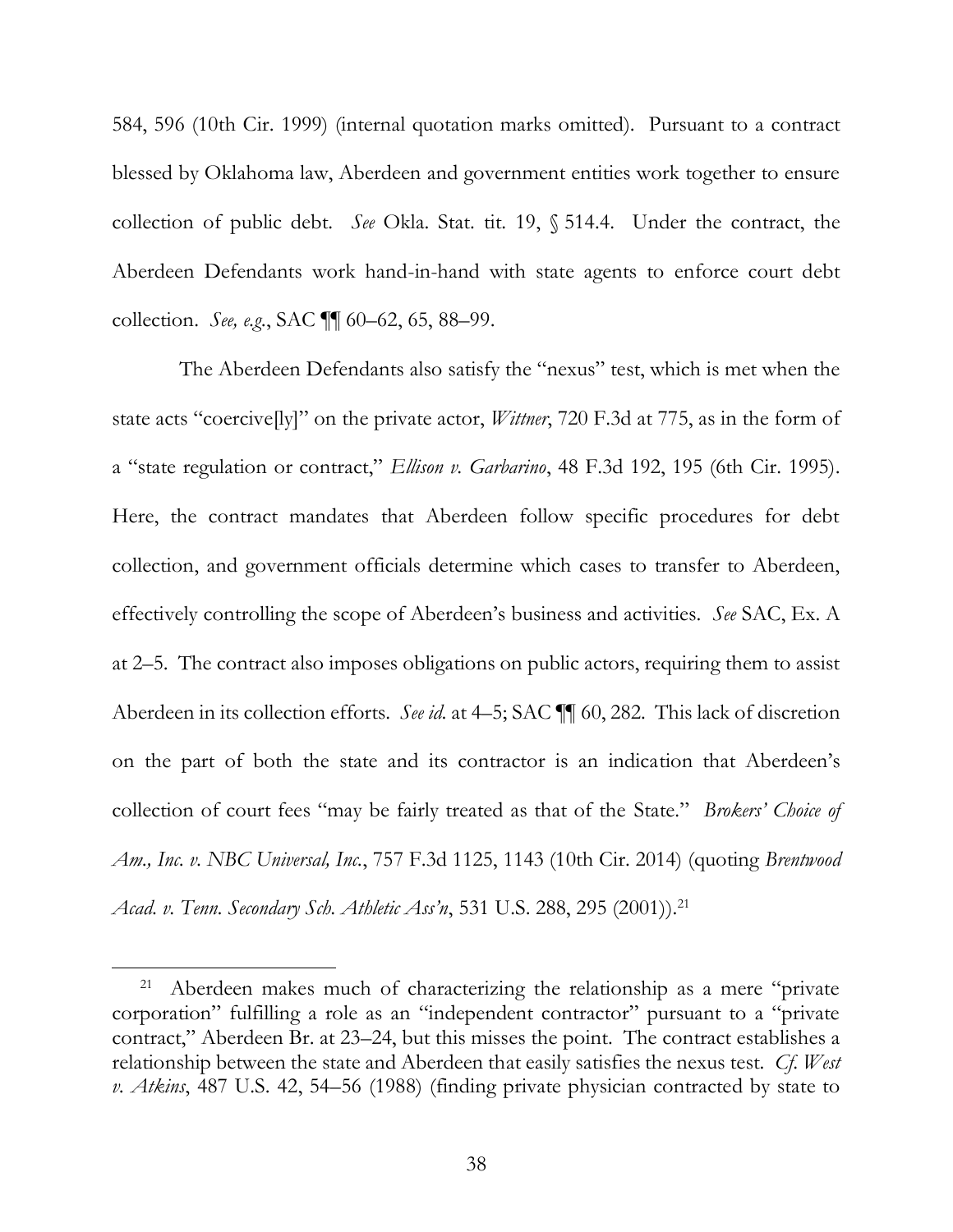<span id="page-49-1"></span> far insinuated itself into a position of interdependence" with Aberdeen that "it must be recognized as a joint participant." *Gallagher*, 49 F.3d at 1451 (quoting *Burton v. Wilmington Parking Auth.*, 365 U.S. 715, 725 (1961)). The Oklahoma counties depend heavily on Aberdeen's collection of court debts to run their judicial systems. *See generally*  SAC ¶¶ 111, 114. This heavy dependence illustrates the interdependence between Aberdeen and the state. *See Jatoi v. Hurst-Euless-Bedford Hosp. Auth.*, 807 F.2d 1214, 1221–22 (5th Cir. 1987) (finding state action where state relied on private company to Likewise, the "symbiotic relationship" test is satisfied because the state "has so satisfy its financial obligations, such as mortgages or bonds).

#### b. Unconstitutional conduct

<span id="page-49-0"></span> The Aberdeen Defendants also argue that "Plaintiffs have failed to identify any unconstitutional policy or custom on behalf of Aberdeen or personal participation on behalf of the Shofners that violated their constitutional rights." Aberdeen Br. at 22; *see id.* at 26–34. Plaintiffs briefly address each of these arguments below.

**Count Two.** The Aberdeen Defendants argue they are not responsible for any constitutional violation related to seeking, issuing, and executing nonpayment arrest warrants without regard to debtors' ability to pay "because, by statute, the determination as to ability/inability to pay is entrusted to the state trial court and the issuance and

 provide medical care to prisoners was state actor, and noting that "[w]hether a physician is on the state payroll or is paid by contract, the dispositive issue concerns the relationship among the State, the physician, and the prisoner").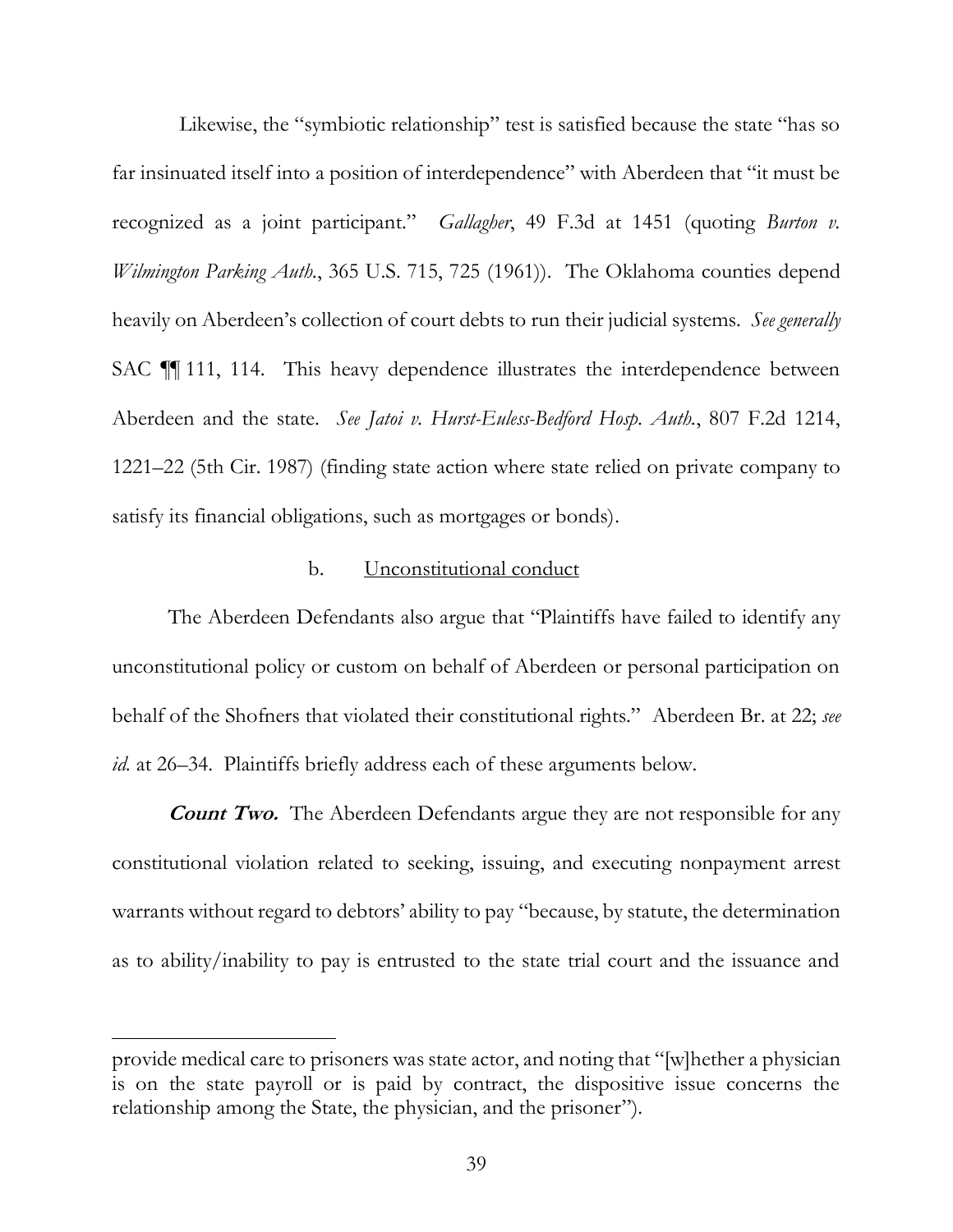<span id="page-50-0"></span> execution of warrants are entrusted to the state judges and law enforcement officers, respectively." *Id.* at 27. This argument flatly contradicts the allegations in the Complaint, which cite several formal policies and customs of Aberdeen that directly contribute to the denial of the ability-to-pay determinations to which Plaintiffs are entitled, *see, e.g.*, SAC ¶¶ 82–87, and which describe Aberdeen's threats and seeking of debt-collection arrest warrants, *see, e.g.*, *id.* ¶¶ 68–69, 84–88, 321–26.

 The Aberdeen Defendants' assertion that it is not unconstitutional to merely seek an arrest warrant based on the provision of truthful information—namely, the failure to pay—is simply wrong as a matter of law. Federal courts have enjoined private probation companies to prevent violations of *Bearden* where, as here, the company's role was to report nonpayment to the courts and thereby trigger arrest warrants that led to probation-revocation proceedings. *Rodriguez v. Providence Cmty. Corr., Inc.*, 191 F. Supp. 3d 758, 779 (M.D. Tenn. 2016); *McNeil*, 2019 WL 633012.

 **Count Three.** Count 3 asserts a Fourth Amendment claim based on the Aberdeen Defendants' policy and practice of seeking, issuing, and executing arrest warrants based solely on unsworn allegations of nonpayment that contain material omissions related to willfulness. Defendants aver that Aberdeen does nothing more than "supply information of nonpayment that another entity [namely, court clerks] may then use in seeking a warrant." Aberdeen Br. at 29. But Plaintiffs have alleged it is *Aberdeen*, and not any other actor, that exercises discretion as to who will be subject to debt-collection arrest warrants, based on whether a debtor has submitted to Aberdeen's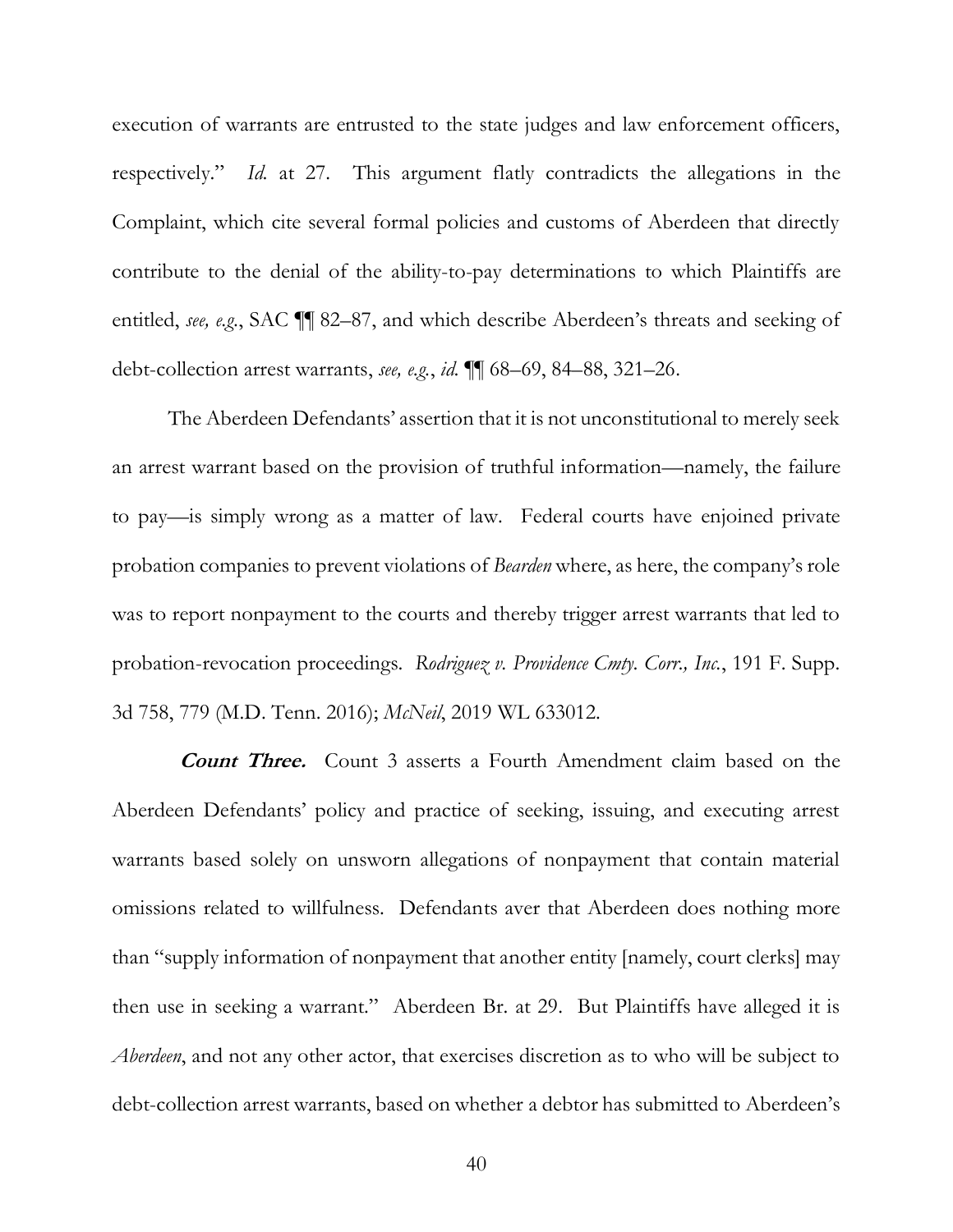<span id="page-51-0"></span>threats. SAC  $\P$  52, 60–63, 71–93.<sup>22</sup> This is pure law enforcement discretion, akin to the submission of a warrant application by a police officer. The information provided by Aberdeen is subsequently rubberstamped by clerks and judges. *See, e.g.*, SAC ¶¶ 126, 138. As such, it is the direct cause of Plaintiffs' Fourth Amendment injuries.

 The Aberdeen Defendants also argue that Plaintiffs' failure to allege that the company supplied any *false* information is fatal to their Fourth Amendment claim. when they knowingly or recklessly taint their warrant applications with "material omissions, as well as affirmative falsehoods." *United States v. Kennedy*, 131 F.3d 1371, 1376 (10th Cir. 1997) (internal quotation mark omitted). By omitting material information about ability to pay that they clearly know because debtors tell them of it, *see* SAC ¶¶ 63, 165–66, 184, 192, 204, Defendants violate the Fourth Amendment rule that "law-enforcement officers must not disregard facts tending to dissipate probable Aberdeen Br. at 29–30. Not so. Government officials violate the Fourth Amendment cause," *Harte v. Bd. of Comm'rs*, 864 F.3d 1154, 1182 (10th Cir. 2017) (internal quotation marks omitted).

 **Count Five.** The Aberdeen Defendants raise two challenges to Count 5, which pertains to the process required before debtors can be jailed. The first disclaims responsibility for providing such process, *see* Aberdeen Br. at 31 (arguing that any

<sup>&</sup>lt;sup>22</sup> The Aberdeen Defendants state that "Plaintiffs contend that it is the '[c]ourt that paragraph in the Complaint describes what happens *before* a case is transferred to clerks' that actually seek arrest warrants." Aberdeen Br. at 29 (quoting SAC ¶ 50). But Aberdeen.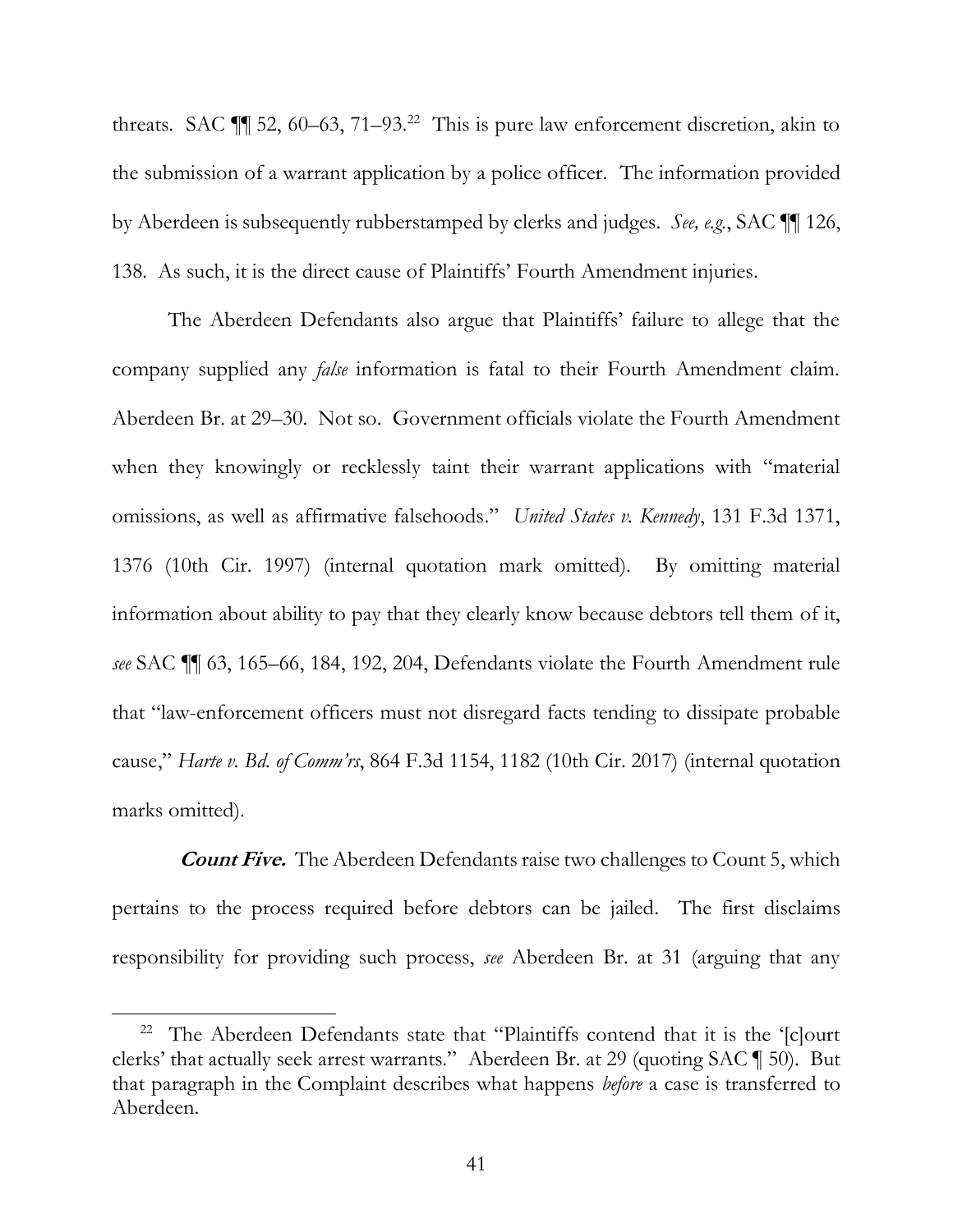<span id="page-52-0"></span> ability-to-pay determination is entrusted to the trial court), and fails for the same reasons 5 as either "duplicative" of Counts 2 and 3 or an improper attempt to seek redress under Oklahoma law. *See* Aberdeen Br. at 30. It is neither. "A liberty interest may or it may arise from an expectation or interest created by state laws or policies." 3 ground Plaintiffs' liberty interest in federal law (the constitutional entitlement recognized under *Bearden* and the Fourth Amendment, respectively), Count 5 grounds it independently in state law—specifically, Oklahoma law that affords every person owing court debt an affirmative right to be free from imprisonment in the absence of proof that the person has willfully refused to pay. *See* Okla. Stat. tit. 22, § 983(A); Okla. R. Crim. App. 8.4. This right creates a liberty interest that the Fourteenth Amendment's Due Process Clause protects. Under both theories, Plaintiffs are entitled, under *Mathews v. Eldridge*, 424 U.S. 319 (1976), to a particular process that ensures that they will not be stated above with respect to Count 2, *see supra* pp. 39–40. The second describes Count arise from the Constitution itself, by reason of guarantees implicit in the word 'liberty,' *Wilkinson v. Austin*, 545 U.S. 209, 221 (2005) (citation omitted). Whereas Counts 2 and jailed solely for being indigent. *See* JA1667–69, vol. VII.

 **Count Six.** Count 6 claims that Aberdeen's role in collecting court debt and requesting and recalling arrest warrants violates the Due Process Clause of the Fourteenth Amendment given the company's financial bias. In challenging this claim, the Aberdeen Defendants confuse procedural and substantive due process and the standards applicable to each. Count 6 is premised on the long line of Supreme Court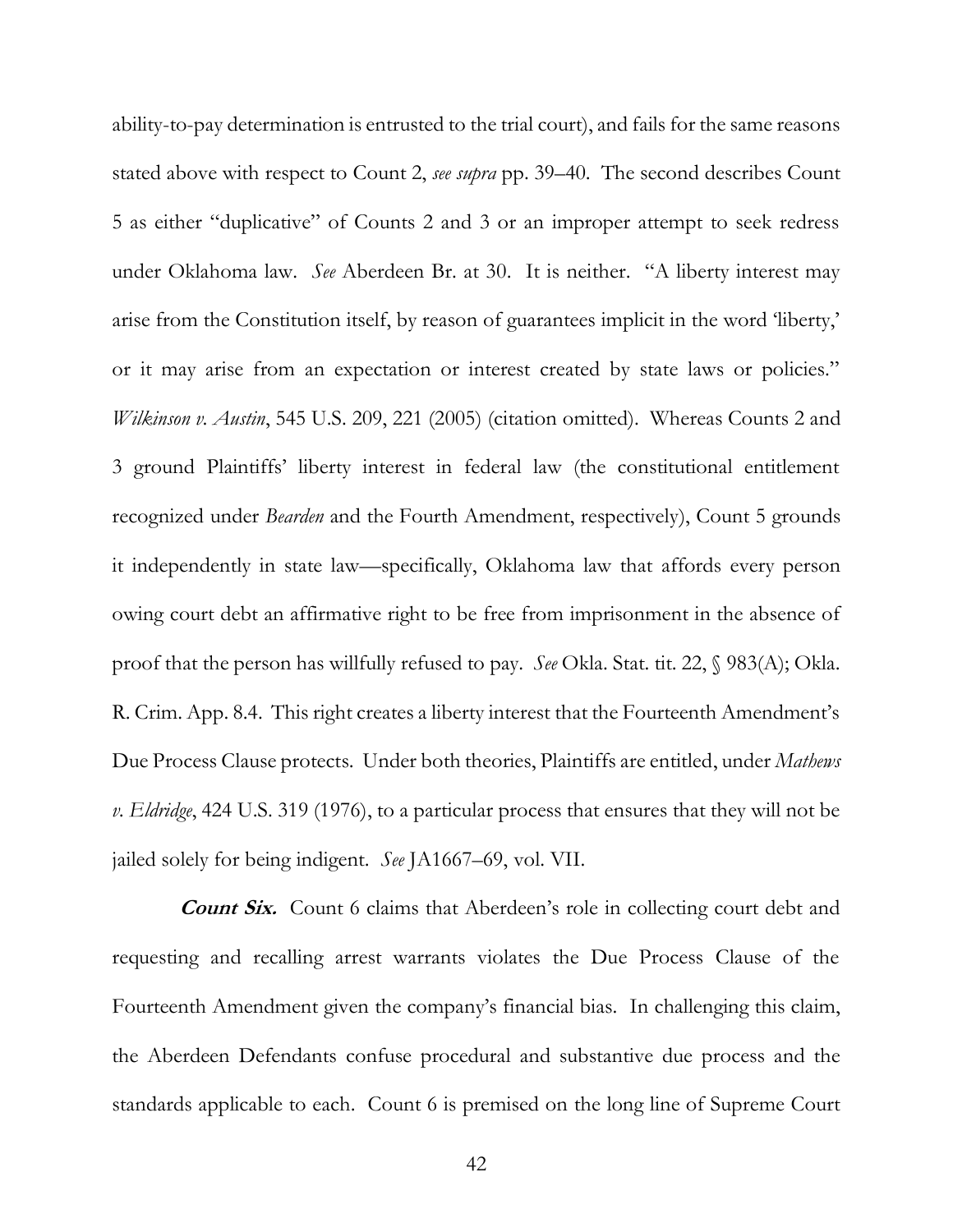<span id="page-53-0"></span> precedents holding that judges and other neutral decision-makers must be free from such financial conflicts of interest. *See* JA1501, vol. VI (citing cases). This "neutrality requirement is a safeguard of *procedural* due process under the 14th Amendment."  JA1505, vol. VI (citing *Marshall v. Jerrico, Inc.*, 446 U.S. 238, 242 (1980)). The "shocks- the-conscience" standard, Aberdeen Br. at 31, which applies to a certain category of *substantive* due process claims, is simply irrelevant here.

 **Count Seven.** Count 7 raises an Equal Protection claim under *James v. Strange*, 407 U.S. 128 (1972), based on the more onerous collection methods that are used against indigent court debtors as compared to court debtors with means. In *Olson v. James*, 603 F.2d 150, 153–54 (10th Cir. 1979), this Court relied on *James v. Strange* to strike down a Kansas recoupment statute that mandated onerous collection of indigent defense fees from criminal defendants without any consideration of the debtor's ability to pay. as on "its lack of proceedings which would determine the financial condition of the accused," and explained that "indigent defendants were entitled to evenhanded treatment in relationship to other classes of debtors." *Id.* at 154–55. *Olson* directly controls here, where Defendants have a similarly coercive collection scheme that fails to inquire into the debtor's financial circumstances and treats indigent court debtors The Court relied on the collection scheme's "awesome and forbidding character," which made clear "that it emphasizes collection first and foremost," as well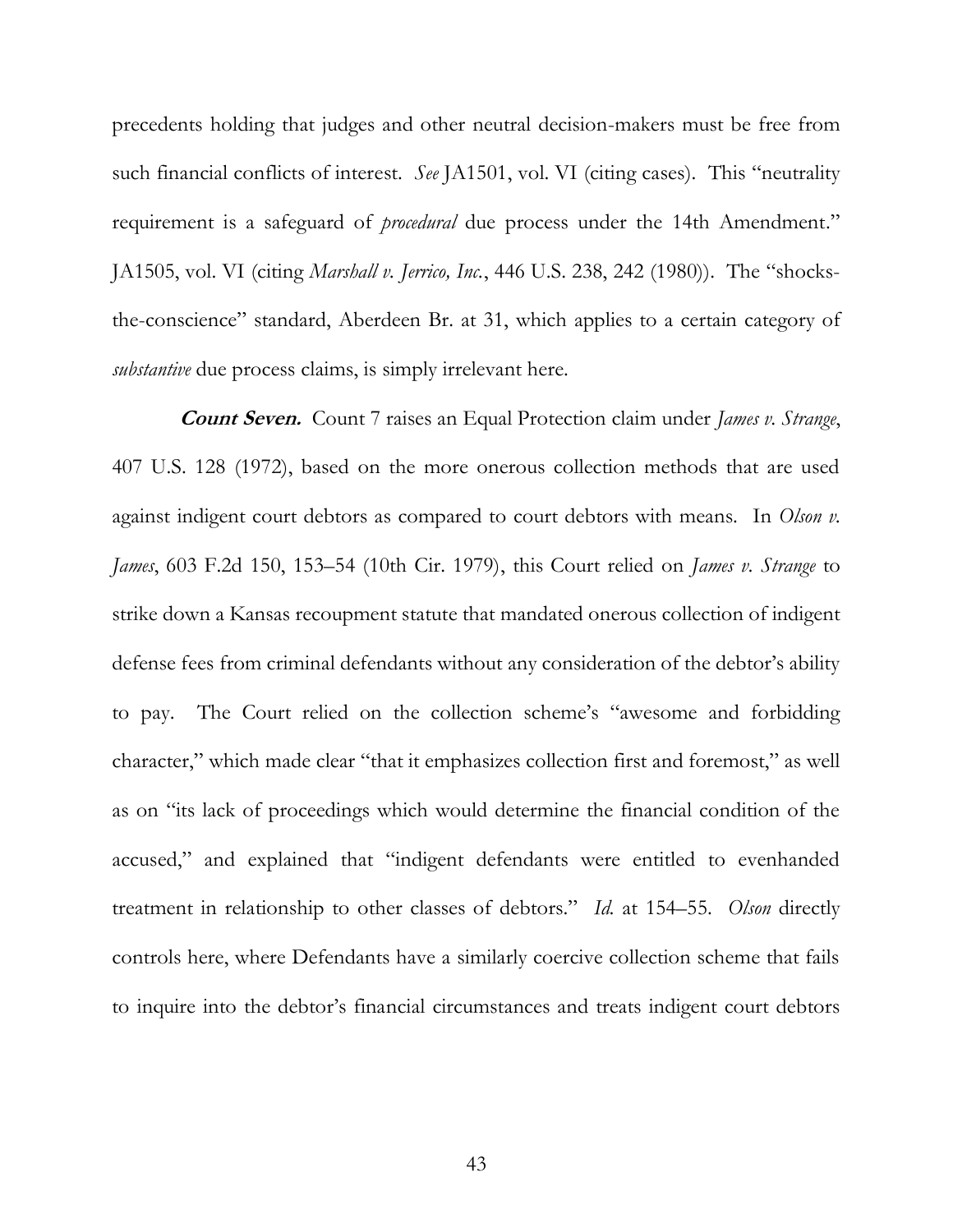<span id="page-54-1"></span> differently.23 *See also Baker v. City of Florissant*, No. 16-cv-1693, 2017 WL 6316736, at \*8 (E.D. Mo. Dec. 11, 2017).

## c. No immunity

<span id="page-54-0"></span> The Aberdeen Defendants are not entitled to any form of immunity in this case. As explained in greater detail in Plaintiffs' opposition below, *Richardson v. McKnight*, 521 U.S. 399 (1997), and its progeny clearly preclude the application of qualified immunity. U.S. 399 (1997), and its progeny clearly preclude the application of qualified immunity. JA1526–27, vol. VI. Simply put, there is no firmly rooted historical tradition of immunity for the private actor, namely, privately employed debt collectors, and the denial of qualified immunity is unlikely to deter the government from collecting court debts. Indeed, it is unlikely to even deter qualified firms from contracting with the state to collect such debts given the financial incentives involved. And even if qualified

 $23$  The Aberdeen Defendants argue that this claim must fail because "[p]ersons with 111. Aberdeen Br. at 32–33. But unlike in *Cain*, where criminal judgment debtors claimed similarity to civil judgment debtors over which the defendant did not have jurisdiction and to whom the challenged policies did not actually apply, 327 F.R.D. at 120, the two groups at issue here owe the same type of debt to the same entity. limited or no financial means to pay [court debt] connected to their criminal sentences are simply not 'similarly situated' to persons with such means," citing *Cain*, 327 F.R.D.

 1994), for the proposition that Oklahoma courts have rejected this type of Equal Protection challenge. Although the court there did find the fine-imposing statute at issue constitutional, the law featured a protection that is conspicuously absent here, providing that a defendant who could not pay an assessment because he was "without means to do so" would not be "thrown into prison or otherwise punished." *Id.* This provision alone "enable[d] the assessment to withstand a constitutional challenge by an indigent on equal protection grounds." *Id.* Defendants' scheme offers no such protection and, in fact, purposefully uses the threat of incarceration to compel indigent Puzzlingly, Aberdeen also cites *State v. Ballard*, 868 P.2d 738, 741 (Okla. Crim. App. debtors to pay. In other words, by *Ballard*'s logic, it is unconstitutional.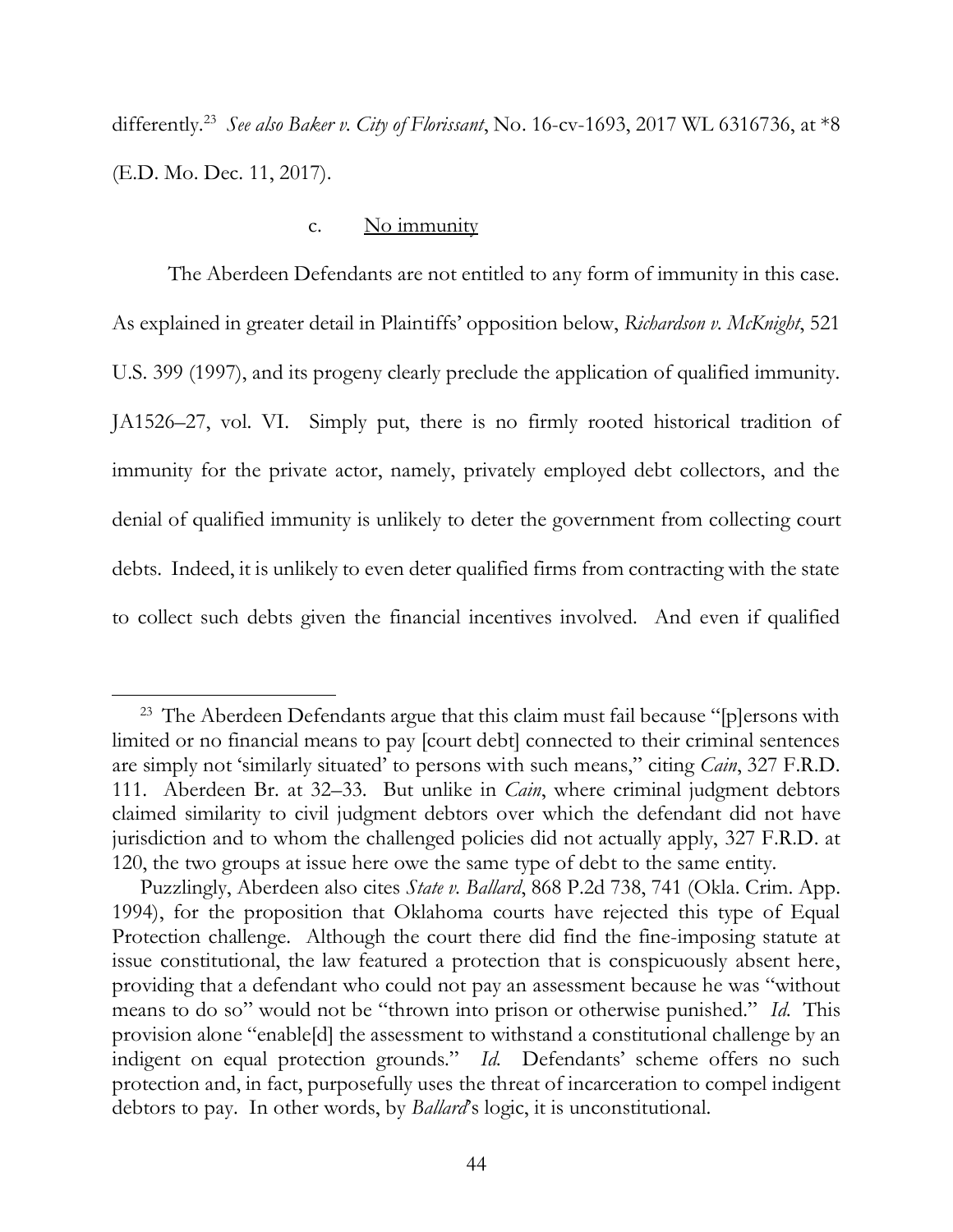immunity were available to the Shofners, they would not be shielded by it because Plaintiffs' rights under the Fourth and Fourteenth Amendments are clearly established.24 *See generally supra* Part III.B.2[.b.](#page-49-0)

Moreover, the Aberdeen Defendants are not entitled to quasi-judicial immunity. Moreover, the Aberdeen Defendants are not entitled to quasi-judicial immunity. As a preliminary matter, this argument fails because neither entities (like Aberdeen) nor private, for-profit actors (like the Shofners) can claim quasi-judicial immunity. *See*  JA1507, 1524–26, vol. VI. Moreover, the Aberdeen Defendants are not engaged in quasi-judicial functions. Nothing they do bears any resemblance to a judicial process or has any of the indicia of a court proceeding; as alleged, their function is to oversee the collection of debts and the seeking of arrest warrants for those who cannot pay. *See*  JA1525–26, vol. VI*.* 

# **3. Plaintiffs have adequately pled state-law claims against the Aberdeen Defendants.**

<span id="page-55-0"></span> Plaintiffs have adequately pled state-law claims against the Aberdeen Defendants, and this Court should reject any invitation to affirm the dismissal of statelaw claims that have yet to be examined by the district court.

 With respect to Count 8, Plaintiffs pled the elements of abuse of process under an ulterior or improper purpose (3) with resulting damage to the plaintiff asserting the Oklahoma law, which are "(1) the improper use of the court's process (2) primarily for

<sup>&</sup>lt;sup>24</sup> Further still, any ruling in the Shofners' favor on qualified immunity would not affect Plaintiffs' damages and injunctive claims against Aberdeen and any of the other Defendants in their official capacities.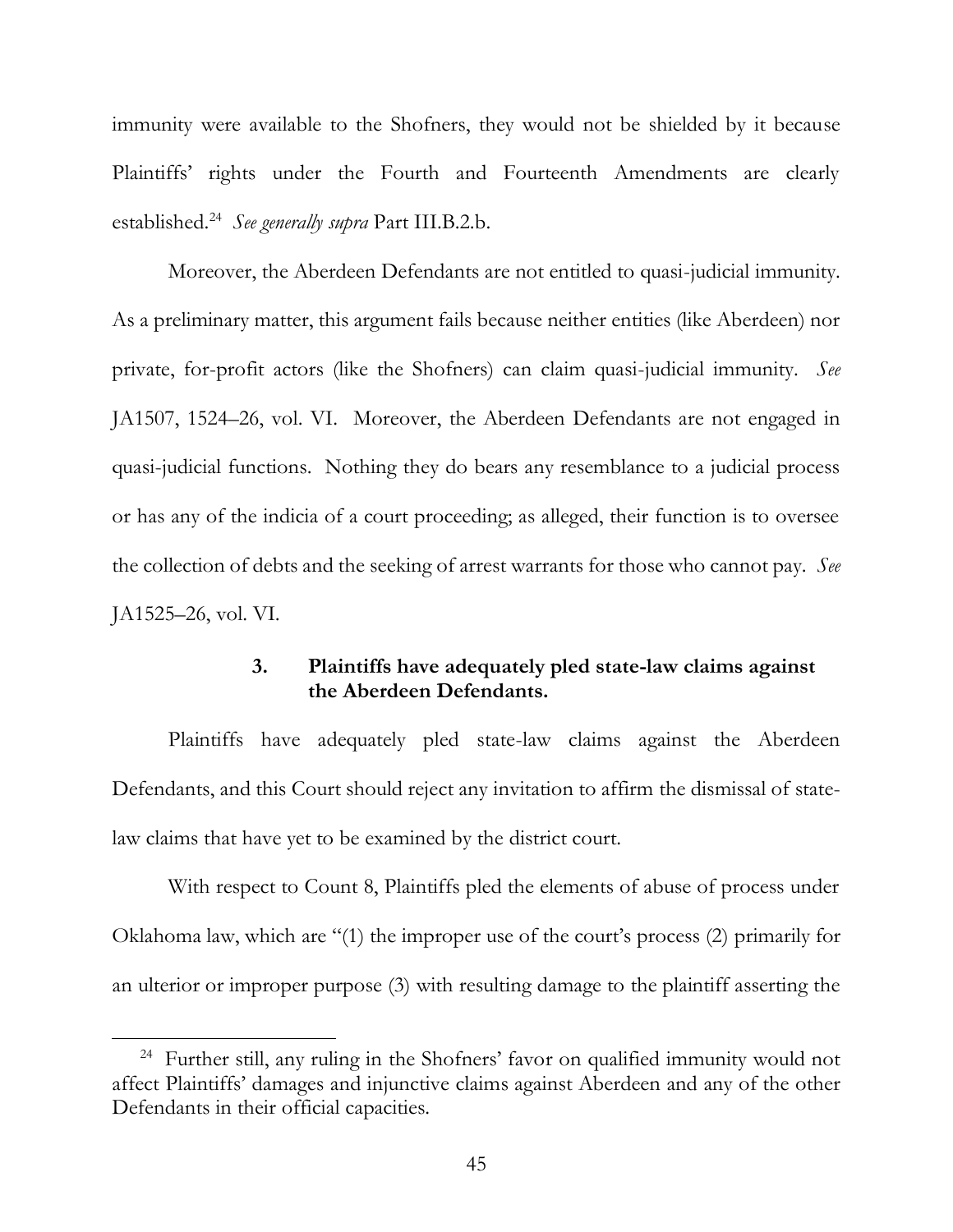<span id="page-56-0"></span>misuse." *McGinnity v. Kirk*, 362 P.3d 186, 203–04 (Okla. 2015). All three elements are met here. As alleged by Plaintiffs, the Aberdeen Defendants repeatedly threaten people owing court debt that they will be arrested pursuant to a warrant if they do not pay sums they cannot afford, and then condition the recall of the debtor's warrant on the debtor making lump sum payments arbitrarily set in the hundreds of dollars (that is, above the amount of the court-ordered installment payments). *See, e.g.*, SAC ¶¶ 7, 19, 20, 22, 24, 80. Using a warrant as a tool of extortion is not a "proper use" of court process, and the underlying purpose—to extract unlawful payments from indigent debtors—is also improper. *See Donohoe v. Burd*, 722 F. Supp. 1507, 1522 (S.D. Ohio 1989) (abuse of process where creditor "refused to accept time payments and insisted on full payment in exchange for dismissal of the charges"); *Hoppe v. Klapperich*, 28 N.W.2d 780, 790 (Minn. 1947) (holding liable a sheriff who used an arrest warrant "in an attempt to extort certain property" and "for a purpose for which it was not  designed"); *Huggins v. Winn-Dixie Greenville, Inc.*, 153 S.E.2d 693, 696 (S.C. 1967) (defendant would be liable if "criminal process of the court was used for the ulterior purpose of coercing the plaintiff into paying ten dollars" instead of "the sole purpose for which it could properly have been intended, viz., to punish the plaintiff for 'shoplifting'"). And Plaintiffs have undeniably been damaged as a result. *See, e.g.*, SAC ¶ 173.

 The Aberdeen Defendants' efforts to challenge the duress claim asserted in Count 9 are equally unavailing. Under Oklahoma law, a contract is executed under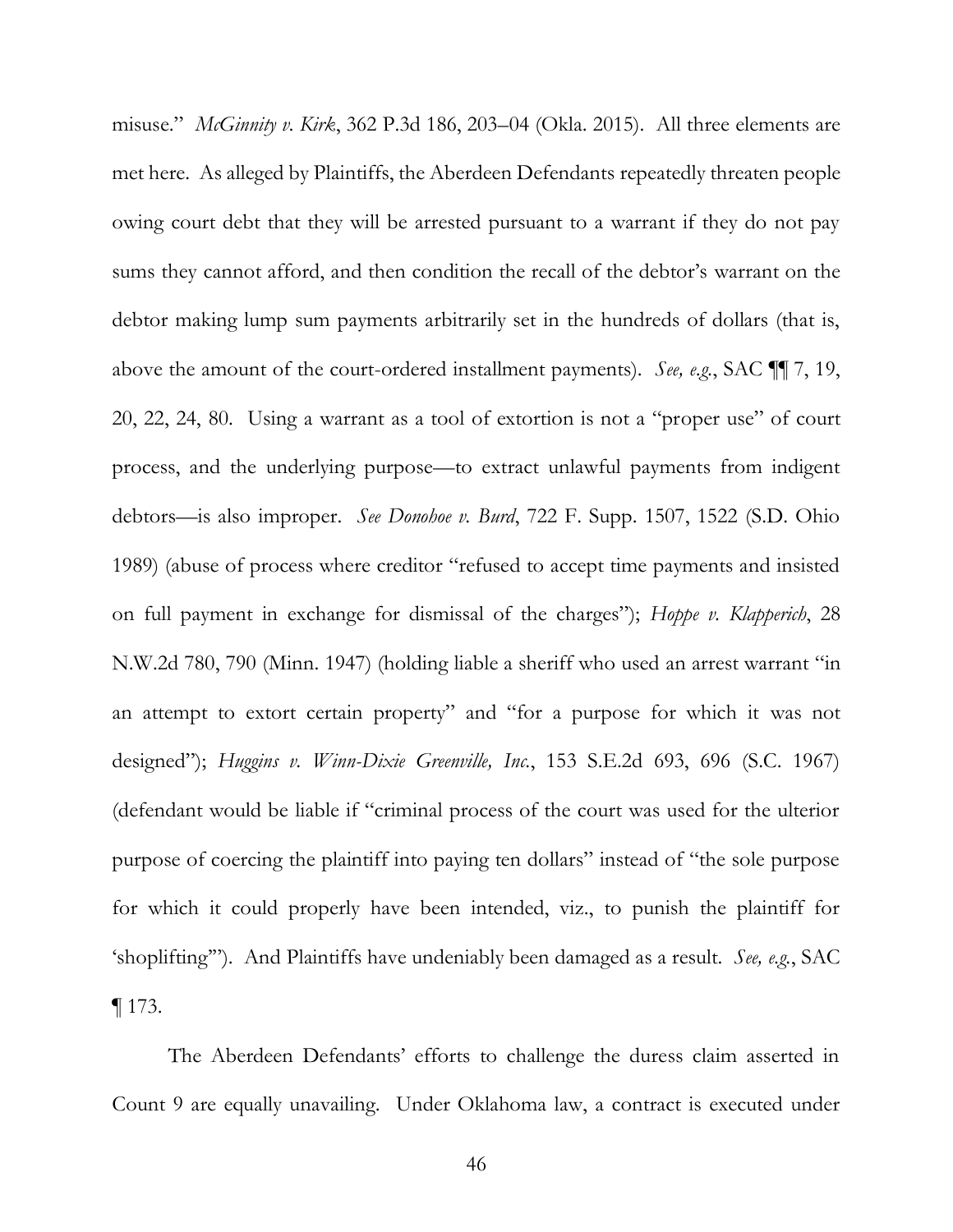<span id="page-57-0"></span> duress when consent is induced through "threats regarding the safety or liberty of a person, or his or her family or property, which are so oppressive as to deprive the person of the free exercise of his or her will and prevent a meeting of the minds necessary to a valid contract." *Cimarron Pipeline Constr., Inc. v. U.S. Fid. & Guar. Ins. Co.*, 848 P.2d 1161, 1164 (Okla. 1993); *see also* Okla. Stat. tit. 15, §§ 51–55. 25 That state law permits arrests for nonpayment is of no moment, as state law only permits arrest for nonpayment found to be willful after an inquiry, Okla. Stat. tit. 22, § 983(A), and the Aberdeen Defendants ignored pleas that Plaintiffs were indigent and could not afford to pay, *see* SAC ¶¶ 2, 86. Regardless, even if state law were to permit the arrest of indigent debtors (it does not), it would still not permit extortionate threats. *See* SAC  $\P$  71.

 Finally, the Aberdeen Defendants argue that the unjust enrichment claim in authorized by Oklahoma statute. As just explained, however, state law does *not*  Count 10 fails because their receipt of a portion of the 30-percent administrative fee is authorize the tactics Aberdeen has used to collect its share.

<sup>&</sup>lt;sup>25</sup> Plaintiffs agree that their duress claim sounds in "contract law" rather than tort pays money pursuant to a contract agreed to under duress, they can later sue to recover the amount paid. *See, e.g.*, *Hubbard v. Jones*, 229 P. 516, 518 (Okla. 1924); *Union Cent. Life*  law. Aberdeen Br. at 36. But it is still a viable stand-alone claim as such. When a party *Ins. Co. v. Erwin*, 145 P. 1125, 1127 (Okla. 1914).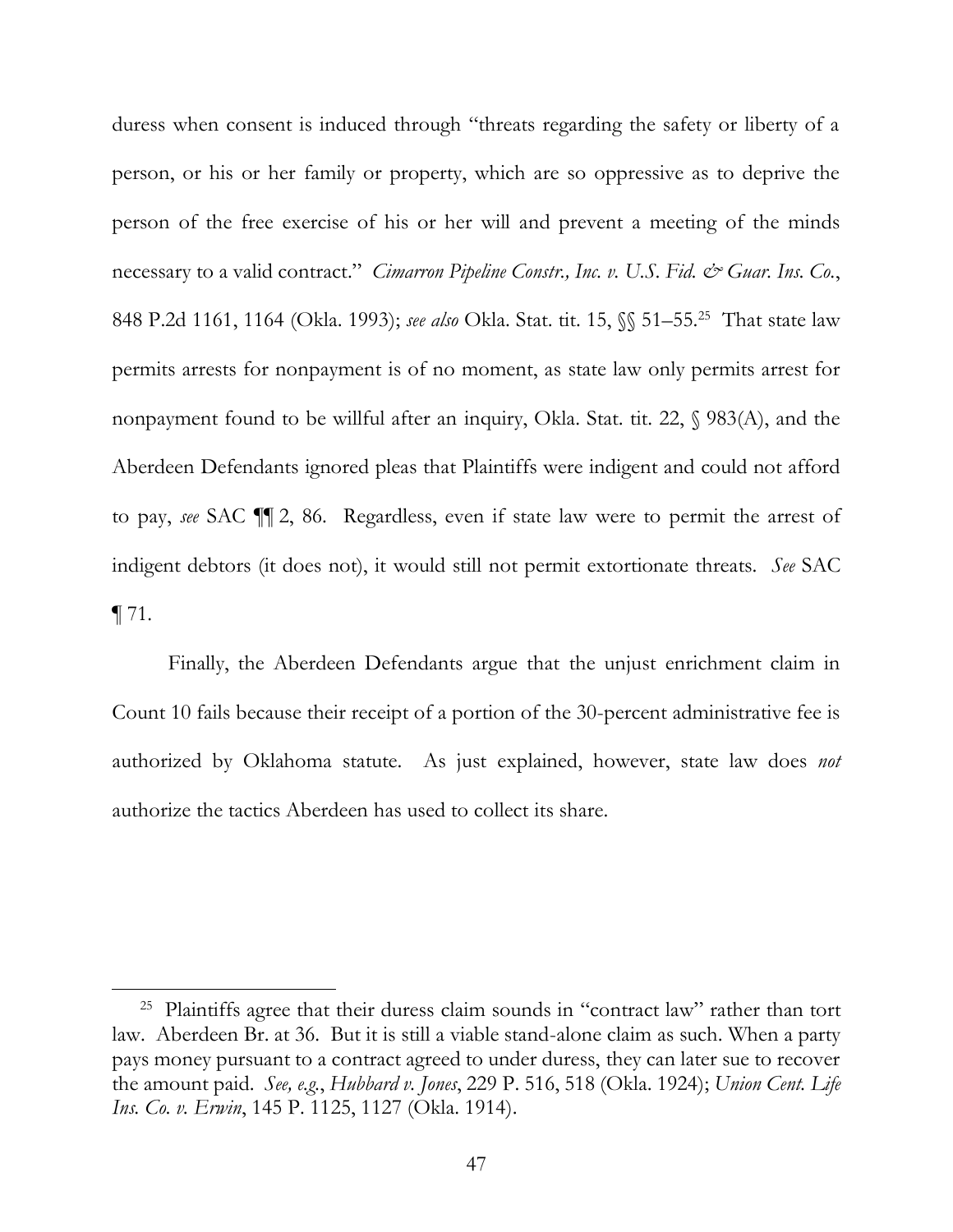## **CONCLUSION**

<span id="page-58-0"></span>For the reasons set forth above and in Plaintiffs' opening brief, the judgment of

the district court should be reversed, and the Complaint should be reinstated.

Dated: December 6, 2021

Daniel E. Smolen Seth Wayne Robert M. Blakemore Shelby Calambokidis SMOLEN & ROYTMAN Kelsi Brown Corkran 701 South Cincinnati Ave. Mary B. McCord

Tara Mikkilineni (202) 661-6599 Marco Lopez sw1098@georgetown.edu CIVIL RIGHTS CORPS<br>
1601 Connecticut Ave. N.W., Ste. 800 kbc74@georgetown.edu 1601 Connecticut Ave. N.W., Ste. 800 Washington, D.C. 20009 mbm7@georgetown.edu (202) 844-4975 tara@civilrightscorps.org marco@civilrightscorps.org

*Attorneys for Plaintiffs-Appellants* 

Respectfully Submitted,

*/s/ Seth Wayne* 

Tulsa, OK 74119 INSTITUTE FOR CONSTITUTIONAL (918) 585-2667 ADVOCACY AND PROTECTION danielsmolen@ssrok.com Georgetown University Law Center bobblakemore@ssrok.com 600 New Jersey Ave. N.W. Washington, D.C. 20001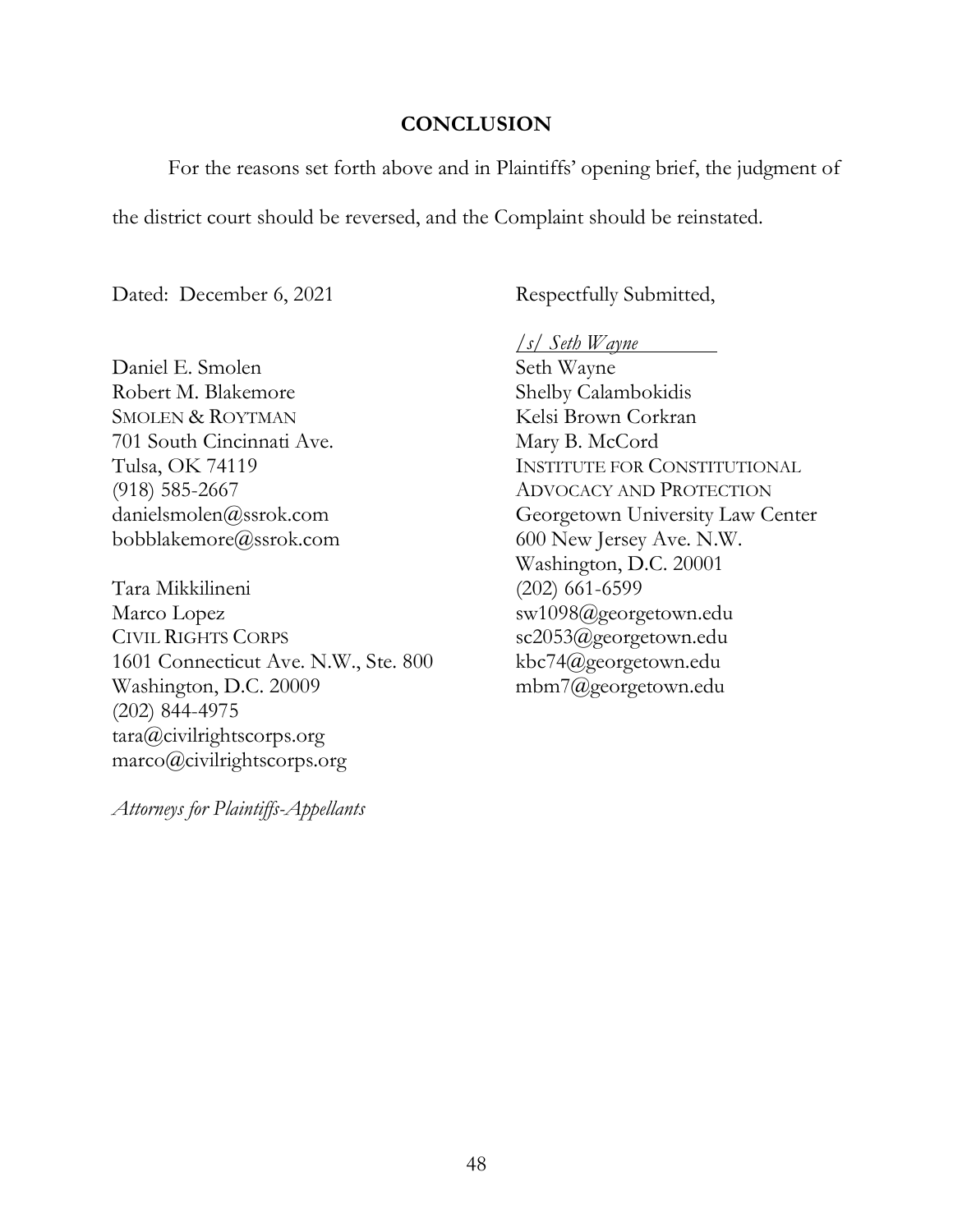## **CERTIFICATE OF COMPLIANCE**

<span id="page-59-0"></span> I certify that this brief complies with the type-volume, typeface, and type-style requirements of Federal Rule of Appellate Procedure 32(a), 10th Circuit Rule 32, and this Court's order dated October 22, 2021. This brief contains 12,942 words, excluding the parts of the document exempted by Fed. R. App. P. 32(f), as calculated in Version 16.54 of Microsoft Word for Mac. It was prepared in 14-point font using Garamond, a proportionally spaced typeface.

> */s/ Seth Wayne*  Seth Wayne